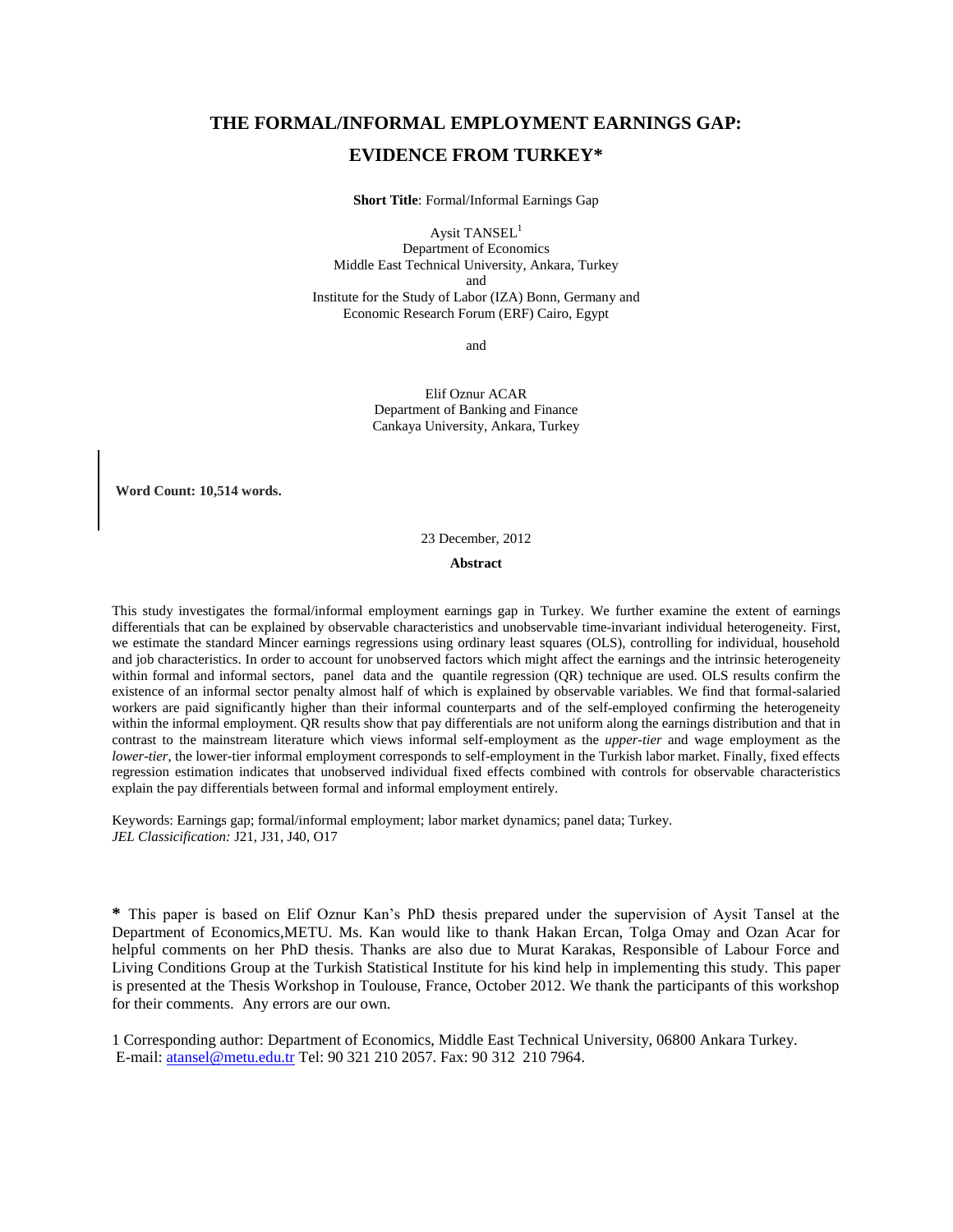#### **1. Introduction**

Informal employment has traditionally been associated with inferior earnings, wage inequality and poverty in the mainstream literature. The traditional segmented labor markets theory explains this by positing that labor informality is nothing but a survivalist alternative for those rationed out of formal jobs (Fields, 1975; Mazumdar, 1976; Bernabe, 2002; Perry et al., 2007). Therefore, in a segmented labor market informal workers are subject to lower remuneration than similar workers in the formal sector, where wages are set above market clearing levels for institutional or efficiency-wage reasons (Günther and Launov, 2006). On the other hand, competitive labor markets theory argues that informal employment may equally well be voluntary based on private cost-benefit calculations of individuals and firms (Magnac, 1991; Pradhan and van Soest, 1995; Marcoullier et al., 1997; Maloney, 1999). In a competitive market setting, formal/informal pay inequalities tend to disappear, especially when compensating differentials are accounted for. In contrast to these two polar views, a third view originated by Fields (1990), postulates a heterogeneous informal sector consisting of an *upper-tier* which include those who are voluntarily informal; and a *lower-tier* which include those who cannot afford to be unemployed but have no hope of finding a formal job (Cunningham and Maloney 2001; Fields 1990, 2005; Henley et al., 2009). In this setting, the commonly accepted assumption is that the upper-tier often corresponds to self-employment, whereas the lower-tier segment consists mostly of informal wage workers.

In this study, we aim to discuss the relevance of these theories to the Turkish labor market using the formal/informal employment earnings differentials. Indeed, there exists an ample empirical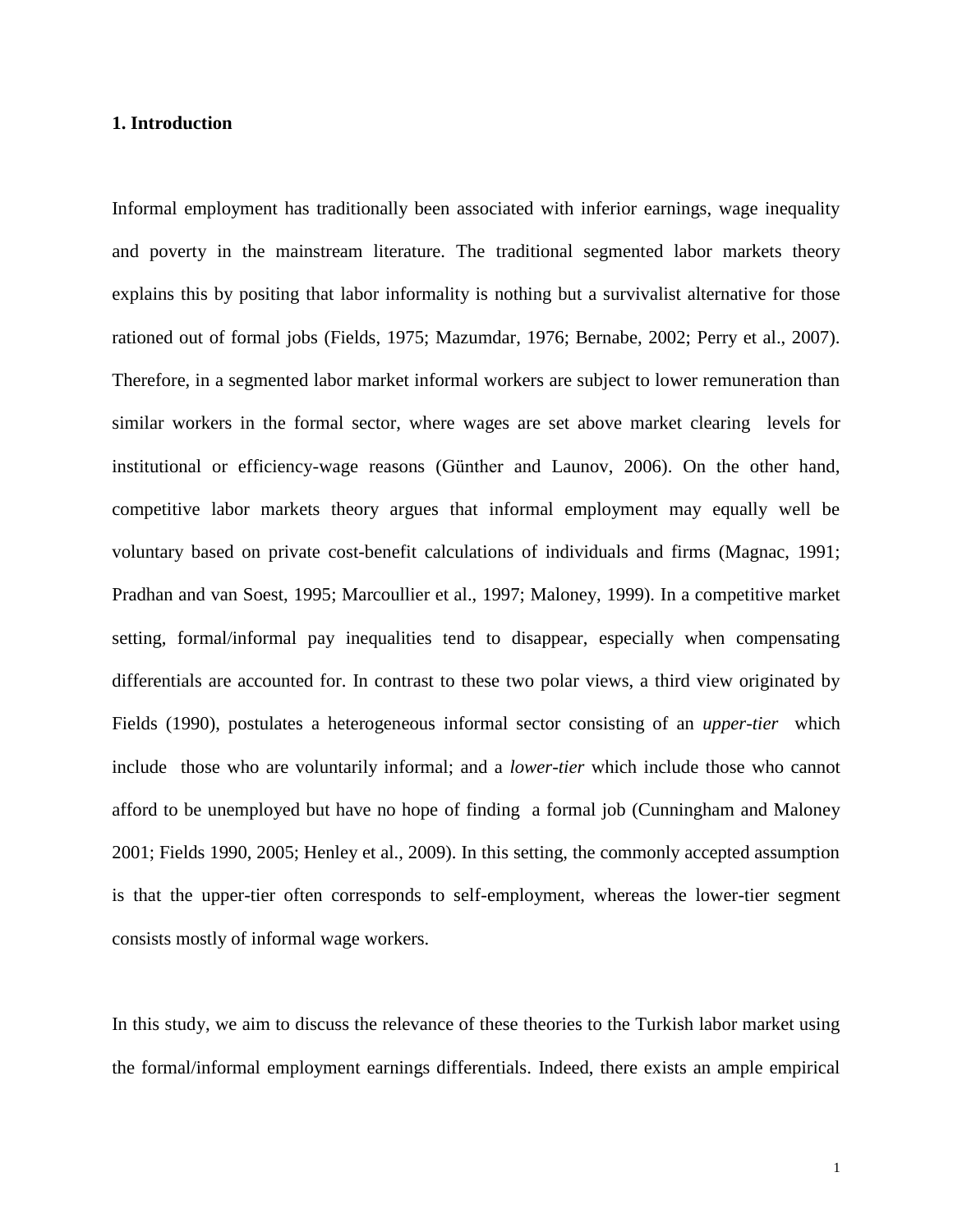literature which purports to test the theory using estimation of formal/informal earnings gap. However, as with the theory, empirical evidence to date also seems to be mixed and inconclusive. Confirming the traditional segmented labor markets theory, most early studies find that formal sector workers are better rewarded for their earning-relevant characteristics than their informal sector counterparts (Mazumdar, 1981; Heckman and Hotz, 1986; Roberts, 1989; Pradhan and Van Soest, 1995; Tansel, 1999, 2000, 2001; Gong and Van Soest, 2002; Badaoui et al., 2008; Arias and Khamis, 2008). In contrast, several recent studies report that wage differentials between formal and informal sector may not be a stylized fact. For example, Pratap and Quintin (2006) find no difference between formal and informal earnings in Argentina after controlling for individual and employer characteristics. Also, Tannuri-Pianto and Pianto (2002) show that at high quantiles of the earnings distribution, the differences in returns to skills completely disappear in the Brazilian labor market.

Against this background, our motivation is to complement the existing literature by examining the earnings performances of formal and informal workers in Turkey. Given its demographic and economic dynamics, Turkey provides rich evidence for a large and heterogeneous informal labor market. A comprehensive diagnosis of pay differentials, its underlying factors and detailed decompositions across individual and job characteristics are of great importance in a developing country context. First and foremost, informal labor accounts for a substantial share of both urban and rural employment in most developing countries.<sup>1</sup> According to the Turkish Statistical Institute (TurkStat), the share of informal employment in the Turkish labor market stands high at 38.4 percent as of January 2012 (TurkStat, 2012). Evidently, an improved understanding of the

 $\overline{a}$ 

<sup>&</sup>lt;sup>1</sup> According to the International Labor Organization (ILO), informal employment accounts for one-half to three-quarters of nonagricultural employment in the developing countries: 48 percent in North Africa, 51 percent in Latin America, 65 percent in Asia, and 72 percent in Sub-Saharan Africa (ILO, 2002).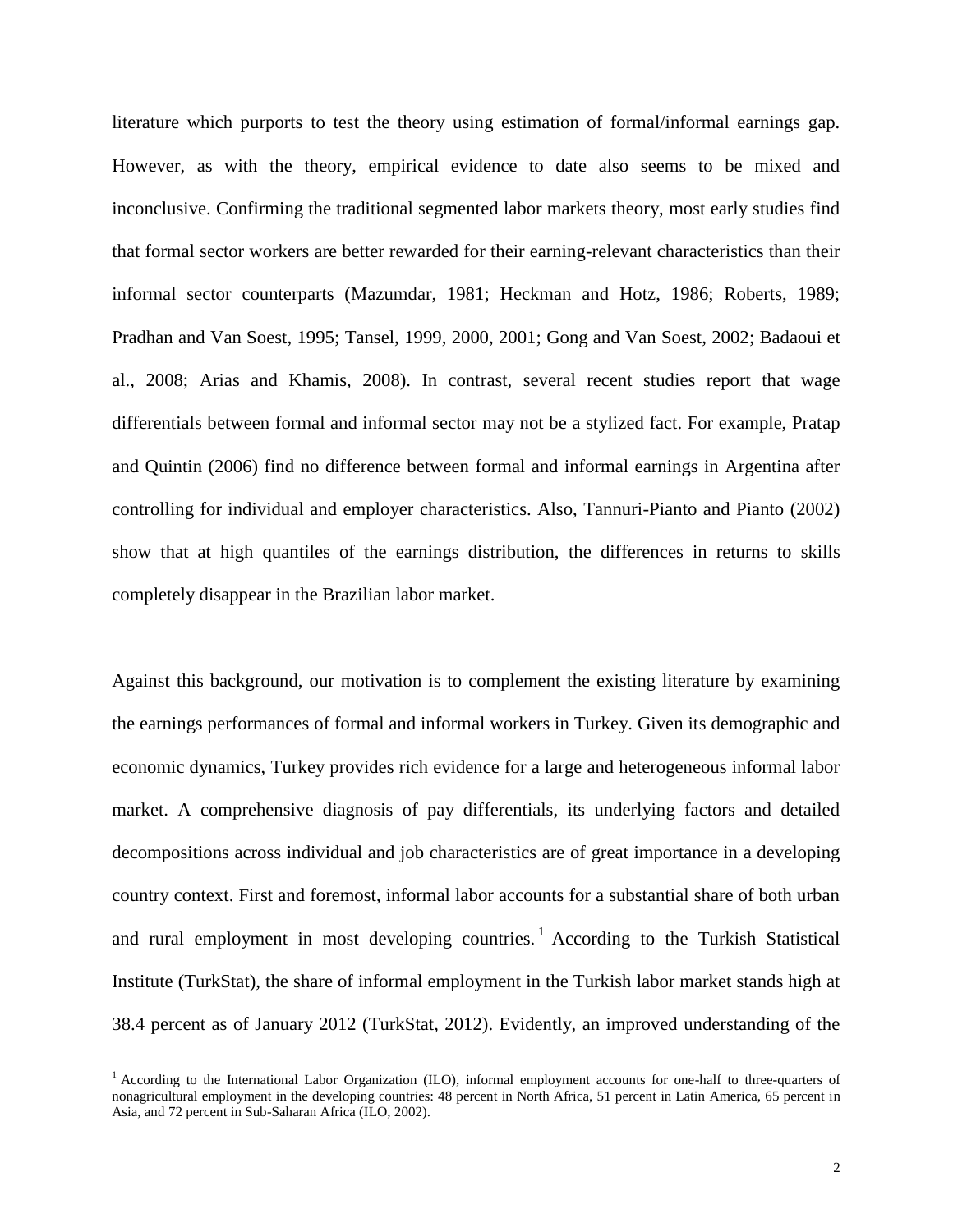formal/informal pay gap is crucial for addressing its welfare, equity and poverty consequences. Second, the earnings gap is commonly used to test for the existence of segmented versus competitive labor markets. Large differentials are viewed as an evidence for institutional rigidities in the labor markets, thereby suggesting need for policy action. Third, disentangling the dynamics of formal/informal pay gap across wage-employment versus self-employment and along various quantiles of the earnings distribution enables addressing the heterogeneity within formal and informal sectors which is often an important issue in such earnings analyses.

We employ rich panel data and recently developed econometric methodologies to examine the following research questions: (1) Is there a formal/informal employment earnings gap in Turkey which implies the presence of segmentation in the Turkish labor market? (2) Is there an informal sector earnings penalty?? (3) How does the earnings distribution across formal and informal sectors alter when employment is further broken down into wage-employment and selfemployment, i.e. formal wage workers, formal self-employed, informal wage workers, informal self-employed? (4) What are the main individual, household and employment characteristics driving the formal/informal earnings gap? (5) How does the formal/informal wage gap change across the quantiles of the earnings distribution? (6)To what extent can earnings differentials be explained by observable characteristics and unobserved time-invariant individual heterogeneity?

The empirical analysis consists of examining the earnings differentials along multiple dimensions, disentangling at formal/informal employment, wage/self-employment and mean/quantiles of the earnings distribution. First, we estimate standard Mincer earnings regressions at the mean using ordinary least squares (OLS), controlling for a rich set of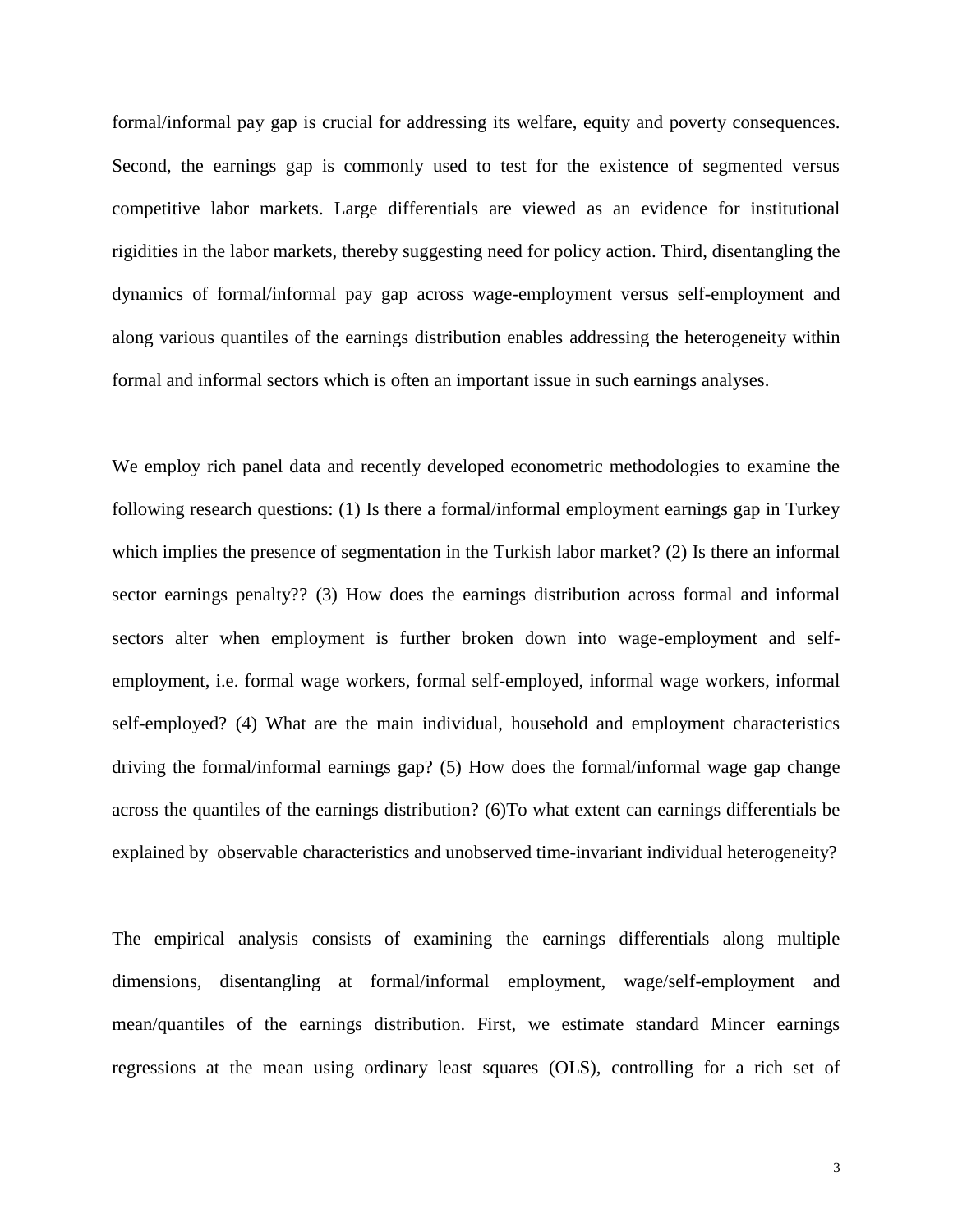individual, household and job characteristics. However, as pointed out in several earlier studies, one must account for unobserved factors that are likely to affect the earnings and intrinsic heterogeneity within formal and informal sectors. To address the first one,we make use of thepanel nature of the data, apply fixed effects estimation, thereby account for the time-invariant unobservables that may affect pay differentials. For the latter, we rely on quantile regression (QR) estimation which allows for a distributional analysis of the pay gap at various points of the earnings distribution, thereby acknowledging potential structural heterogeneity within sectors. The analysis is based on micro level panel data from the TurkStat Income and Living Conditions Survey (SILC) for the 2006-2009 period. To the best of our knowledge, this study will be the first to use the SILC data and its panel feature for analyzing formal/informal earnings gap.

The results reveal several important patterns. First, OLS in levels estimation of standard Mincer type earnings equations confirms the existence of an informal penalty, but also shows that almost half of this penalty can be explained by observable characteristics. Regarding formal/informal pay differences along wage/self-employment divide, formal-salaried workers are paid significantly higher than their informal counterparts. Moreover, self-employed are found to be subject to lower remuneration compared to those who are salaried which confirms the heterogeneity within informal employment. The quantile regression (QR) results show that pay differentials are not uniform along the earnings distribution, i.e. informal penalty decreases with the earnings level. A particularly important finding is that, in contrast to the mainstream literature which views informal self-employed as the *upper-tier* and wage earners as the *lowertier*, the lower-tier informal employment corresponds to self-employment in the Turkish labor market. Finally, fixed effects regression estimation indicates that unobserved individual fixed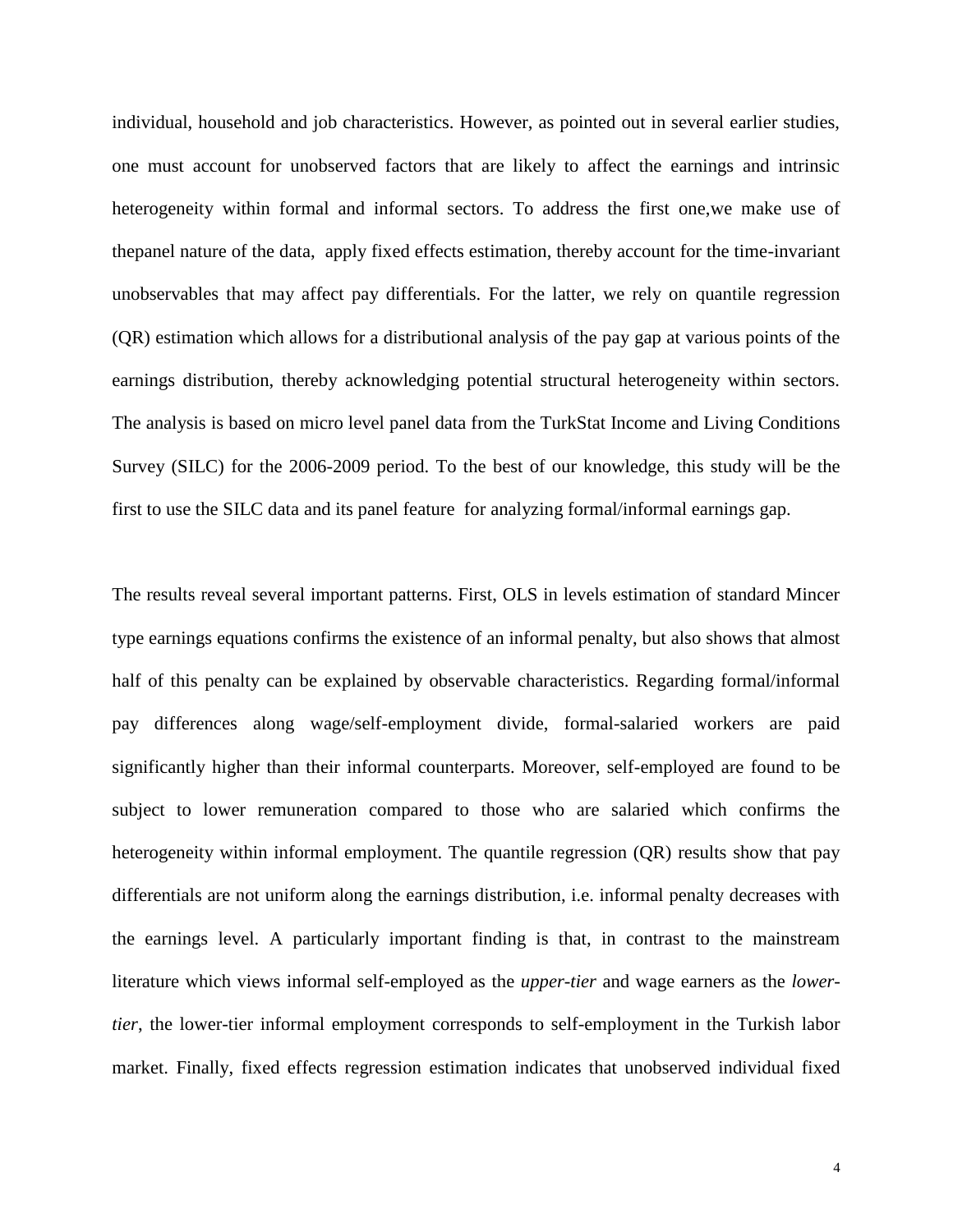effects combined with controls for observables explain the pay differentials between formal and informal employment entirely.

The remainder of the paper is organized as follows: Section 2 describes the data and definition of the main variables used in the study along with a brief discussion of summary statistics. The econometric methodology and models are presented in Sections 3, and estimation results are reported in Section 4. Finally, Section 5 provides a summary of the main findings and conclusions.

#### **2. The Data and Summary Statistics**

The data set used in this analysis is drawn from the Income and Living Conditions Survey (SILC), which has been conducted by the Turkish Statistical Institute (TurkStat) since 2006. The novel, nationally representative, rich, panel nature of the survey makes it unique for the aim and methodology of the study. The survey results are only recently released in micro data sets, thus to our knowledge have not yet been used in any other study.

SILC is designed as a rotating panel in which the sample of households and corresponding individuals are traced annually for four years. For the specific aim of the study, we use the panel samples which are modified in a way to comprise only the labor force between 15-64 years of age who are present in at least two consecutive years. This selection leaves an unbalanced panel of 6154 individuals who are present for two years; 3,910 individuals for three years; and 1394 individuals for four years. Excluding the cases with missing values for focal variables results in a sample of 23,668 observations. The empirical analysis is based on this pooled sample of two,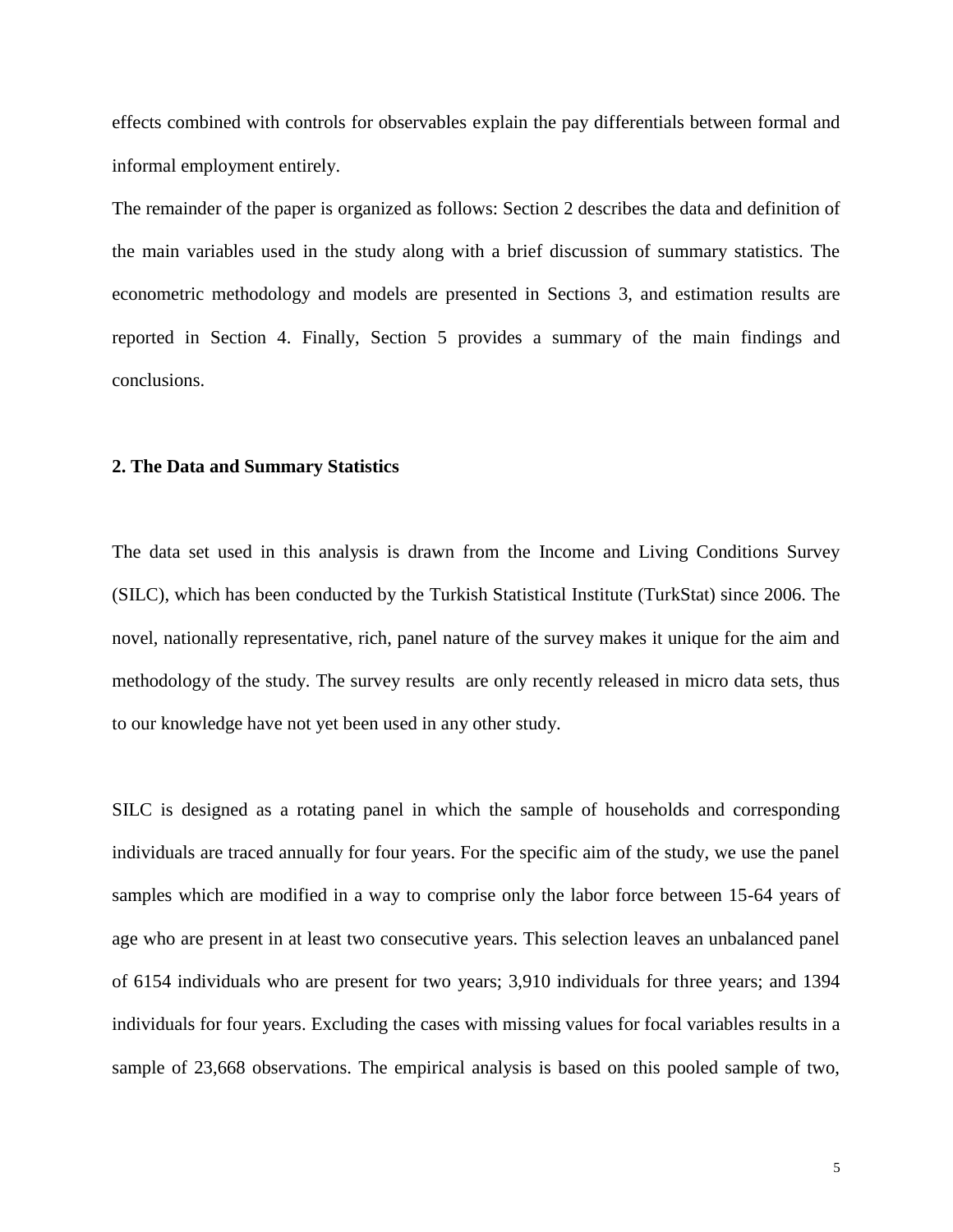three and four year panel observations.

The SILC questionnaire allows us to decompose employment into employed/non-employed, salaried/self-employed and formal/informal. Along these lines, we identify four different labor market states: formal-salaried, informal-salaried, formal self-employed and informal selfemployed. The questionnaire explicitly asks individuals whether they are registered at the Social Security Institution for their main job. Accordingly, employees working for a wage/salary are defined as formal-salaried if they are registered at the Social Security Institution for their current job, and informal-salaried if they are not. Own-account workers form the self-employed category, which is further divided into formal self-employed if registered at the Social Security Institution and informal self-employed if not. We exclude unpaid family workers whose earnings are difficult to measure and employers for whom the number of observations is insufficient to perform any reasonable analysis. By disaggregating the labor force into multiple subcategories, we are able to scrutinize the earnings gap across multiple dimensions.

As for the second important variable in the study, namely remuneration, SILC survey provides detailed information on individuals' annual income, months and hours worked on the main job. We construct our dependent variable, log real hourly earnings, first by calculating the hourly earnings then deflating it by 2006 Turkish Consumer Price Index (CPI). An advantage of SILC questionnaire is that wage earners and self-employed are asked different questions regarding their annual income, therefore measurement error in the analysis can be assumed as negligible. The reported earnings are net of taxes, thus we do not have to account for any overestimation that may stem from formal sector earnings being subject to tax deduction.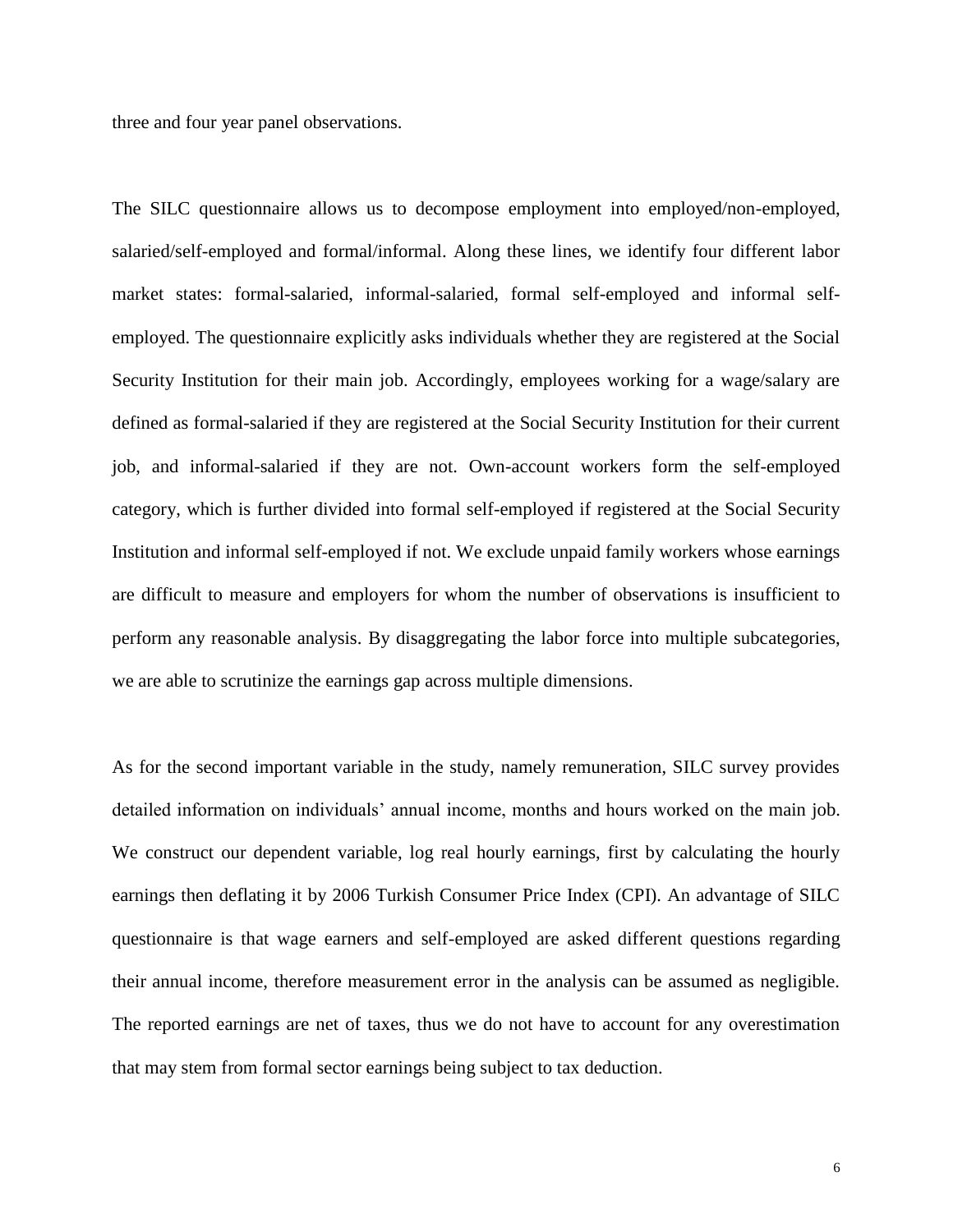The data set also includes rich information on other variables that are associated with the level of earnings. For presentational brevity, we group these variables into three categories as individual, household and job characteristics. Accordingly, individual characteristics include gender, age, education; household characteristics include household size, marital status, whether the household have children, household head status, whether there is a formal worker in the household; and finally job characteristics comprise sector of economic activity, occupation, firm size and part/full-time status. A comprehensive list of variables used in the analysis and their definitions are provided in Appendix Table A.1.

Table 1 presents summary statistics of the main variables used in the analysis. The statistics are reported separately for the subsamples of formal and informal employment broken down into wage/self-employment. At first sight, the results clearly reveal a sizable earnings gap where earnings of formal workers are almost three times that of informal workers'. Moreover, when the gap is decomposed into wage/self-employment, we observe that wage employees earn more on average than the self-employed.

The gender variable implies that male workers dominate employment in all types. Females constitute only one fifth of each group of employment, except for the informal wage work category. In terms of age, we see that formal workers are on average younger than informal workers. Also notable, formal self-employed workers are mostly in the younger age groups, whereas informal self-employed workers tend to concentrate in the older age groups.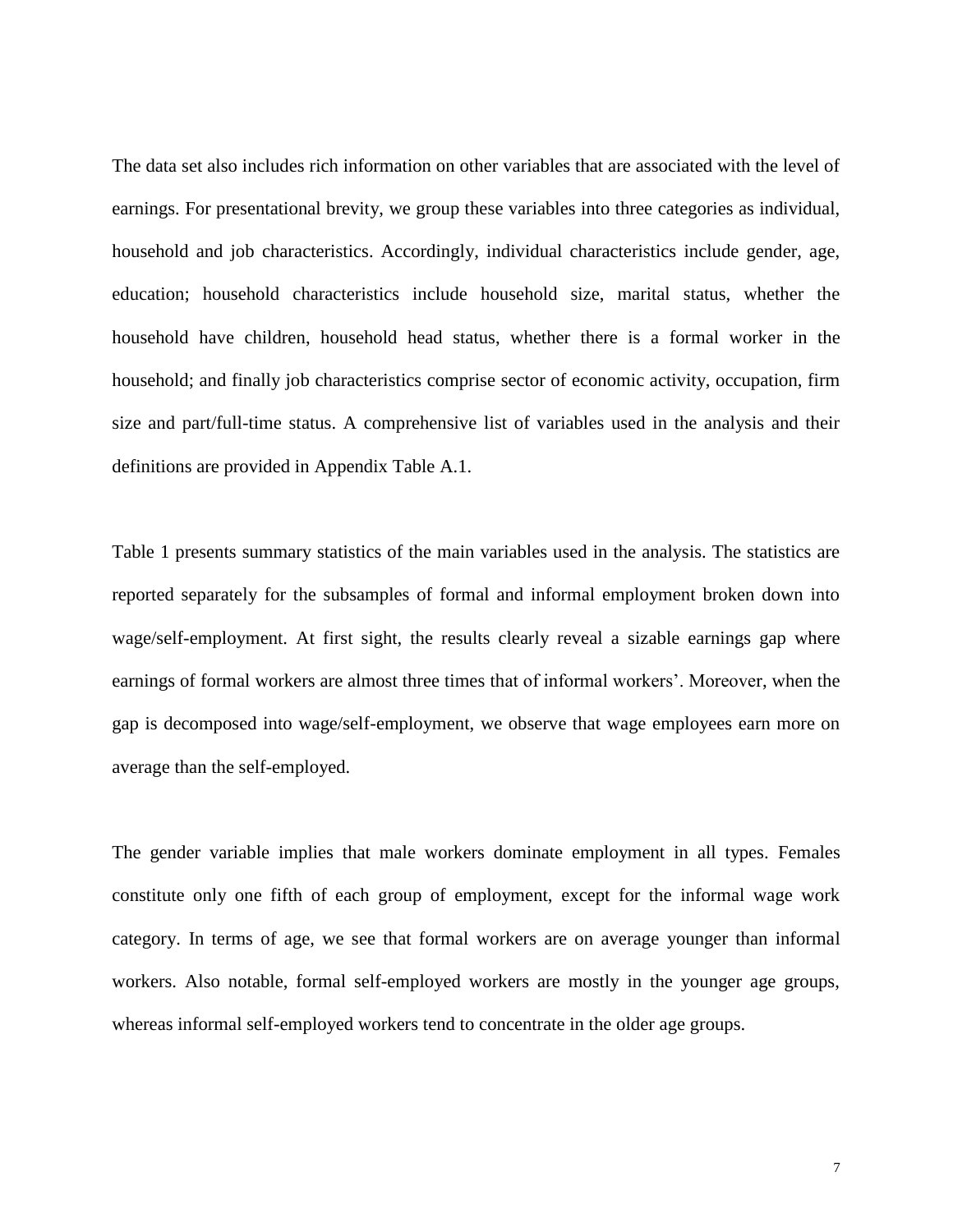Education exhibits a positive (negative) relationship with formal (informal) employment. On average, formal workers are better educated than informal workers; especially those in wage employment. More specifically, almost 50 percent of those who are formally employed have a high school or above degree, whereas it remains at only 13 percent for informal employees. Considering the wage/self-employment divide, the self-employed tend to have significantly lower levels of education compared to wage workers. As for experience, the results reveal that informal workers have on average more years of experience in the labor market, especially those who are informal self-employed.

In terms of the household characteristics, summary statistics demonstrate that employment in all types are dominated by those married and have children. Being head of the household displays a stronger association with informal workers, whether wage or self-employed. Household size does not show any differentiable pattern.

Proceeding with employment characteristics, an initial look at the sector summary statistics displays two notable patterns. First, agricultural employment mostly prevails as informal selfemployment and second, manufacturing is predominantly a formal sector. Except for these two large sectors, distribution of formality is quite dispersed for the other sectors. Specifically, informal employment is larger in construction and trade, whereas formal workers are often concentrated in energy, public administration and education. Across the wage/self-employment divide, a few points are worth to mention. Formal employment in construction and agriculture sectors, though only minimal when compared to that in informal employment, prevail mostly in the form of self-employment. The distribution of formality across different occupations does not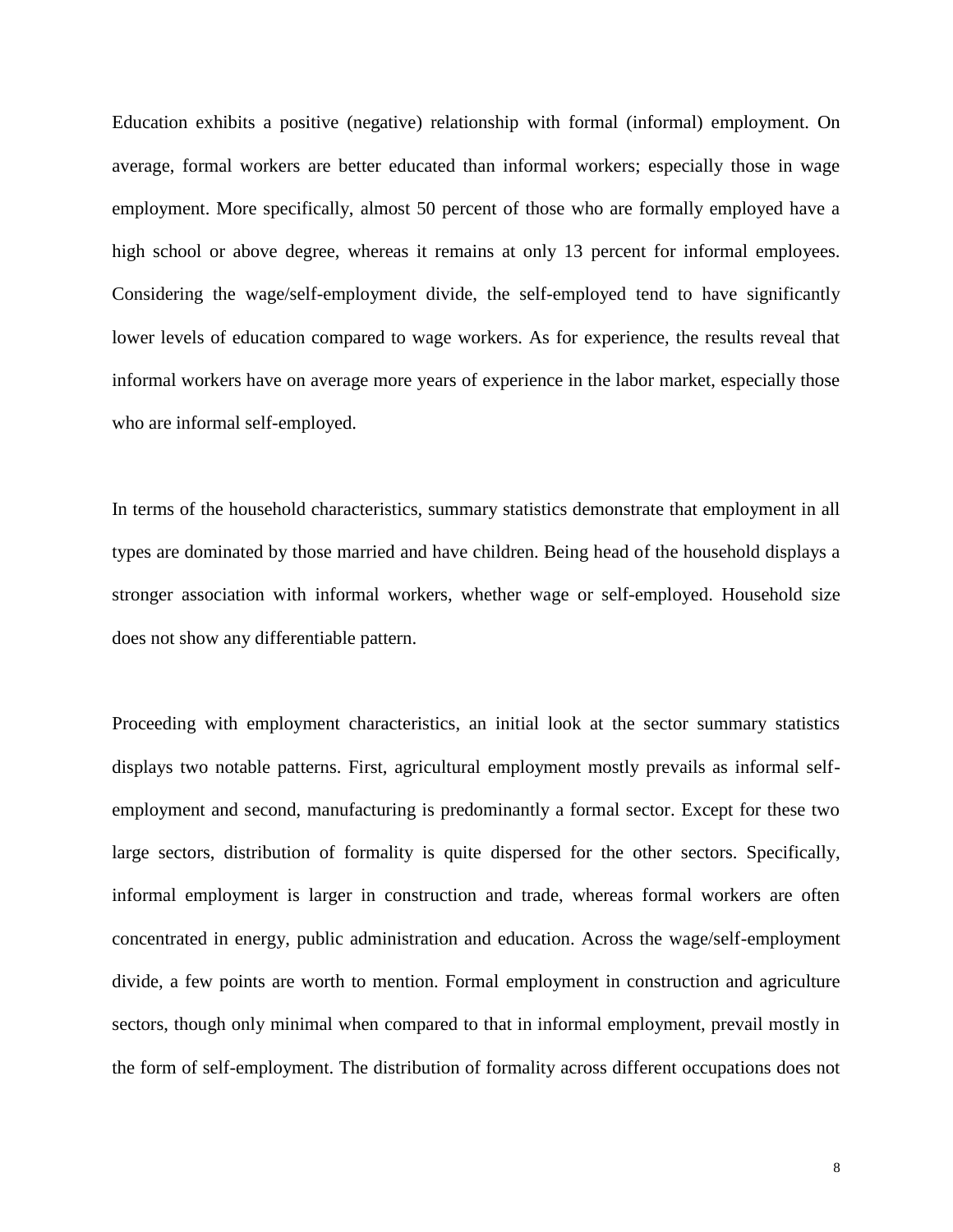indicate any noticeable pattern. We also observe that informal employment is concentrated mostly in small firms; as compared to formal employment which is predominantly present in large firms. Finally, part-time job holders seem more likely to be informal.

Summary statistics, overall, indicate that formality/informality of jobs is associated with several observed and unobserved characteristics and is unlikely to be randomly assigned across different employment types. From an empirical standpoint, this fact constitutes the main challenge in estimating the existence of an earnings gap between the two sectors. In order to deal with such a potential sample selection bias, as it is called, we exploit the panel nature of the data to account for time-invariant unobservable effects and a rich set of individual and job characteristics as explanatory variables to control for the observable effects.

#### **3. Empirical Methodology**

The main challenge in earnings gap analysis is to control possible sample selection bias which may result from either self-selection of individuals into different employment types or nonparticipation based on own cost-benefit calculations, or some methodological selection of researchers. In order to refrain from a selection bias associated with selection into employment or non-participation, we restrict our sample into employed individuals, following recent studies which take the same approach such as Bargain and Kwenda (2010) and Badaoui et al. (2008). Once an individual is employed, however, there is another potential selection bias which involves selection into different types of employment. Indeed, there are several observable and unobservable factors which affect both selection decision and the level of earnings. As shown in the summary statistics, formal and informal workers are not only different in terms of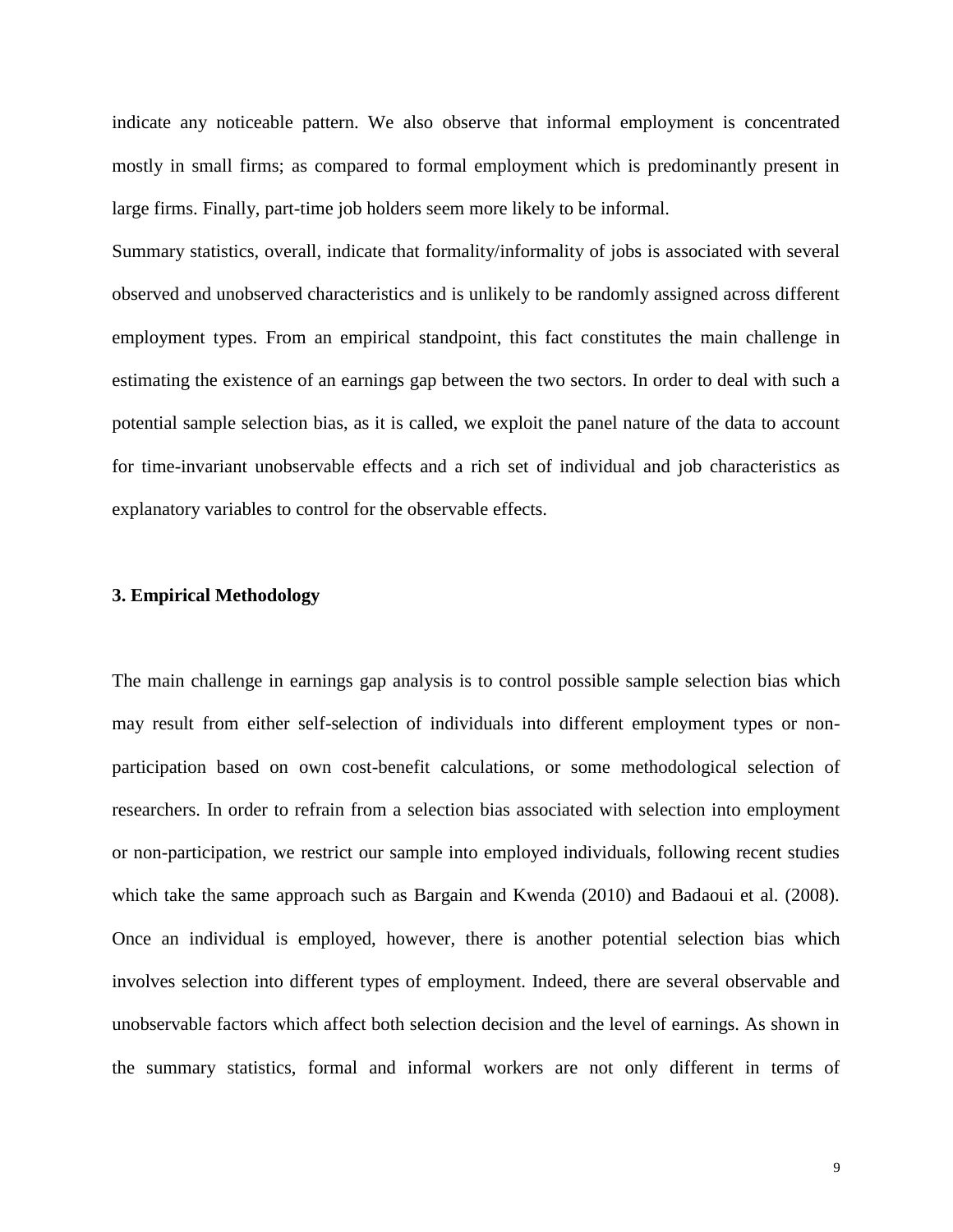remuneration, but also of personal and job characteristics. To this end, we take advantage of the rich information in the data set and control for several observable individual, household and job characteristics in the estimations. Whereas, for the unobservables, we rely on the panel nature of the data which enables isolating the time-invariant individual fixed effects, and thereby alleviates some of the concern regarding their influence on one's earnings. For gender-specific selection issues, we perform all estimations separately for male and female samples.

Following this line of approach, our empirical strategy consists of estimating the two different specifications of the formal/informal earnings gap, one at formal/informal divide and the other at the wage/self-employment divide, using OLS, quantile and fixed effects regressions. In this way, we are able to disentangle earnings differentials not only across formal/informal employment, but also across wage/self-employment and along different points of the earnings distribution.

The analysis is based on the seminal human capital earnings model of Mincer (1974). The model postulates that three main determinants of individual wages are education, work experience and its square. As with most studies, we extend the model by including a number of variables which are frequently used in the empirical literature to explain returns to human capital characteristics and earnings of individuals. In order to estimate the formal/informal earnings gap, we specify the following Mincer earning models:

$$
w_{it} = \alpha + \beta I_{it} + \gamma X_{it} + \varepsilon_{it} \tag{1}
$$

where  $i = \{1, ..., N\}$  represents individual units and  $t = \{1, ..., T\}$  time periods. The dependent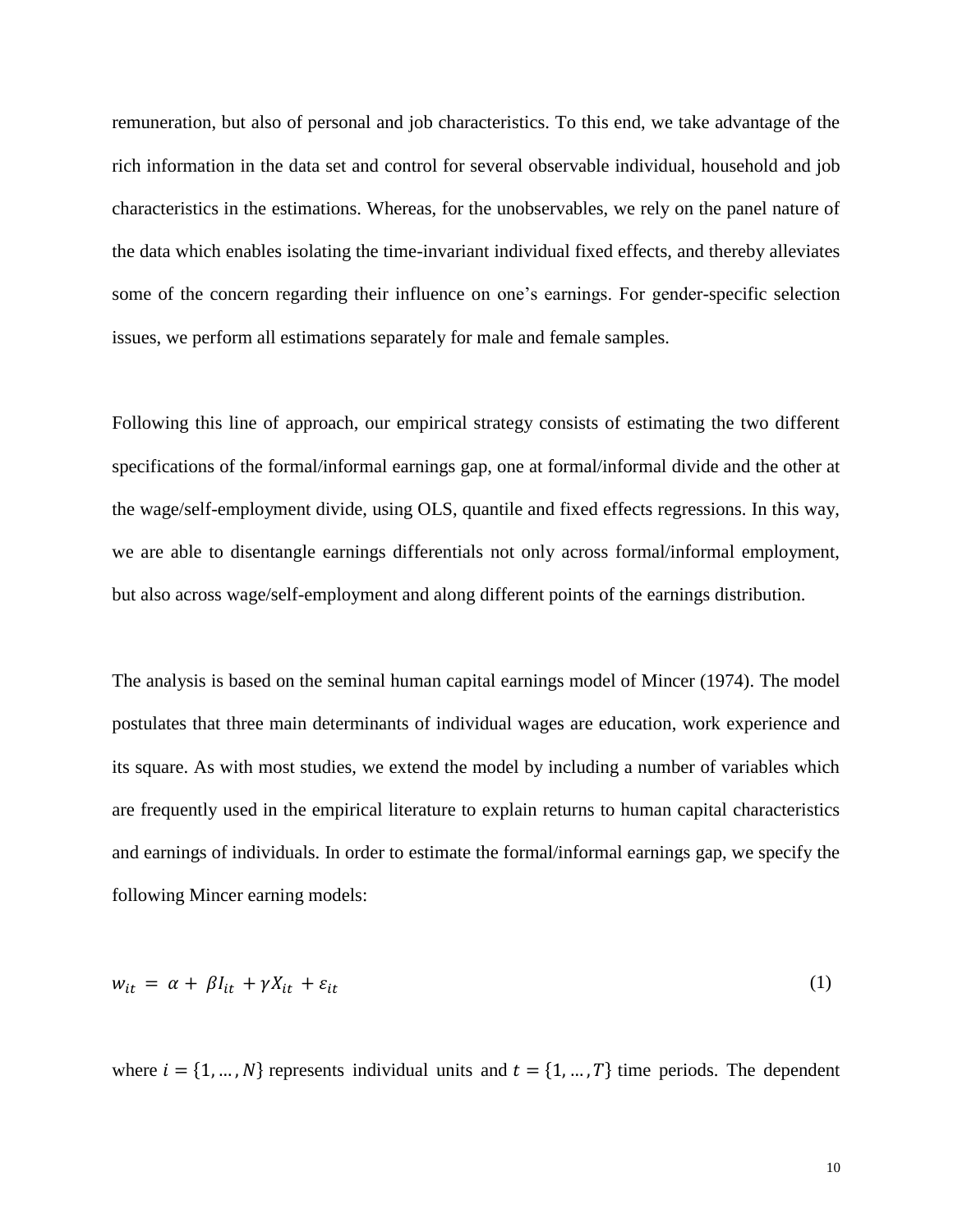variable  $w_{it}$  refers to the log real hourly earnings;  $X_{it}$  denotes the set of individual, household and job characteristics of individual *i* observed at time  $t^2$ . The different covariates include hours worked per week, experience, gender, age, education, household size, household head status, presence of children in the household, presence of a formal worker in the household, marital status, economic sector, occupation, firm size and part/full-time job status. The dummy variable  $I_{it}$  takes the value of one if individual is informal and zero otherwise. The estimated coefficient  $\hat{\beta}$  will be used to test whether there exists a wage penalty/premium for informal employment.

In the same manner, we then extend the analysis into wage/self-employment divide, in order to account for the heterogeneity within the formal and informal sectors. As defined in the previous section, we consider four employment types, and create a dummy variable for each as:  $FS_{it}$  for the formal-salaried;  $IS_{it}$  for the informal-salaried;  $FSE_{it}$  for the formal self-employed and  $ISE_{it}$  for the informal self-employed. For this empirical specification, we take the reverse approach to identify the informal-salaried as the base category. Along these lines, the extended model can be formulated as:

$$
w_{it} = \alpha + \beta FS_{it} + \theta FSE_{it} + \delta ISE_{it} + \gamma X_{it} + \varepsilon_{it}
$$
\n<sup>(2)</sup>

The estimated coefficients  $\hat{\beta}$ ,  $\hat{\theta}$  and  $\hat{\delta}$  are interpreted as the conditional earnings gap between the informal-salaried workers and formal-salaried, formal self-employed, informal self-employed workers, respectively.

<sup>&</sup>lt;sup>2</sup> For the definitions of the set of individual, household and job characteristics that are represented by  $Xit$ , see Appendix Table A.1.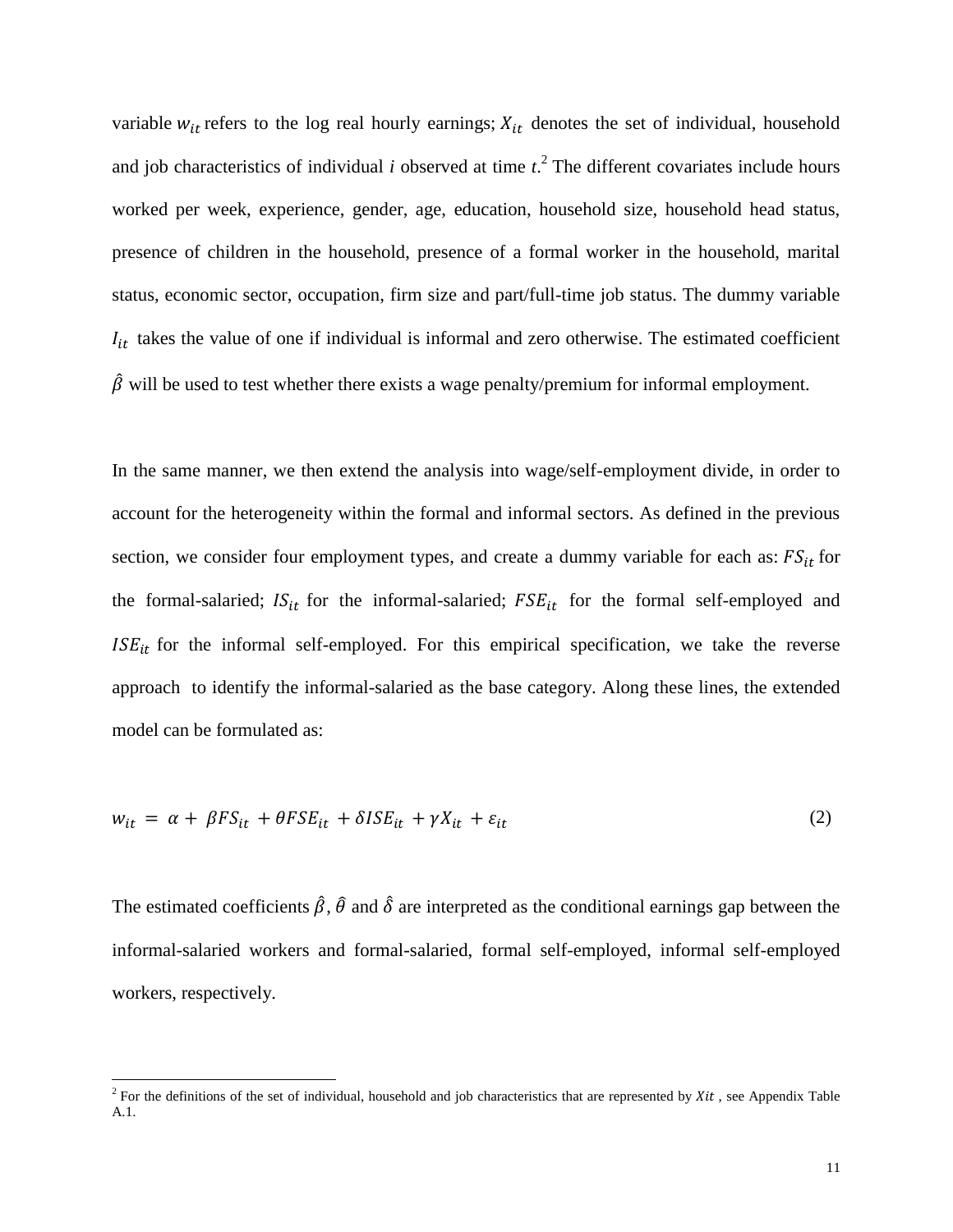First, standard earnings equations are estimated at the mean using OLS in levels on a pooled sample of workers over years. For this particular estimation, we specify the following wage equations:

$$
w_{it} = \alpha + \beta I_{it} + \gamma X_{it} + \pi \text{. time} + \varepsilon_{it}
$$
\n<sup>(3)</sup>

$$
w_{it} = \alpha + \beta FS_{it} + \theta FS_{it} + \delta ISE_{it} + \gamma X_{it} + \pi \text{. time} + \varepsilon_{it}
$$
\n
$$
\tag{4}
$$

We start by estimating equations (3) and (4) using only the employment type dummies (i.e. formal or informal) and year dummies. A year dummy is intended to capture all effects that are common at a given point in time. However, as displayed in summary statistics, formality of jobs is related to several observable individual and job characteristics. Following this manner, we proceed the estimation by first including individual and household characteristics, then further extending it by introducing job characteristics. In this way, we aim to understand the extent to which observable characteristics explain the average earnings gap across formal/informal employment. Moreover, we conduct the analysis not only for the total sample, but also for male only and female only samples in order to take into account of the gender dynamics.

Considering the fact that estimations at the mean might conceal important information, we rely on quantile regressions (Koenker and Bassett, 1978) to estimate earnings gap on the pooled sample. Quantile estimation, as put by Nguyen et al. (2011), enables analyzing the earnings gap at different points of the earnings distribution. In this way, we aim to capture the heterogeneity in returns to observed characteristics along the conditional quantiles of the earnings distribution. We apply the following  $QR$  models which specify the  $q$ th conditional quantile of the log real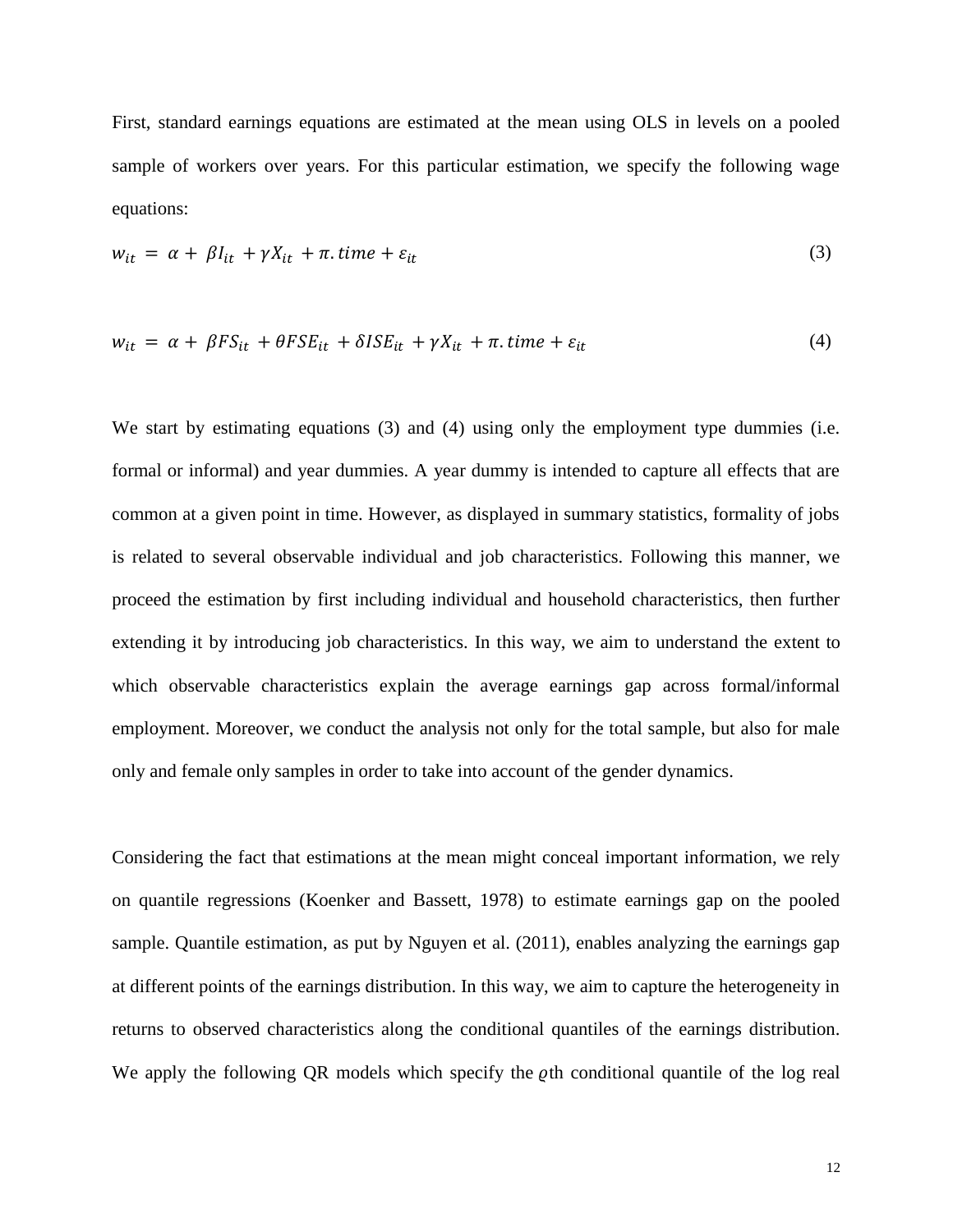hourly wage  $(w_{it})$  distribution for individual *i* at time *t* as:

$$
q_{\varrho}(w_{it}) = \alpha_{\varrho} + \beta_{\varrho} I_{it} + \gamma_{\varrho} X_{it} + \varepsilon_{it}, \ \varrho \in (0,1)
$$

$$
q_{\varrho}(w_{it}) = \alpha_{\varrho} + \beta_{\varrho} F S_{it} + \theta_{\varrho} F S E_{it} + \delta_{\varrho} I S E_{it} + \gamma_{\varrho} X_{it} + \varepsilon_{it}
$$
\n
$$
\tag{6}
$$

where the set of coefficients demonstrate the estimated returns to the covariates at the  $\rho$ th quantile of the log real hourly wage distribution. In particular,  $\gamma_{\varrho}$  in both QR specifications depict the effects of changes in the set of individual and job characteristics on the  $\varrho$ <sup>th</sup> quantile of  $w_{it}$ . In model (5),  $\beta_{\varrho}$  measures the extent to which informal employment wage penalty/premium vis-à-vis formal employment wage remains unexplained at the various quantiles after controlling for individual and employment characteristics. Whereas, in model (6),  $\beta_{\varrho}$ ,  $\theta_{\varrho}$  and  $\delta_{\varrho}$  refer to the earnings differentials at the  $\varrho$ <sup>th</sup> quantile between informal-salaried workers and formal-salaried, formal self-employed and informal self-employed workers, respectively. The quantile regression coefficients in model (5) and (6) are straightforward to estimate by minimizing:

$$
\min_{\beta,\gamma} \left[ \sum_{i:w_{it} \ge \alpha + \beta I_{it} + \gamma X_{it}} \varrho |w_{it} - \alpha - \beta I_{it} - \gamma X_{it}| \right]
$$
\n
$$
+ \sum_{i:w_{it} < \alpha + \beta I_{it} + \gamma X_{it}} (1 - \varrho) |w_{it} - \alpha - \beta I_{it} - \gamma X_{it}| \right]
$$
\n
$$
(7)
$$

Having controlled for several observable characteristics by using OLS and quantile regressions,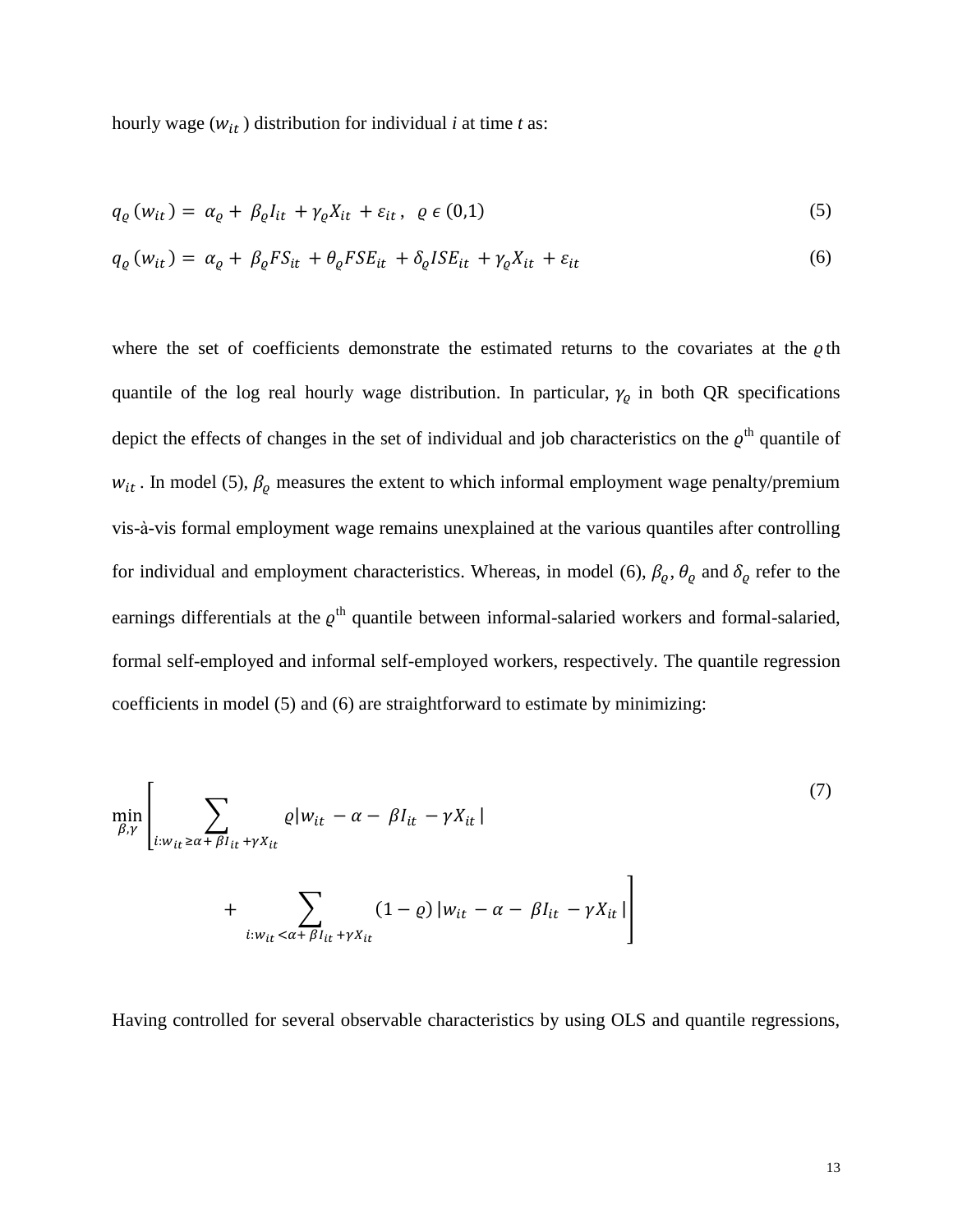we next exploit the panel nature of the data set and estimate Fixed Effects OLS regressions.<sup>3</sup> In this way, we are able to account for the time-invariant unobservable factors that may be obscuring more accurate measures of the earning differentials. The FE models can simply be written as:

$$
w_{it} = \alpha_i + \beta I_{it} + \gamma X_{it} + \mu_i + \varepsilon_{it}
$$
\n
$$
\tag{8}
$$

$$
w_{it} = \alpha_i + \beta FS_{it} + \theta FS_{it} + \delta ISE_{it} + \gamma X_{it} + \mu_i + \varepsilon_{it}
$$
\n
$$
\tag{9}
$$

where  $E [\varepsilon_{it} | \mu_i, X_{it}, I_{it}] = 0$  for all individuals *i* and periods *t*. In this panel specification,  $\mu_i$  denotes the time-invariant unobserved individual fixed effects and  $\varepsilon_{it}$  is normally i.i.d. stochastic term absorbing the measurement error. In model (8), the estimated coefficient  $\hat{\beta}$ measures the conditional informal employment earnings premium/penalty vis-à-vis formal employment. As follows, coefficient estimates  $\hat{\beta}$ ,  $\hat{\theta}$  and  $\hat{\delta}$  in the model (9) can be interpreted as the conditional earnings gaps between informal-salaried workers and respectively, formalsalaried, formal self-employed and informal self-employed workers.<sup>4</sup>

Before proceeding to estimation results, a few empirical points should be addressed. First and foremost, the issue of selection into employment is often accepted to be crucially important in such analysis. In order to alleviate potential sample selection bias, we restrict our sample to employed individuals as done in several other studies. Also taking account of the intrinsic

l

<sup>&</sup>lt;sup>3</sup> The choice of Fixed Effects panel specification over Random Effects panel specification is made based on the Hausman Test,the results of which imply that Fixed Effects is more appropriate given our data.

<sup>4</sup> For identification of these conditional earnings gaps, we verify that there is a sufficient number of *movers* in the sample who change their employment states over time as well as *stayers* who remain in their state.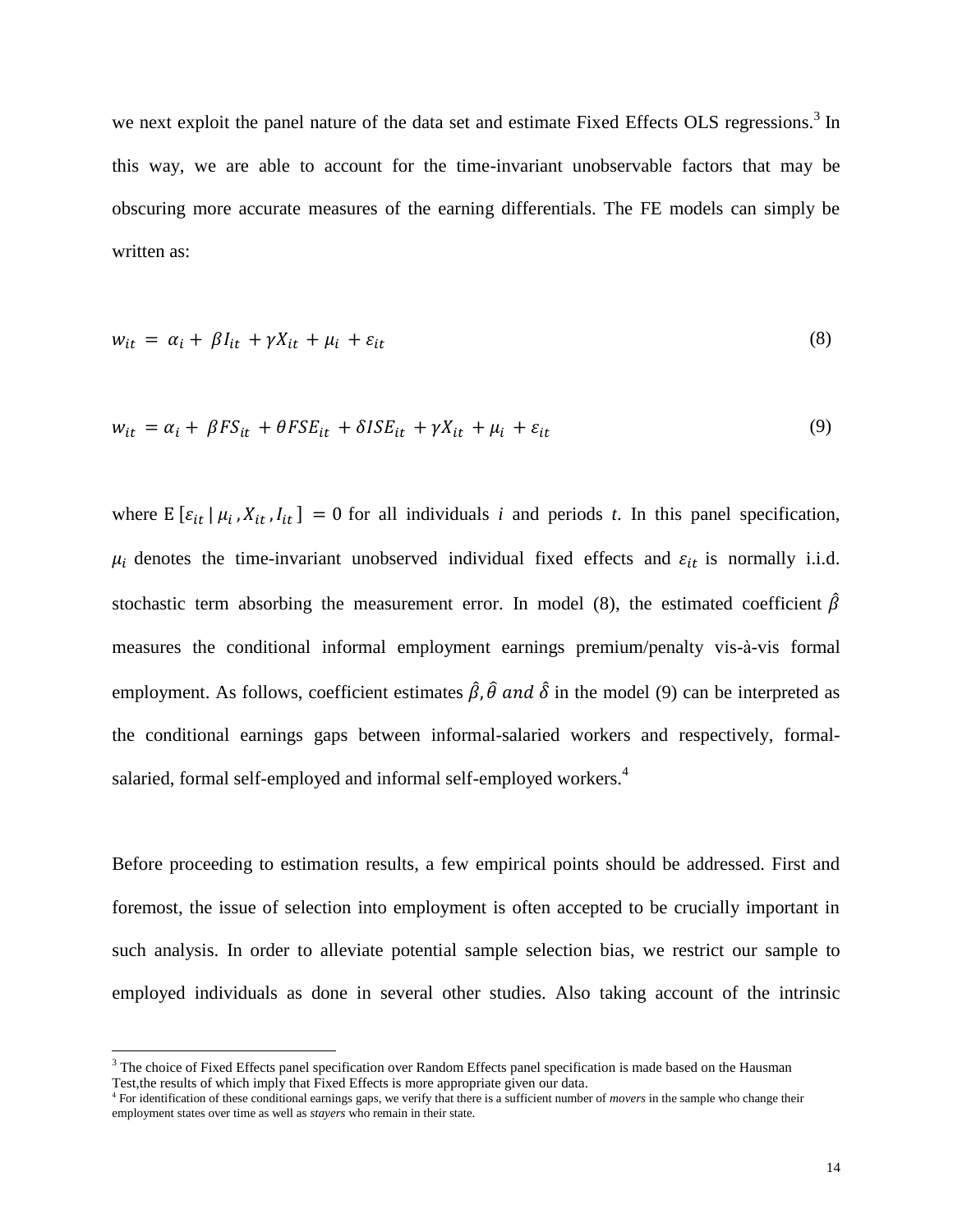differentials in male and female labor force participation rates, we run our estimations separately for male and female subsamples. And most importantly, we assume that the panel nature of the data which allows controlling for time-invariant unobservables affecting earnings also controls for selection. Finally, we define our dependent variable as the log real hourly earnings, i.e. real hourly wage rates for the wage workers and their equivalent for the self-employed.

#### **4. Estimation Results**

#### **4.1. Pooled Ordinary Least Squares (OLS) Estimation of the Earnings Gap**

#### **4.1.1. Across Formal/Informal Employment**

First, we estimate the formal/informal employment earnings gap using OLS in levels. We begin with a model which includes only the informal worker dummy and year dummies. The results, reported in the first column of Table 2, indicate a significant wage penalty for informal employment amounting to 53.9 percent. However, as we have mentioned previously, differences in earnings can be attributed to several observable and unobservable factors. Following this line of thought, we introduce a number of individual and household characteristics into the earnings model, and re-estimate the earnings gap. The results, given in the second column of Table 2, show that informal earnings penalty indeed decreases considerably to 31.8 percent, implying that almost half of the earnings differences between formal and informal employment can be explained by the observable individual and household characteristics. Further extending the model by incorporating the job aspects, we detect a still significant but further lower informal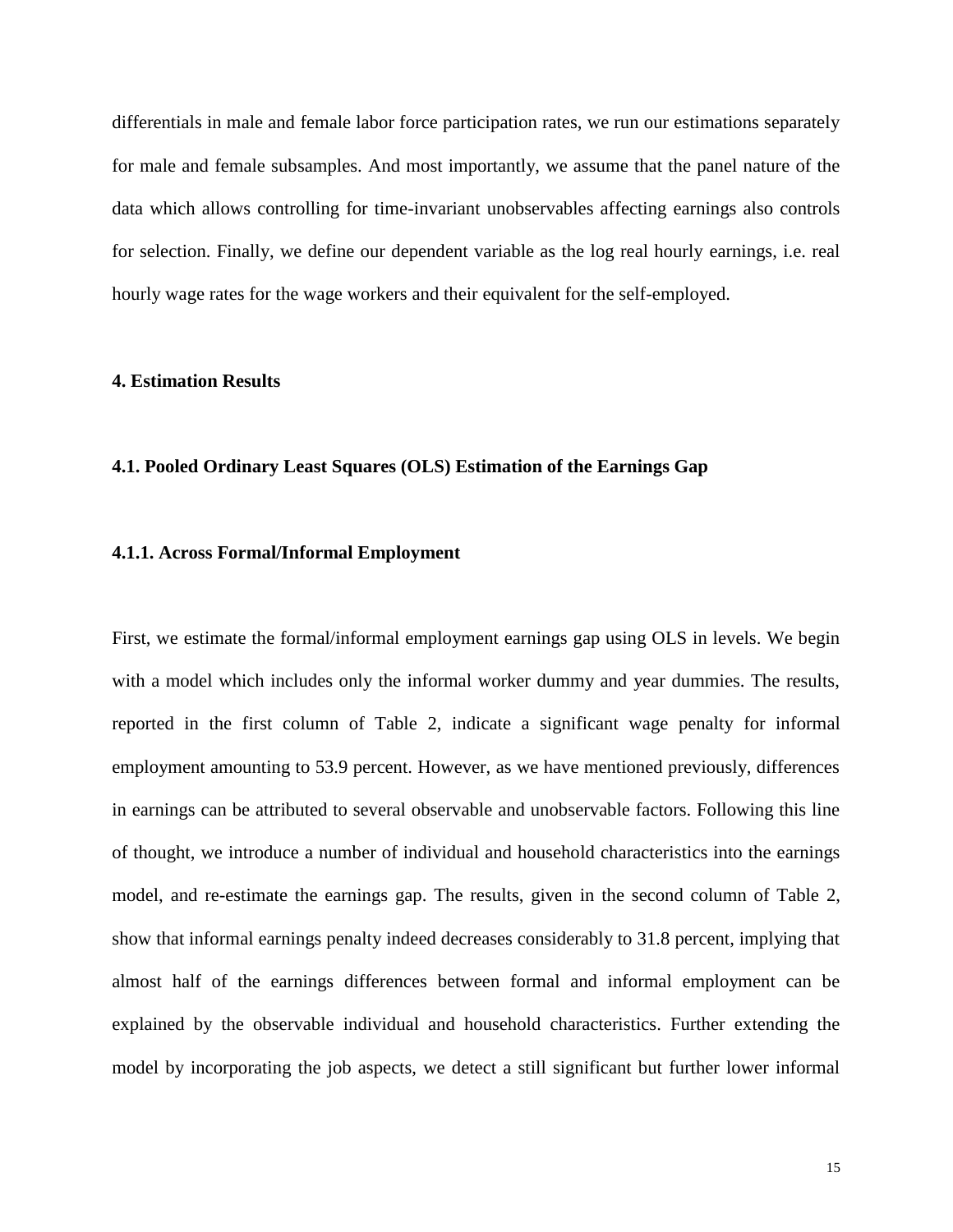earnings penalty of 21.5 percent. In brief, OLS analysis confirms the existence of an informal sector earning penalty, but also shows that more than half of this pay difference is explainable by observable factors.

When we re-estimate OLS in levels separately for male and female subsamples<sup>5</sup>, we see that female workers suffer a substantially higher level of informal earnings penalty. More specifically, we find that the raw earnings penalty stands at -0.707 for female subsample, whereas it is quite lower at -0.505 for the male sample. When controlled for individual and household characteristics, despite decreases in magnitude, there still remains a considerable unexplained informal pay penalty of 25 and 45 percent for males and female workers, respectively. Put differently, women still appear to experience a wage penalty almost twice of those born by male workers. This finding suggests that returns to personal attributes constitute an important determinant of male workers' earning differentials, whereas for female workers they are less significant. This result may be interpreted as a reflection of discrimination against women. However, once all observable characteristics are introduced into the model, the negative informal premium for females also falls substantially, and becomes almost equal to that for male workers. This finding may be a reflection of the fact that women are mostly employed in jobs which are intrinsically informal in its nature.

# **4.1.2. Across Formal-Salaried, Informal-Salaried, Formal Self-employment and Informal Self-employment**

A further breakdown of the formal/informal earnings gap including salaried/self-employment

 $5$  See Table 2 colums (4) through (9).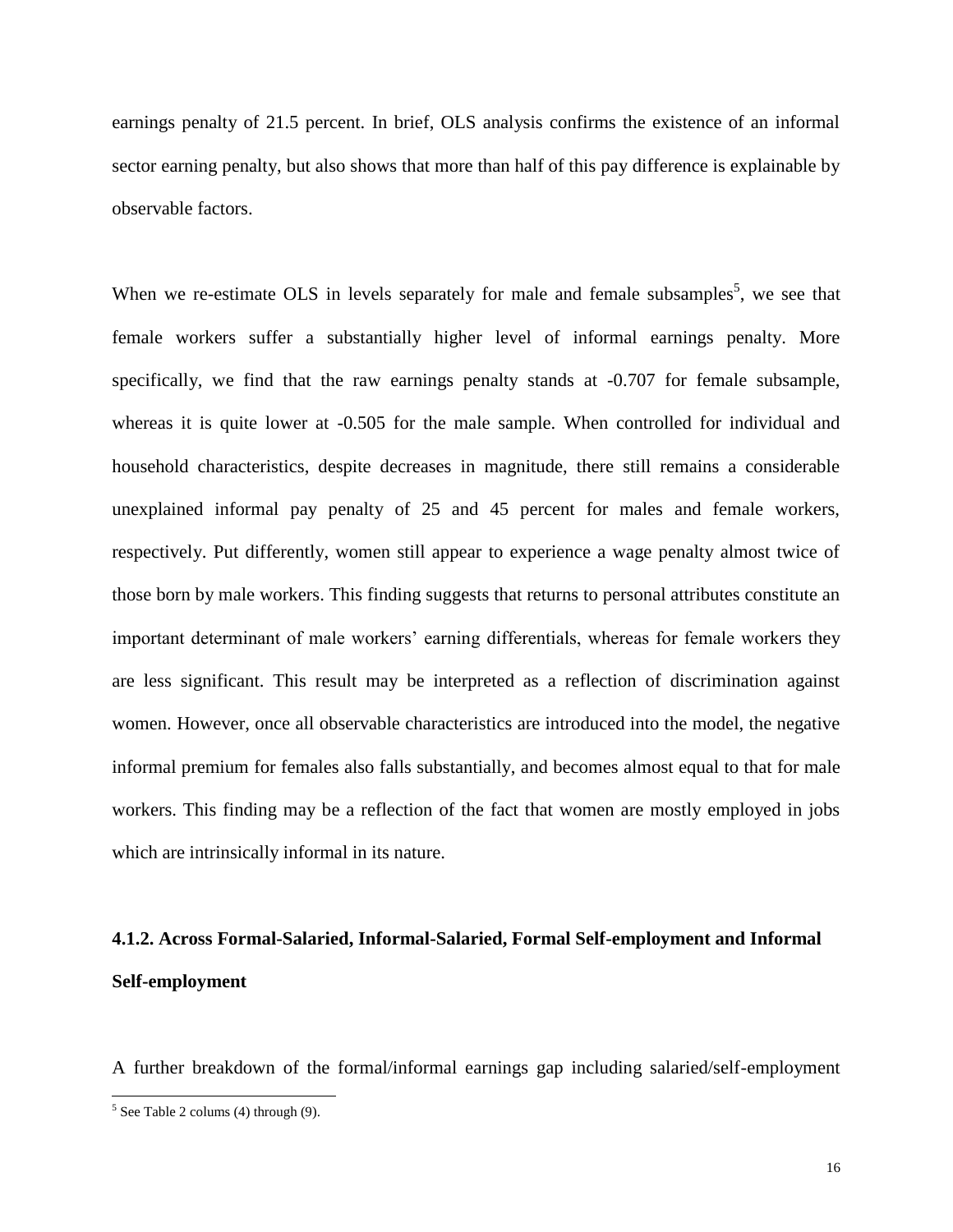divide is expected to disseminate a more detailed portray given that both of these sectors embody sizable heterogeneity. For this analysis, however, we choose to identify informal-salaried workers as the base category and interpret the estimation results accordingly. The implications of the results do not change.

Considering the raw earnings differentials, estimation results in the first three columns of Table 3 confirm the traditional theory that informal-salaried workers on average earn significantly less than those who are formally employed, whether salaried or self-employed. In particular, wage workers who are formally employed earn approximately 56 percent higher than those who are informally employed. Once controlled for personal attributes, as reported in column two of Table 3, formal premium decreases to around 30 percent, but still remains to be significant. With the introduction of job characteristics, formal/informal wage differentials exhibit a notable fall down to 18 percent. Overall, the results suggest a positive pay premium for formal wage workers compared to their informal counterparts. This evidence is in line with the conventional wisdom that informal wage employment is on average subject to lower remuneration.

An interesting result can be observed for the earnings differentials of informal-salaried and formal self-employed. In particular, the size of earnings gap, which is around 32 percent, appears to remain robust against the inclusion of additional explanatory variables. Put differently, personal and job characteristics explain the pay differences to only a minimal extent. This finding is mostly likely the result of informal-salaried and formal self-employed jobs and workers being utterly different in nature, thereby rendering the earnings gap unexplained.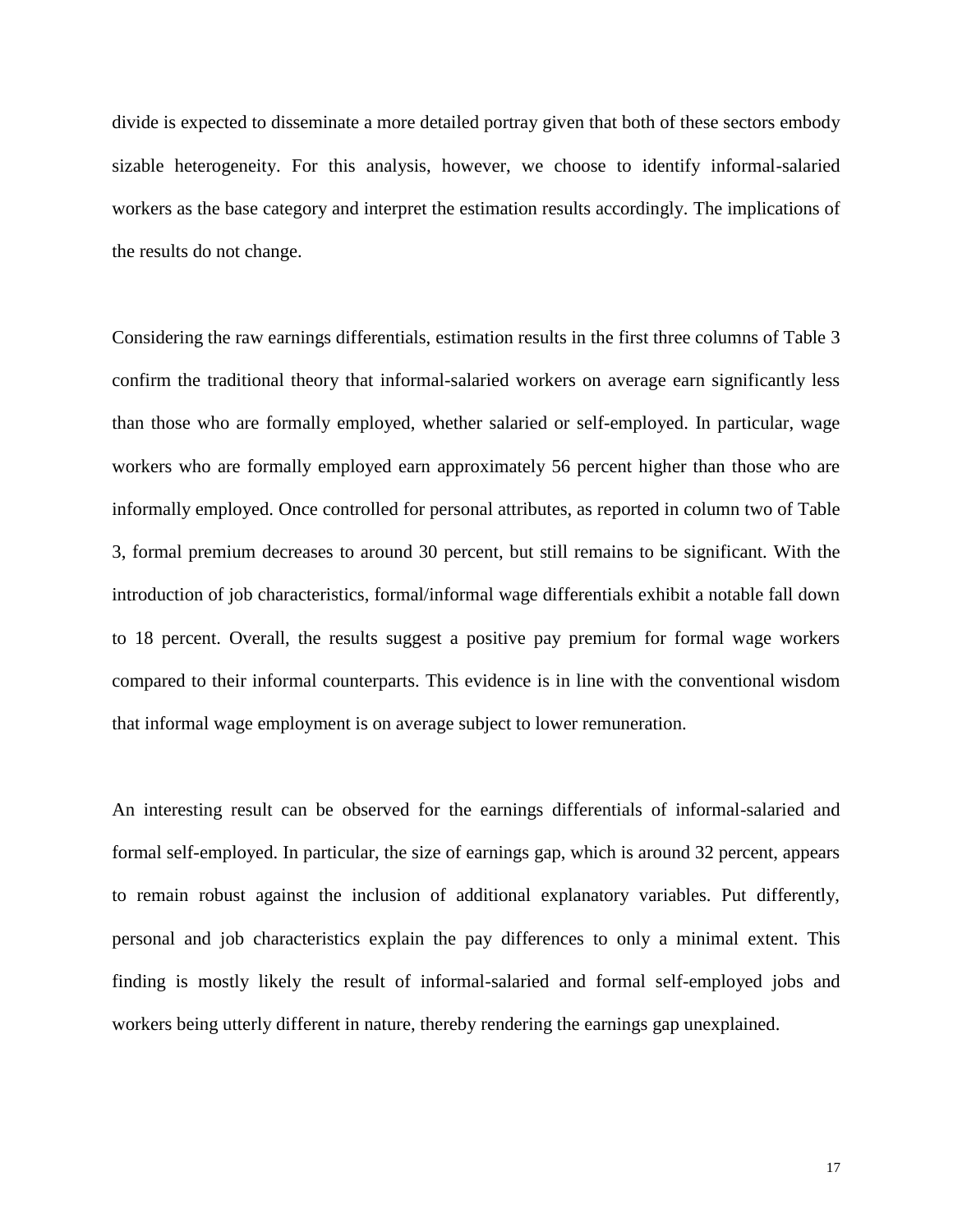Also noteworthy is the comparison of the earnings gap between different types of informal employment. As per se, informal self-employed are observed to be significantly worse-off than informal-salaried workers but only when individual and job characteristics are introduced to the Mincer equation. Indeed, the initial raw estimate though having a negative is not significant, but becomes significant as observables are controlled for. To this end, one can claim that informalsalaried workers on average have better observable characteristics than their self-employed counterparts, and once returns to these attributes are considered they are in fact significantly lower paid.

We next replicated our analysis separately for the male and female subsamples. We find that the picture somewhat alters but the changes are mostly limited to earning differentials within informal employment itself. In particular, pay gap between informal wage and self-employment is almost insignificant for male workers. Whereas for the female subsample, the coefficient of informal self-employment is highly significantly negative under all specifications of the model. In particular, informal self-employed female workers are paid around 40 percent less than their salaried counterparts. It is also interesting to note that the earnings penalty increases sharply to 70 percent if individual and household effects are controlled. This finding implies the monetary returns to similar personal attributes being considerably lower in informal self-employment compared to informal wage employment. The penalty falls back to 40 percent when job attributes are also incorporated into the model. Overall, these results indicate that females are more prone to hold lower-tier informal jobs which have inferior earnings in contrast to males clustering at higher-tier informal jobs where pay differentials between wage/self-employment are insignificant.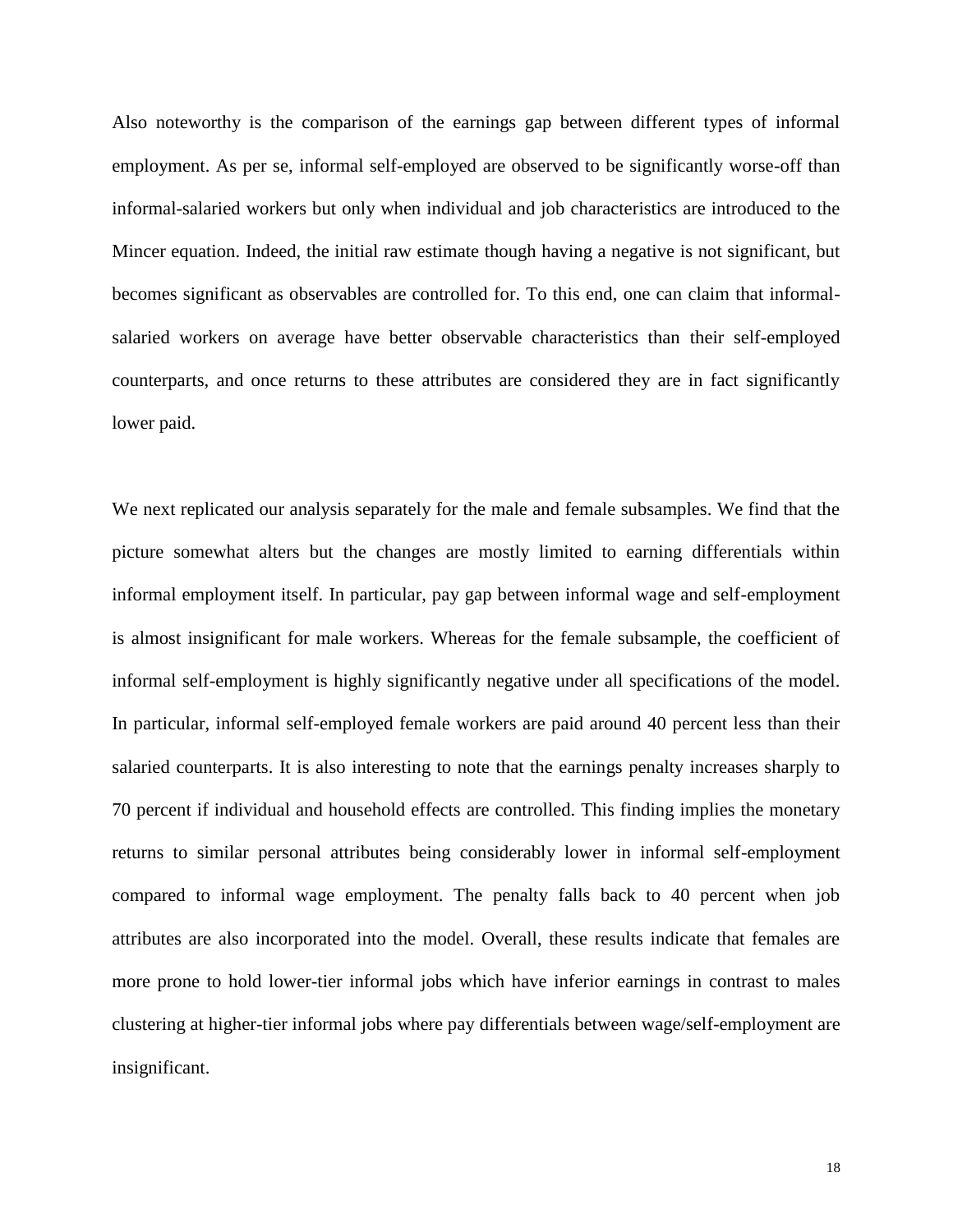#### **4.2. Pooled Quantile Regression (QR) Estimation of the Earnings Gap**

#### **4.2.1. Across Formal/Informal Employment**

Estimations at the mean are generally insufficient when covariates affect not only the location of the conditional distribution of wages, but also its dispersion. Therefore, one has to go beyond a simple mean estimation model and apply quantile regression for a more comprehensive and informative analysis. Along these lines, we extend the empirical analysis by estimating conditional quantile regression (QR), as given in equations (5) and (6), on the pooled sample. This exercise allows for tracking the earnings gap along various conditional quantiles of the earnings distribution, thereby unveil more complex dynamics pertained to pay differentials.

The quantile regression estimates, reported in Table 4, depict that informal employment earnings penalty is larger at lower quantiles but decreases significantly in higher quantiles, after controlling for several observable individual and job characteristics. In particular, the coefficient of informal variable which is  $-0.593$  in the  $5<sup>th</sup>$  quantile gradually falls as we move along the distribution and eventually emerges as insignificant around  $90<sup>th</sup>$  quantile. More interestingly, the informal earnings gap becomes significantly positive at the top quantile. The large earnings penalty in the lower quantiles may be thought of as affirming the traditional segmentation theory which views informal employment as an inferior state. However, confirming the basic premise of a heterogeneous informal sector, the earnings gap is in fact not uniform along the distribution and turns into a premium at the top. The last finding reveals that upper-tier informal jobs which are voluntarily chosen by workers given their preferences, personal attributes and competing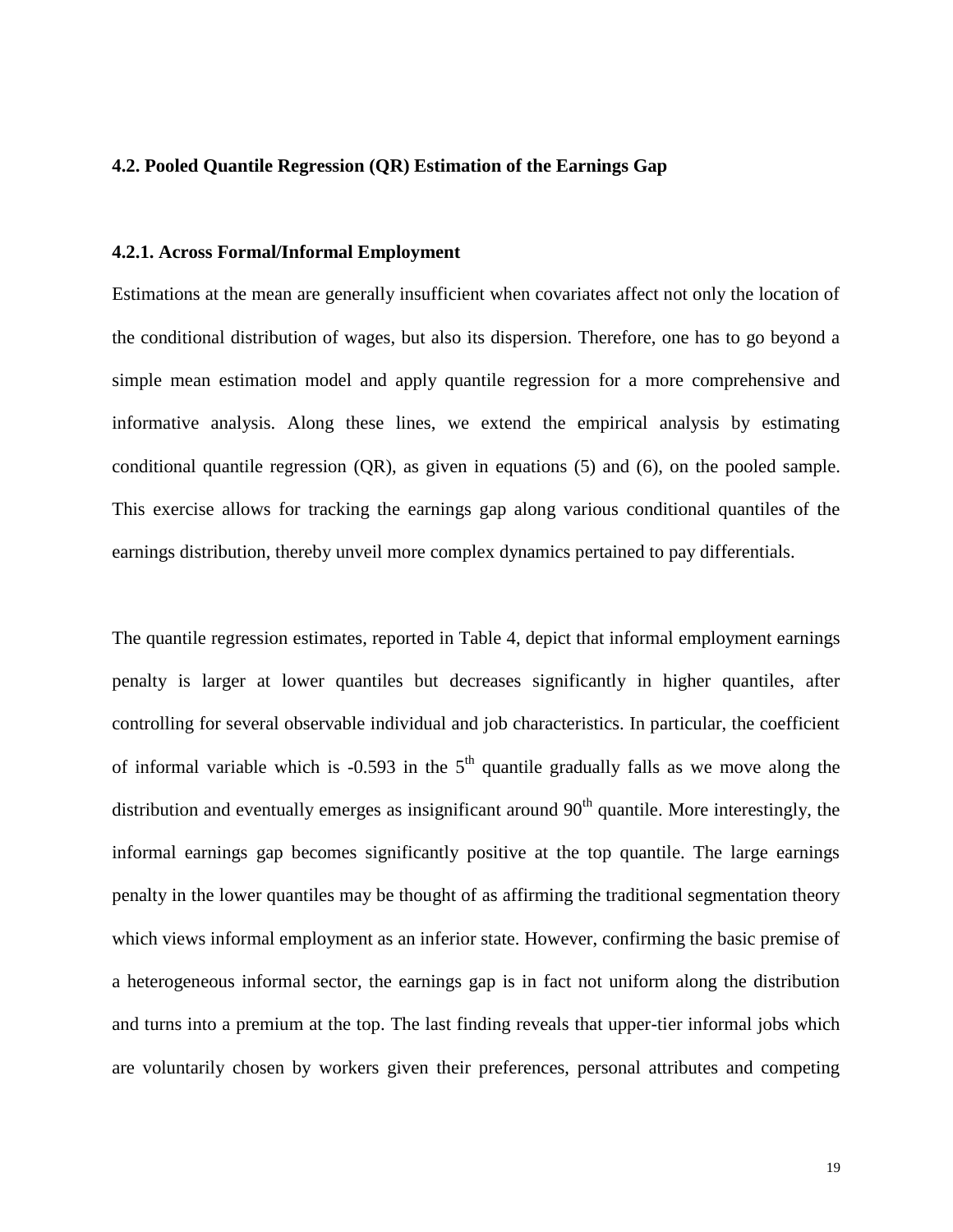earning prospects are concentrated in the upper income levels. In order to further scrutinize the underlying dynamics of these findings, we will re-estimate the earnings gap considering not only formal/informal but also wage/self-employment divide in the following section.

The results of the gender decomposition of the QR are qualitatively similar to the analysis of the entire sample and changes are quantitatively small. The estimation results for male and female subsamples are presented respectively, in Tables 5 and 6. More specifically, both female and male informal workers are found to experience significant earnings penalties at the lower quantiles. One also notes that formal/informal earnings differences for female workers become insignificant at the  $75<sup>th</sup>$  quantile and display a significantly positive sign at the top quantile. Whereas for male workers, the informal sector penalty disappears at the 90th quantile and is statistically insignificant afterwards. This is a particularly interesting result since it shows that upper-tier informal jobs are considerably and in relative terms more rewarding for female workers.

# **4.2.2. Across Formal-Salaried, Informal-Salaried, Formal Self-employment and Informal Self-employment**

A further breakdown of formal/informal earnings gap by incorporating wage/self-employment dimension empowers a more thorough examination. The first row in Table 7 confirms the conventional wisdom that within salaried employment, formal workers have significantly higher earnings than informal workers, given identical personal and establishment characteristics. However, this formal sector premium for salary workers decreases gradually with the earnings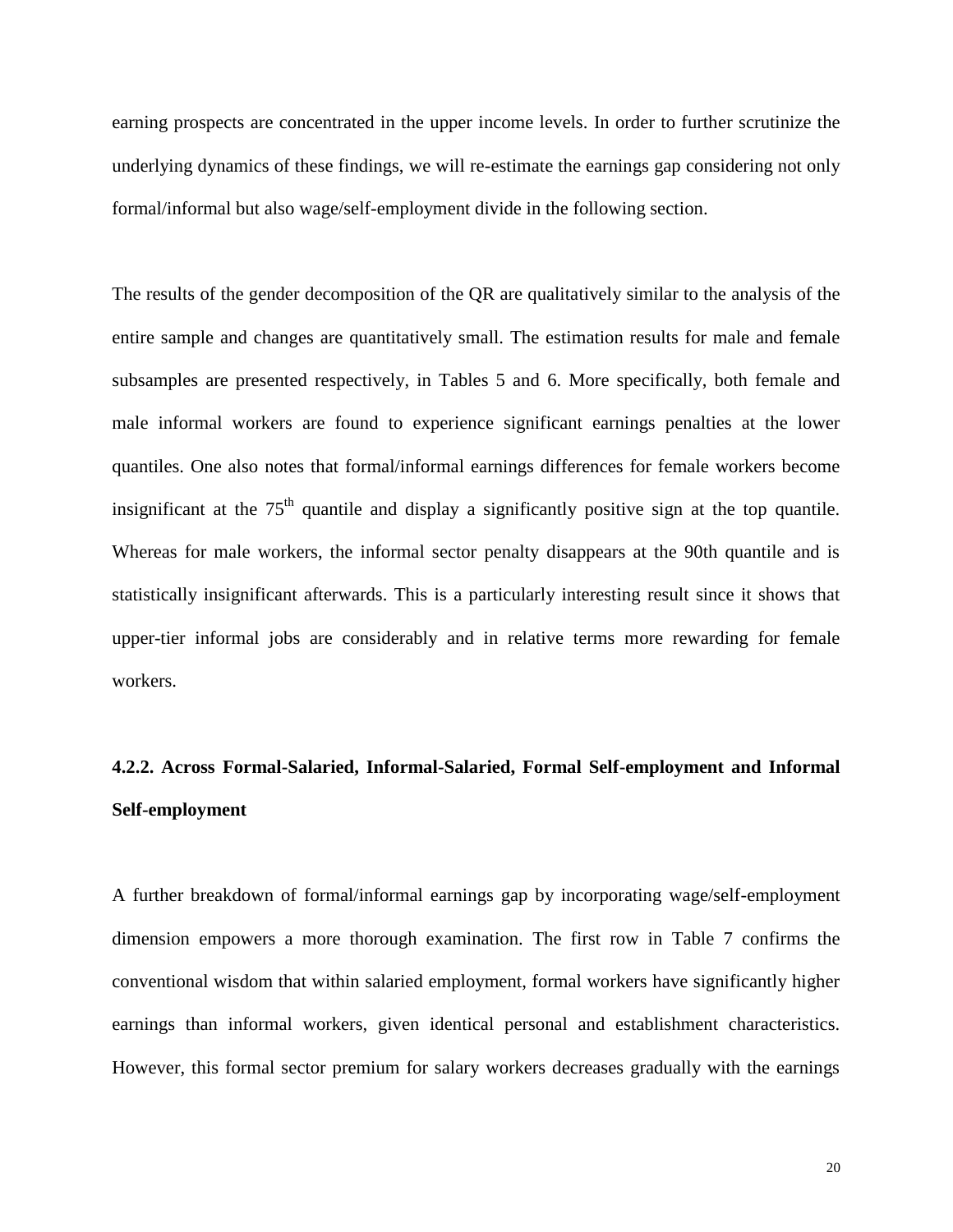level, and eventually becomes negative at the top. The results point to the dual nature of informal sector, with upper-tier jobs carrying an earnings premium that may compensate the benefits of formal wage work and lower-tier jobs being largely penalized. One may also claim that formalsalaried workers have better unobservable skills compared to their informal counterparts considering the fact that results are obtained by controlling for only observable characteristics. To further investigate this, we will next apply the fixed effects estimation to earnings gap which allows for controlling unobservable heterogeneity.

Turning to earnings differentials between formal self-employed and informal-salaried workers, as reported in the second row of Table 7, we detect a significantly positive gap at all quantiles. Put differently, formal self-employed are better-off along the whole distribution, though size of their earnings premium falls with increased income levels. This finding may be due to either better unobserved skills of formal self-employed workers or pure intrinsic premium in the formal self-employment.

A comparison which deserves particular interest is the pay gap between informal salary vis-a-vis self-employed workers. The QR estimates in the third row of Table 7 demonstrate that informal self-employed suffer a significant earnings penalty but only at the lower end of the distribution of the  $5<sup>th</sup>$ ,  $10<sup>th</sup>$  and  $25<sup>th</sup>$  quantiles. Afterwards, the gap becomes insignificant for the upper half. Overall, the evidence clearly demonstrates the heterogeneity within informal sector; where the lower end corresponds to segmented and upper quantiles to competitive labor markets theories. In contrast to the mainstream literature which views informal self-employed as the upper-tier and wage earners as the lower-tier, our findings suggest that lower-tier informal employment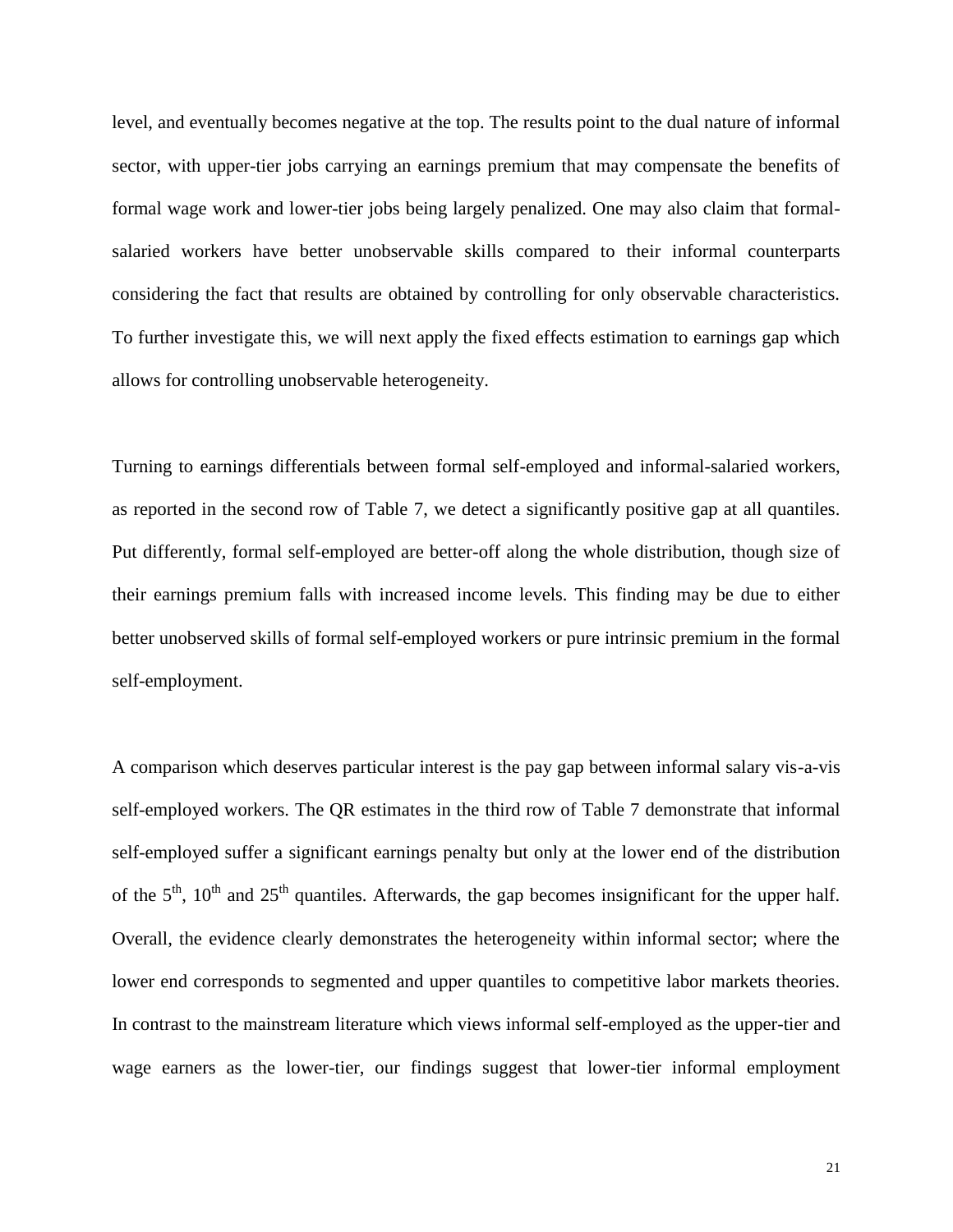corresponds to self-employment in the Turkish labor market.

The estimation results for male and female only subsamples are provided in Tables 8 and 9, respectively. For male workers, the significantly positive formal wage premium decreases with earnings level and disappears at the  $90<sup>th</sup>$  quantile. Formal self-employed male workers are associated with relatively higher earnings compared to informal-salaried throughout the entire distribution. For the lower end, formal self-employment premium amounts to 40 percent, but halves to approximately 20 percent for  $25<sup>th</sup>$  and higher quantiles. The earnings gap between informal-salaried and informal self-employed reveals a somewhat ambivalent picture, as reported in the third row of Table 8. Only at the lowest quantile, male informal self-employed suffer a 10 percent penalty compared to male informal wage workers. This result confirms the segmentation theory and our previous finding that self-employed form the lower-tier informal employment. For higher quantiles, however, this earnings penalty disappears and becomes significantly positive at the 75<sup>th</sup> quantile. The implications are twofold: informal self-employed workers at the upper end of the earnings distribution may have better unobserved skills and thus earn higher monetary returns, or informal self-employment jobs at the upper quantiles may have better earnings prospects than informal-salaried positions by their nature.

The distributional pattern of earnings gap becomes even more discernible when the analysis is limited to female subsample. The first thing to notice in Table 9 is that the formal wage premium at the lower half of the earnings distribution completely vanishes at the upper half. This result provides evidence for the presence of labor market segmentation at the lower end, but also shows that this may not apply to workers at the top. Indeed, the results show that the 48 percent formal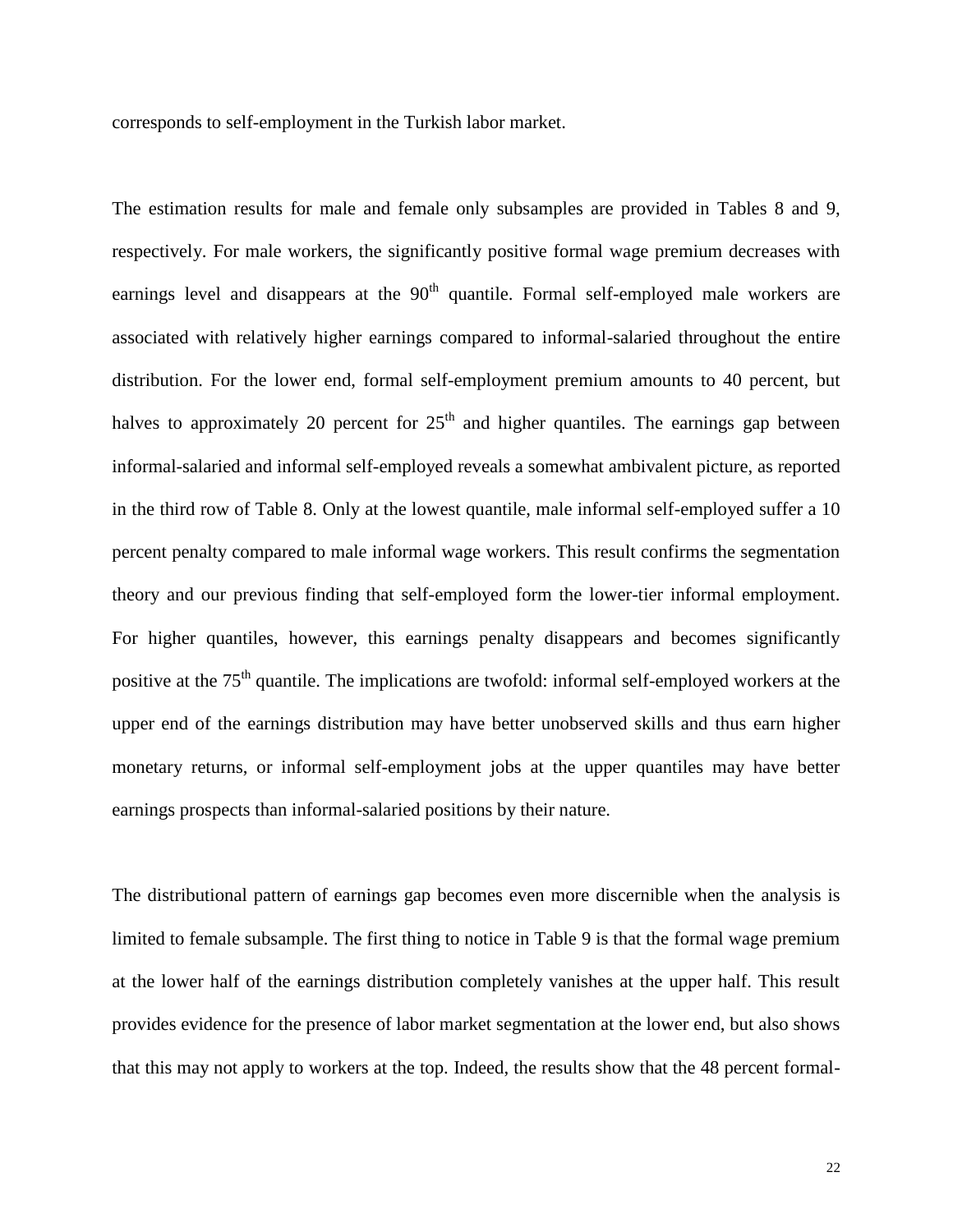salaried wage premium at the lowest quantile turns into a 42 percent penalty at the top. Comparing with the corresponding figure for male workers which is only 8 percent, this result is particularly intriguing. One can argue that this may be solely due to better unobserved skills of informal-salaried individuals at the 95th quantile which are rewarded with higher pay. However, such a result is often taken to be an evidence of heterogeneity in the informal sector, lower-tier being subject to worse pay conditions in contrast to upper-tier having better remuneration. Turning to the earnings gap between formal self-employed and informal-salaried female workers, we do not observe any pronounced pattern as was found in the male subsample. This is most likely due to female formal self-employment being almost negligible in the Turkish labor market. Last but not least, we observe that informal self-employed female workers are consistently worse-off than their salaried counterparts throughout the earnings distribution. In contrast to the results for total and male only samples, the coefficient of informal selfemployment does not become positive at the top quantiles. This finding is also of particular importance as it clearly demonstrates that informal self-employment constitutes the lower end for female workers, where remuneration is always worse than salary work.

### **4.3. Fixed Effects Estimation of Earnings Gap**

#### **4.3.1. Across Formal/Informal Employment**

Time-invariant unobserved individual heterogeneity is accepted to play an important role in explaining the formal/informal earnings gaps, even after controlling for a rich set of observable individual- and job-level characteristics. El Badaoui et al. (2008) claim that there are often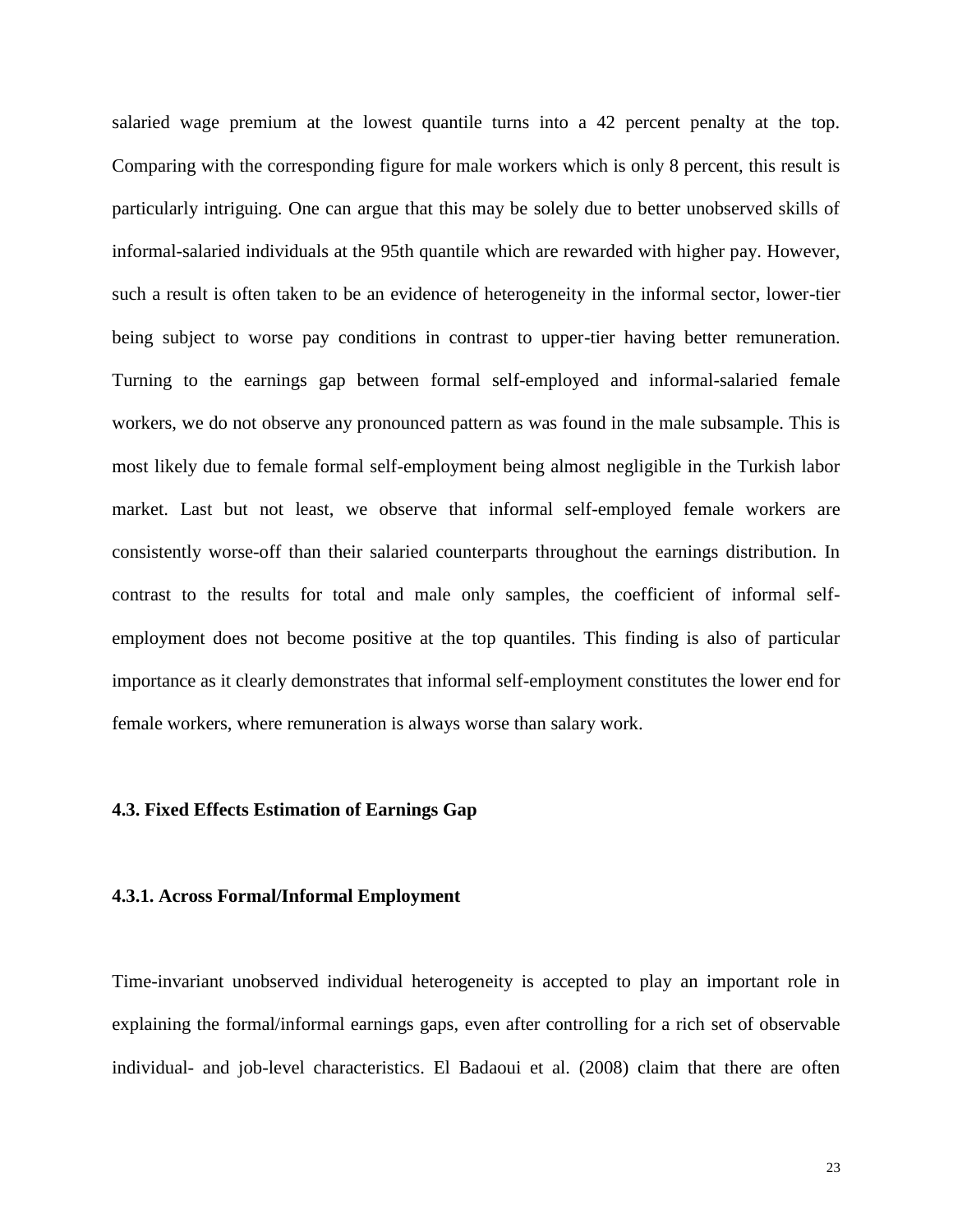several unobservable factors which affect both selection decision into the formal/informal employment and wages, thereby if not taken into account will lead to biased estimates of the earning gaps. Following this line of thinking, we exploit the panel nature of the data and rely on fixed effects estimation to purge such unobservables, thereby isolate their effect on earnings differences. The estimation results for the two model specifications, equations (8) and (9), are provided in Tables 10 and 11, respectively.

Overall the results are quite remarkable: when accounted for time-invariant unobservables, formal/informal earnings differentials are not found as statistically significant. Put differently, unobserved individual fixed effects when combined with controls for observable personal, household and job characteristics explain pay differences entirely. By examining male workers, however, one finds evidence that there still remains a 10 percent informal penalty that is statistically significant at 10 percent. Female workers do not experience any statistically significant earnings differential across formal/informal employment after controlling for observable and unobservable factors which are likely to determine the level of earnings. The implications of results are threefold. Segmentation may not be a stylized fact of the Turkish labor market as commonly believed once unobserved individual effects are accounted for. Secondly, formal sector workers on average have better unobserved characteristics, as well as better observable attributes. Once these factors are accounted for, the informal employment earning penalty entirely disappears.

#### **4.3.2. Across Formal-Salaried, Informal-Salaried, Formal Self-employment and Informal**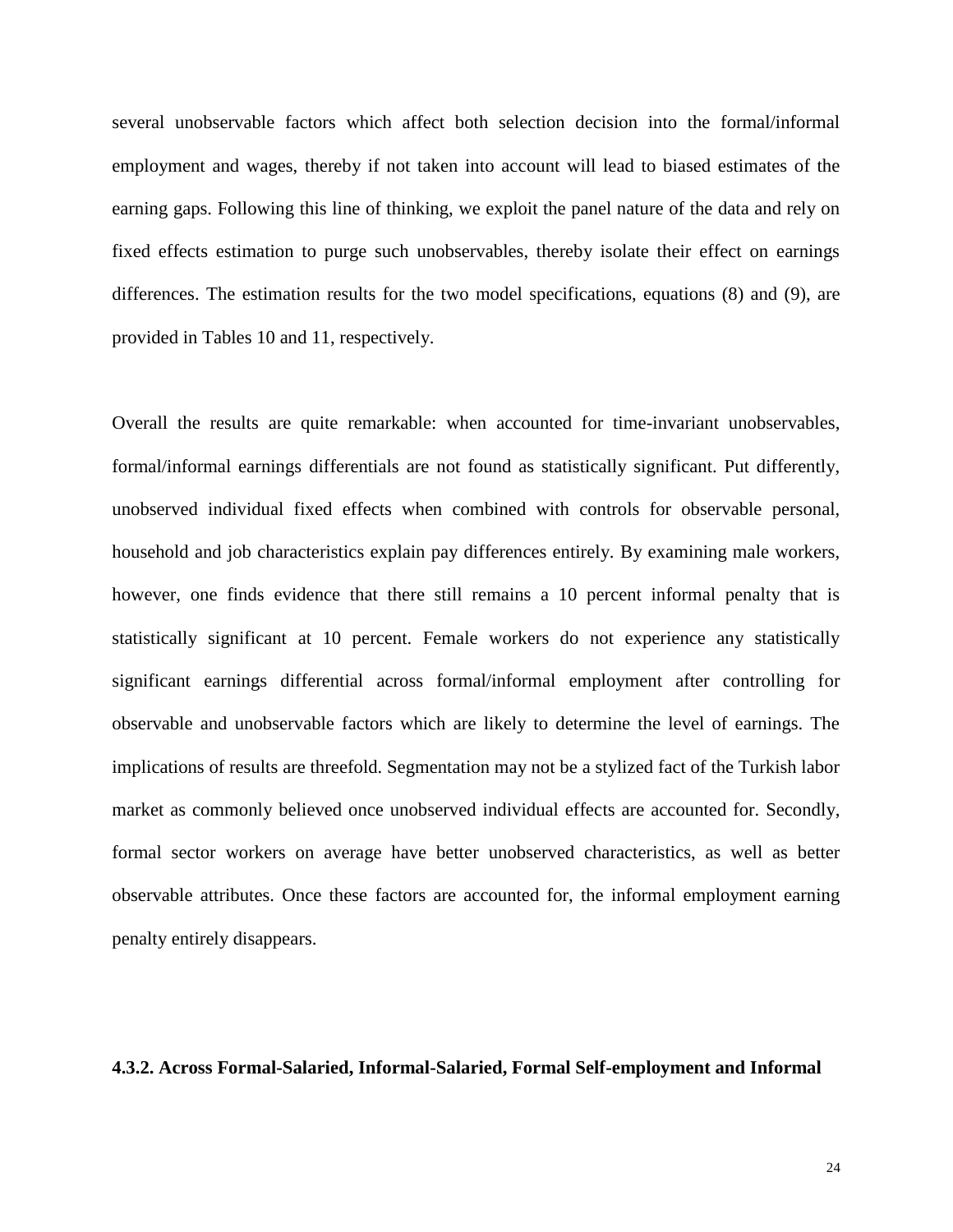#### **Self-employment**

When replicated for the second Mincer specification, equation (9), results are qualitatively similar to previous findings. Specifically, the fixed effects estimation displays that there is no statistically significant earnings gap between formal- and informal-salaried workers. Whereas, for male wage earners, we find a 10 percent formal premium. Though not statistically significant, the coefficient of formal-salaried emerges as negative for female wage workers, implying a formal penalty. Formal self-employed workers appear to be significantly better-off than informal-salaried, even after controlling for individual fixed effects. However, further breakdown of the sample show that this finding loses relevance when sample is restricted to females only. As for within informal employment earnings differentials, we find no statistically significant gap once we control for unobservable factors using fixed effects regression. Again for the females, however, it is statistically significantly negative, implying the existence of an earning penalty for the informal self-employed when compared to their salaried counterparts.

#### **5. Concluding Remarks**

In this study, we examine the formal/informal sector earnings differentials in the Turkish labor market in terms of its prevalence, magnitude and underlying dynamics. For this purpose, we employ detailed econometric methodologies and a novel panel data set drawn from the 2006- 2009 Income and Living Conditions Survey (SILC) which subsumes a rich set of information on individual, household and employment characteristics; income and labor market states. In particular, we test if there is evidence of traditional segmented labor markets theory which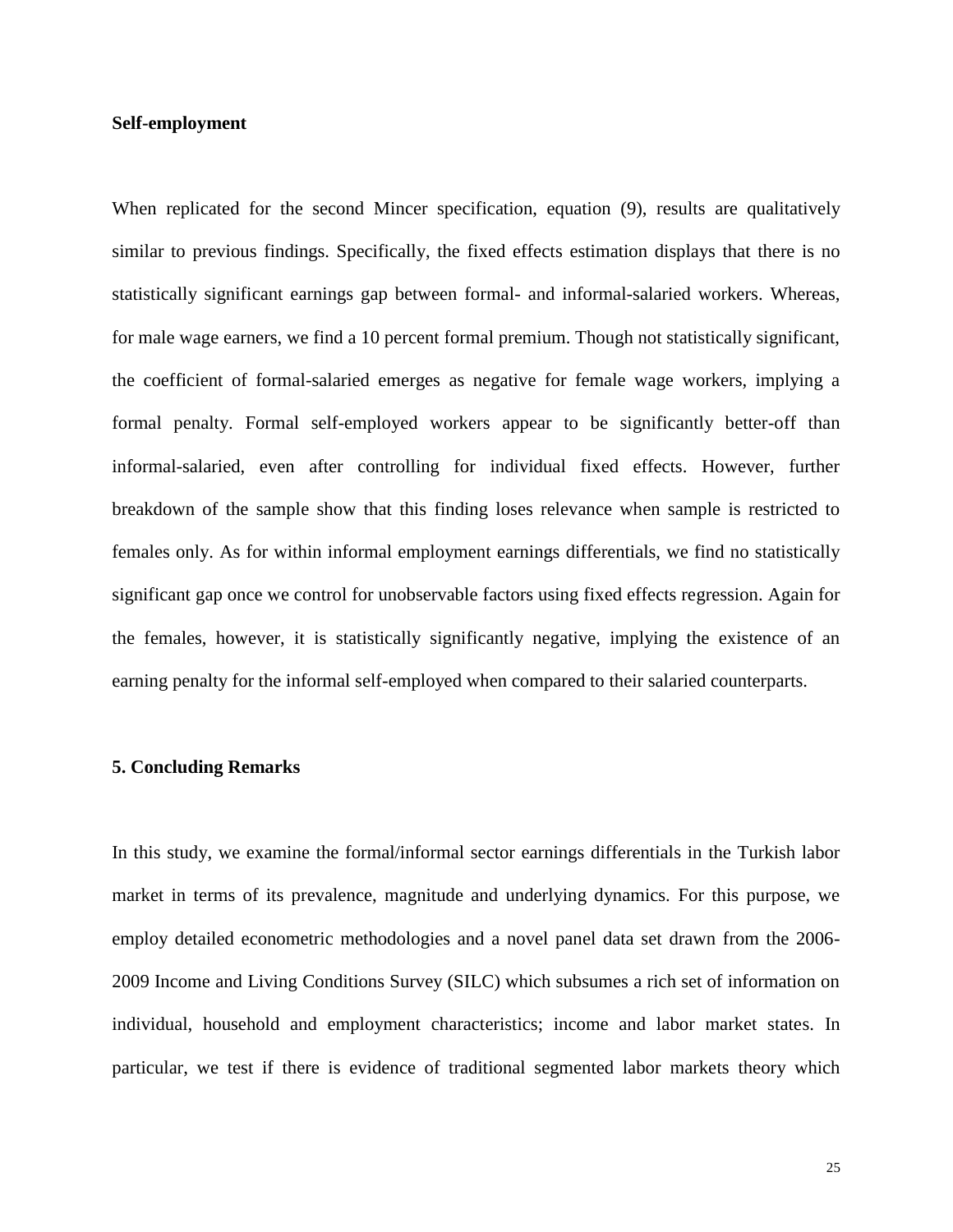postulates that informal workers are typically subject to lower remuneration than similar workers in the formal sector. Moreover, we address the heterogeneity within formal and informal employment by further decomposing the analysis into wage and self-employment. The empirical analysis consists of examining the earnings gap along multiple dimensions, disentangling at formal/informal sector, wage/self-employment, and at the mean/quantiles of the earnings distribution. All of the analyses are also replicated for male and female subsamples separately.

First, we estimate standard Mincer earnings equations at the mean using OLS on a pooled sample of workers. Across formal/informal divide, the results indicate a significant raw penalty for informal workers, which tends to decrease as other earnings-related variables (i.e. individual, household and job attributes) are included in the regression. Overall, the analysis confirms the existence of an informal penalty, but also shows that almost half of this penalty can be explained by observable variables. We also find that the unexplained informal penalty for female workers is twice of that for the male workers when only individual characteristics are controlled for. This finding demonstrates that the returns to personal attributes are comparatively lower for female workers than for male workers. This implies the presence of discrimination against women. However, once job variables are also introduced to the model, informal penalty for female workers is at parity with that for male workers. Turning to formal/informal pay differences along wage/self-employment divide, the results are in line with the traditional theory that formalsalaried workers are paid significantly higher than their informal counterparts. Confirming the heterogeneity within informal employment, we find that self-employed are often subject to lower remuneration compared to those who are salaried.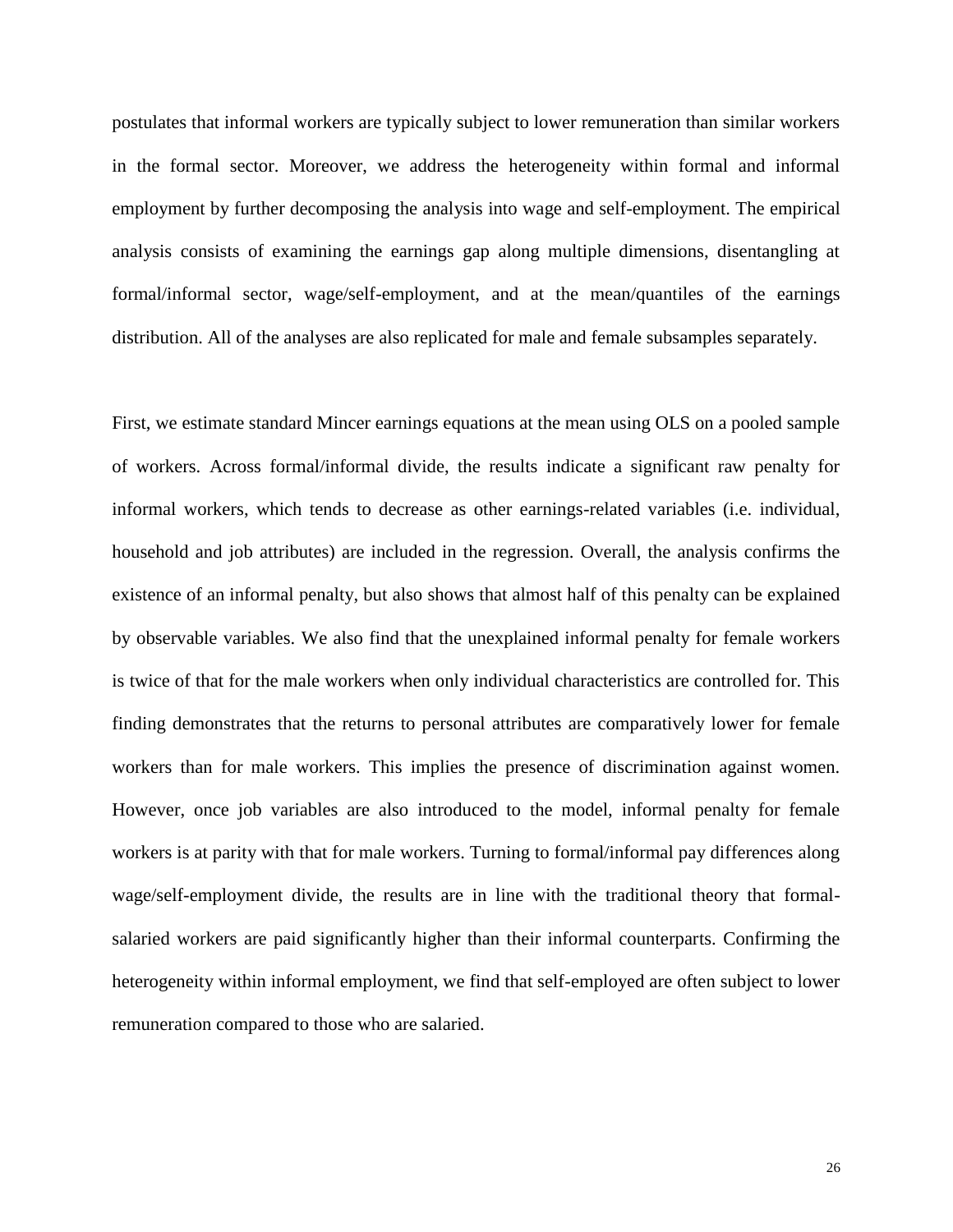Acknowledging the fact that earnings at the mean are not so informative, we next estimate quantile regressions on the pooled sample. The results show that pay differentials are not uniform along the earnings distribution. More specifically, we find that informal penalty decreases with the earnings i.e., it is significant at the lower quantiles but either becomes insignificant or even turns into a premium at the top. The results, overall, confirm the basic premise of a heterogeneous informal sector comprising of an upper-tier jobs carrying a significant premium that may compensate the benefits of formal wage work and a lower-tier jobs being largely penalized. An important finding revealed by the distributional analysis is that, in contrast to the mainstream literature which views informal self-employed as the upper-tier and wage earners as the lower-tier, the lower-tier informal employment indeed corresponds to selfemployment in the Turkish labor market. The distributional pattern of earnings gap becomes even more discernible when the analysis is limited to female workers. Most notably, the 48 percent formal-salaried wage premium vis-a-vis informal-salaried at the lowest quantile turns into a 42 percent penalty at the top. This result also affirms the dual nature of informal sector.

Finally, we estimate fixed effects regressions exploiting the panel nature of the data in order to take into account of the time-invariant unobservable characteristics that are also important determinants of earnings levels. The results show that unobserved individual fixed effects when combined with controls for observable individual and employment characteristics explain the pay differentials between formal and informal employment entirely. The implication is particularly remarkable, that formal/informal segmentation may not be a stylized fact of the Turkish labor market as previously thought. Indeed, further breakdown by gender also displays only a slightly significant informal wage penalty for male workers and no statistically significant informal pay gap for female workers. When FE model is extended to incorporate salaried versus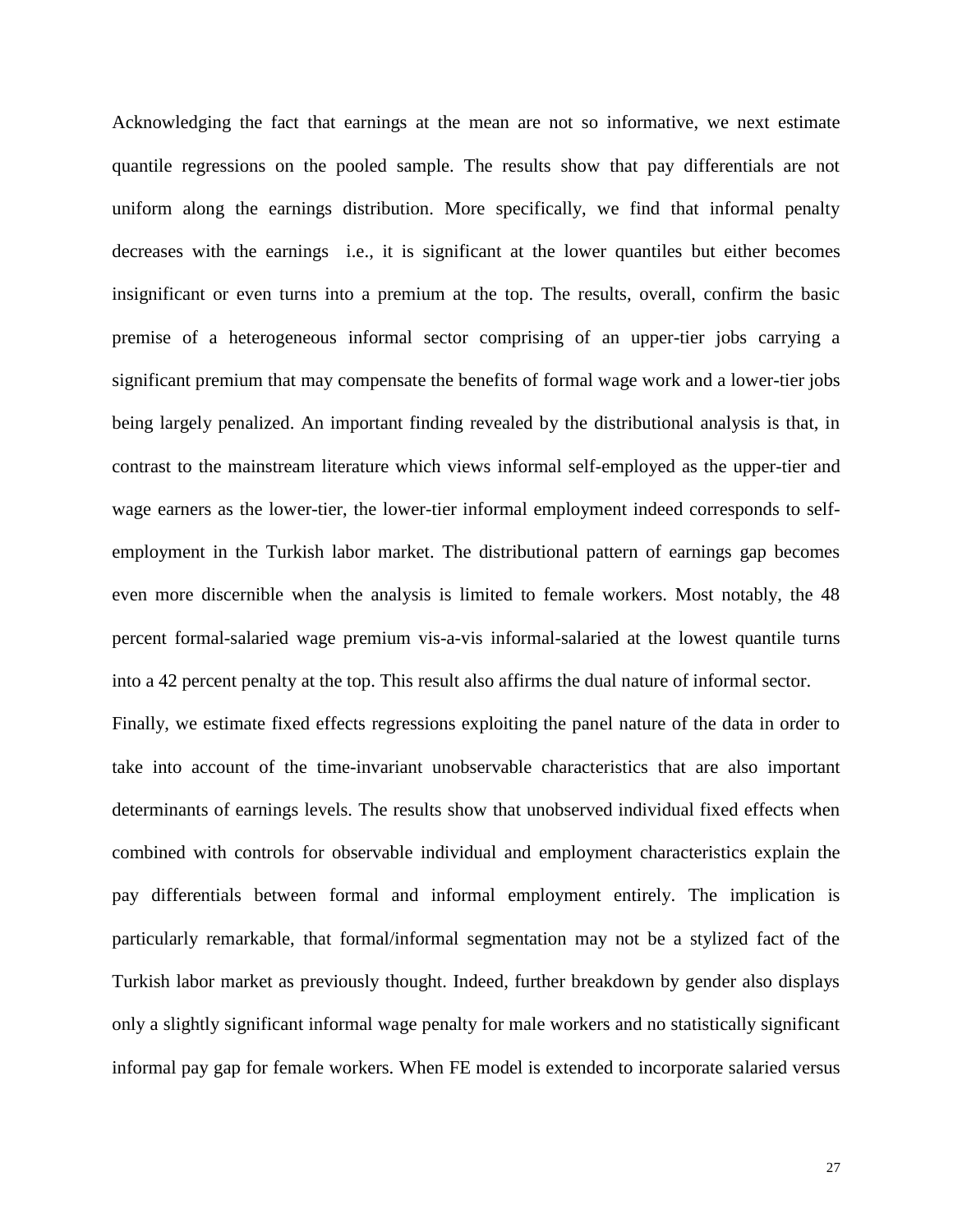self-employment divide, we observe three noticeable patterns. First, there is no evidence of a statistically significant earnings gap between formal and informal wage earners, but only for the male sample which displays a slightly significant 10 percent formal premium. Second, formal self-employed workers display earnings premiums of 15 and 21 percents, respectively for the total and male only samples. As for within informal employment, earnings differentials in favor of salaried work against self-employment ceases to exist when one accounts for time-invariant unobservables. The 40 percent earnings penalty for female informal self-employed, however, confirms the prior evidence that self-employment rather corresponds to lower-tier informal employment even after controlling for observable and unobservable factors.

To conclude, the analysis provides a comprehensive and detailed diagnosis of formal/informal pay differentials in the Turkish labor market. Using a panel data set and several econometric approaches, we indeed detect an informal sector penalty, but once controlled for observable and unobservable effects the gap disappears entirely.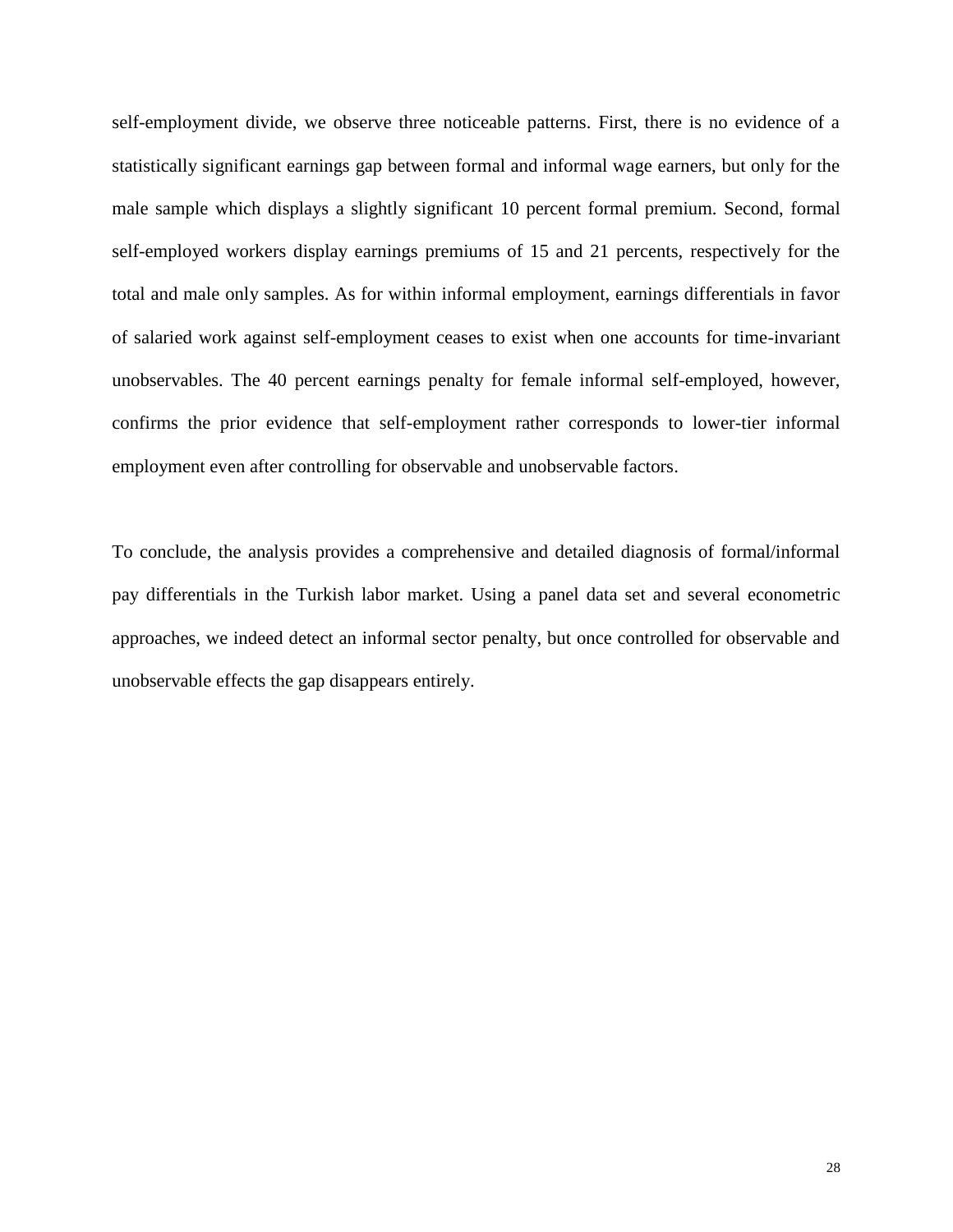#### **REFERENCES**

Amuedo-Dorantes, C. (2004). "Determinants and Poverty Implications of Informal Sector Work in Chile", *Economic Development and Cultural Change*, 52(2), 347–68.

Arias, O. and M. Khamis (2008). "Comparative Advantage, Segmentation and Informal Earnings: A Marginal Treatment Effects Approach", IZA Discussion Papers No.391.

Badaoui, E., E. Strobl and F. Walsh (2008). "Is there an Informal Employment Wage Penalty? Evidence from South Africa", *Economic Development and Cultural Change*, 56, 683–710.

Bargain, O. and P. Kwenda (2009). "The Informal Sector Wage Gap: New Evidence Using Quantile Estimations on Panel Data", IZA Discussion Papers No.4286.

Bargain, O. and P. Kwenda (2010). "Is Informality Bad? Evidence from Brazil, Mexico and South Africa", IZA Discussion Papers No.4711.

Bernabe, S. (2002). "Informal Employment in Countries in Transition: A conceptual framework", CASE Papers No. 56, Centre for Analysis of Social Exclusion, LSE.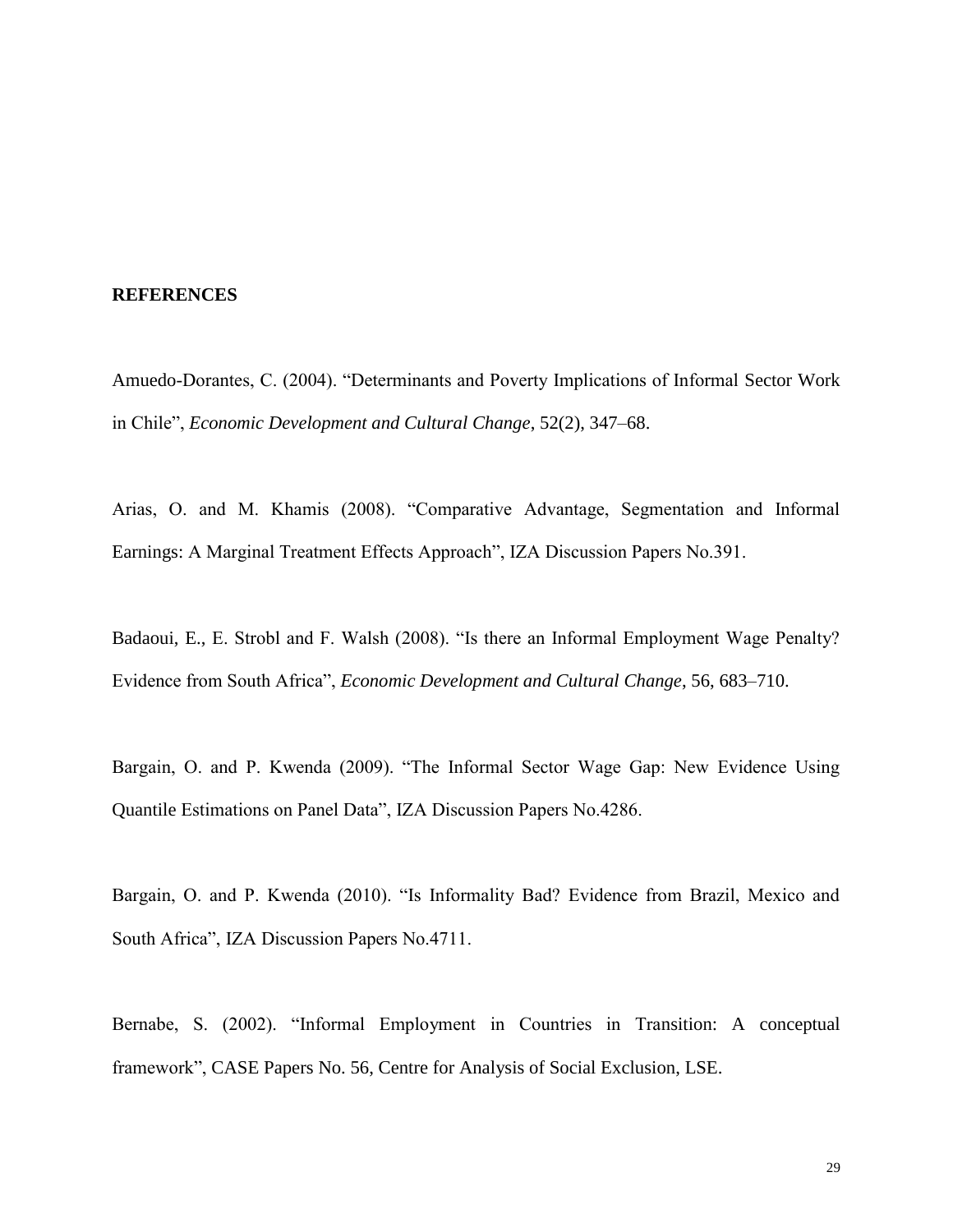Cunningham, W. and W. F. Maloney (2001). "Heterogeneity among Mexico's Microenterprises: An Application of Factor and Cluster Analysis", *Economic Development and Cultural Change*, 50, 131–156.

Fields, G. S. (1975). "Rural-Urban Migration, Urban Unemployment and Underemployment, and Job-Search Activity in LDC's", *Journal of Development Economics*, 2, 165–187.

Fields, G. S. (1990). "Labour market modelling and the urban informal sector: theory and evidence" in D. Thurnham, B. Salomé and A. Schwarz (Eds), *The Informal Sector Revisited*, OECD, Paris.

Fields, G. S. (2005). "A guide to multisector labor market models", Social Protection Discussion Paper Series No. 0505, The World Bank.

Gindling, T. (1991). "Labor market segmentation and the determination of wages in the public, private-formal and informal sectors in San-Jose, Costa-Rica", *Economic Development and Cultural Change*, 39(3), 585–603.

Gong, X. and A. van Soest (2002). "Wage differentials and mobility in the urban labour market: a panel data analysis for Mexico", *Labour Economics*, 9(4), 513-529.

Günther, I. and A. Launov (2006). "Competitive and Segmented Informal Labor Markets", IZA Discussion Papers No. 2349.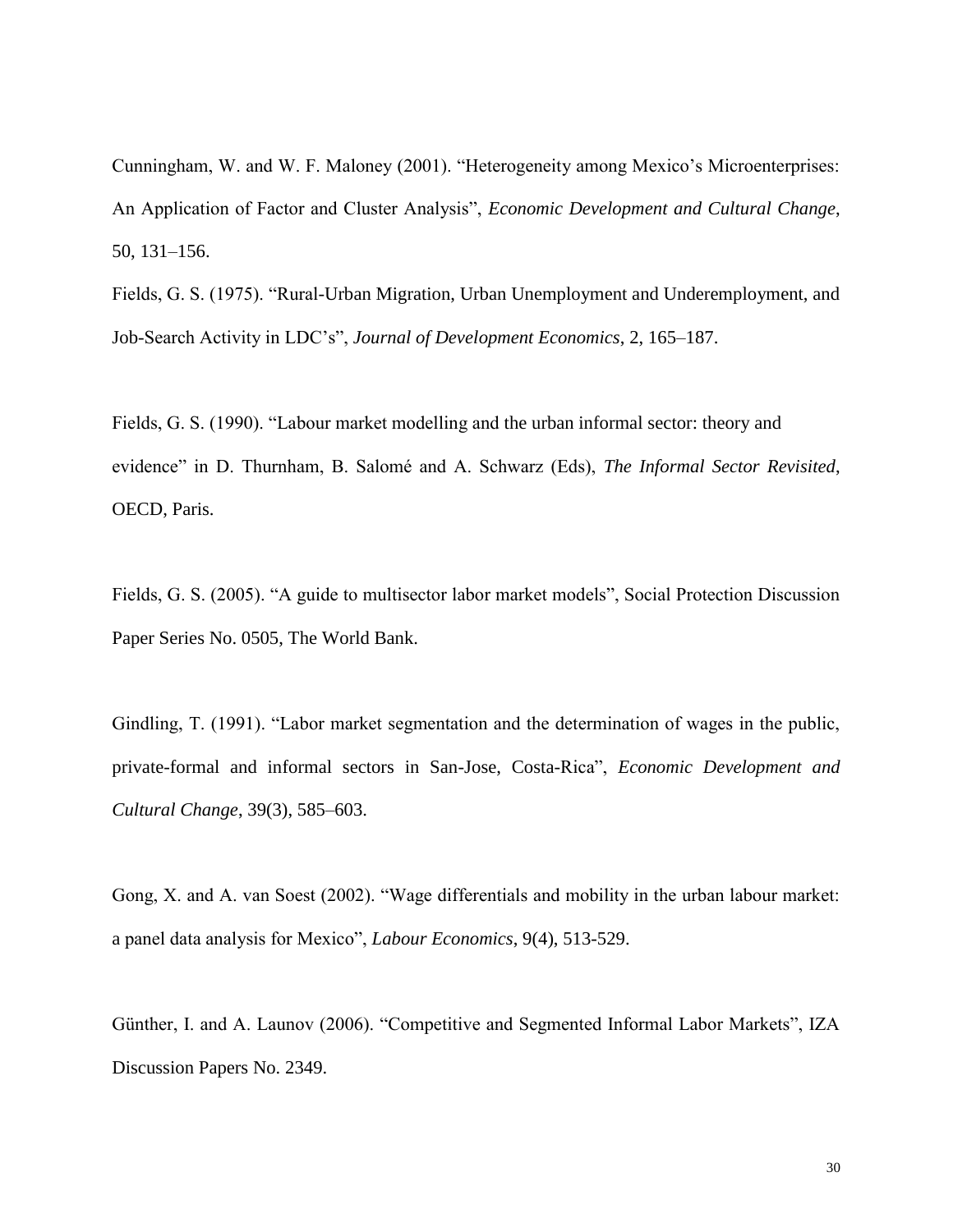Günther, I. and A. Launov (2012). "Informal employment in developing countries: opportunity or last resort?", *Journal of Development Economics,* 97, 88–98.

Heckman, J. J. and V. J. Hotz (1986). "An Investigation of the Labor Market Earnings of Panamanian Males: Evaluating the Sources of Inequality", *Journal of Human Resources,* 21, 507–542.

Henley, A., G.R. Arabsheibani and F.G. Carneiro (2009). "On defining and measuring the informal sector: Evidence from Brazil", *World Development*, 37(5), 992-1003.

Koenker, R. and G. Bassett (1978). "Regression Quantiles", *Econometrica*, 46(1), 33–50.

Magnac, T. (1991). "Segmented or Competitive Labor Markets", *Econometrica*, 59, 165-187.

Maloney, W. (1999). "Does Informality Imply Segmentation in Urban Labor Markets? Evidence from Sectoral Transitions in Mexico", *World Bank Economic Review,* 13, 275–302.

Marcouiller, D., V. R. de Castilla and C. Woodruff (1997). "Formal Measures of the Informal-Sector Wage Gap in Mexico, El Salvador and Peru", *Economic Development and Cultural Change,* 45, 367–392.

Mazumdar, D. (1976). "The urban informal sector", *World Development*, 4, 655-679.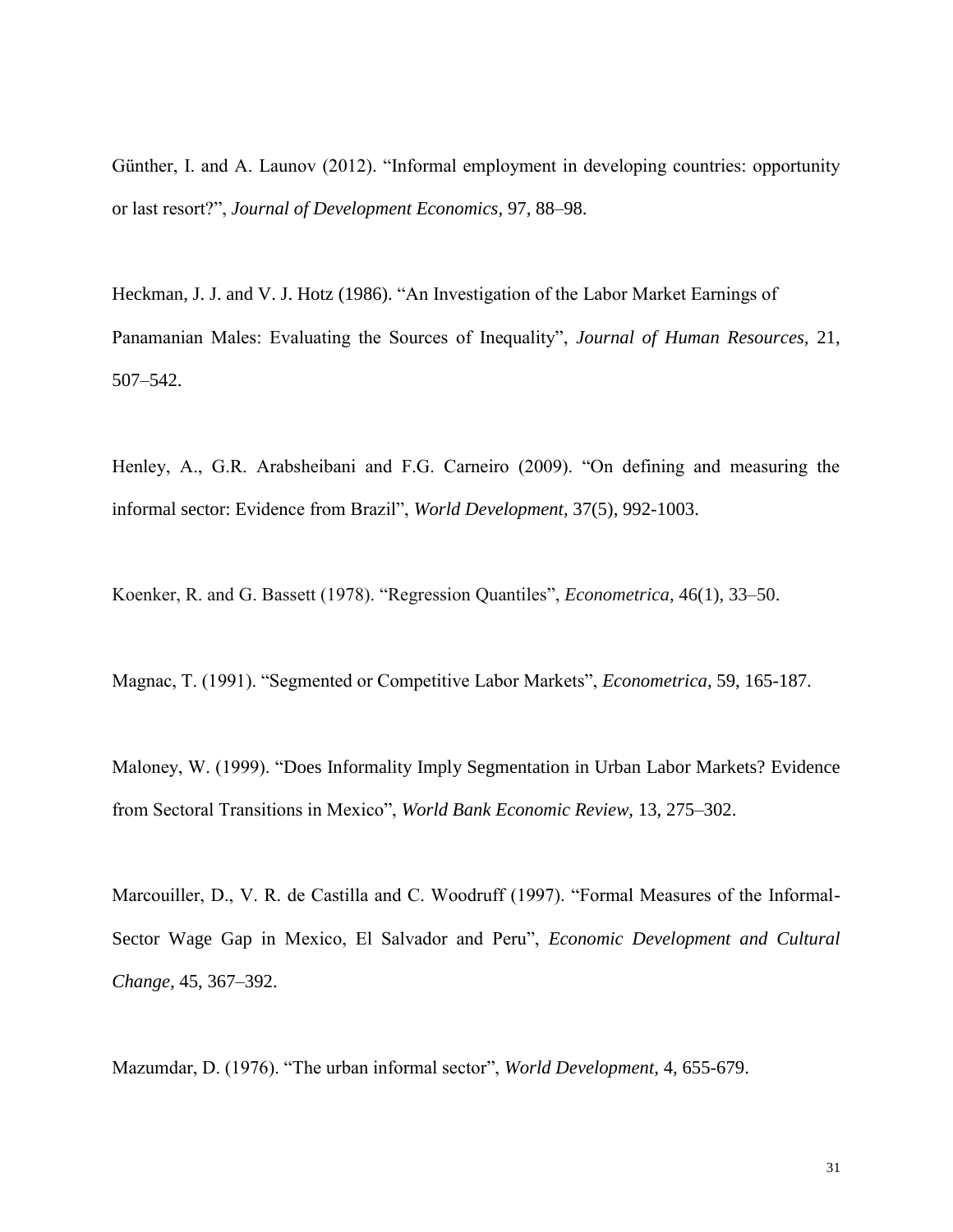Mazumdar, D. (1981). *The urban labor market income distribution: A study of Malaysia*, Oxford University Press, Oxford.

Mincer, J. (1974). *Schooling, Experience and Earnings*, Columbia University Press, New York.

Nguyen, H. C., C. J. Nordman and F. Roubaud (2011), "Who Suffers the Penalty? A Panel Data Analysis of Earnings Gaps in Vietnam", Mimeo, DIAL, Paris and Institute for the Study of Labor (IZA) Working Paper No: 7144, Bonn.

Perry, G., W. Maloney, O. Arias, P. Fajnzylber, A. Mason and J. Saavedra-Chanduvi (2007). *Informality: Exit and Exclusion*, The World Bank.

Pradhan, M. and A. van Soest (1995). "Formal and Informal Sector Employment in Urban Areas of Bolivia", *Labour Economics,* 2, 275–297.

Pratap, S. and E. Quintin (2006). "Are Labor Markets Segmented in Argentina? A Semiparametric Approach", *European Economic Review,* 50, 1817–1841.

Roberts, B. R. (1989). "Employment structure life cycle and life chances: Formal and informal sectors in Guadalajara", in A. Portes, M. Castells, L. A. Benton (Eds.), *The Informal Economy: Studies in Advanced and Less Developed Countries*, Johns Hopkins University Press, Baltimore.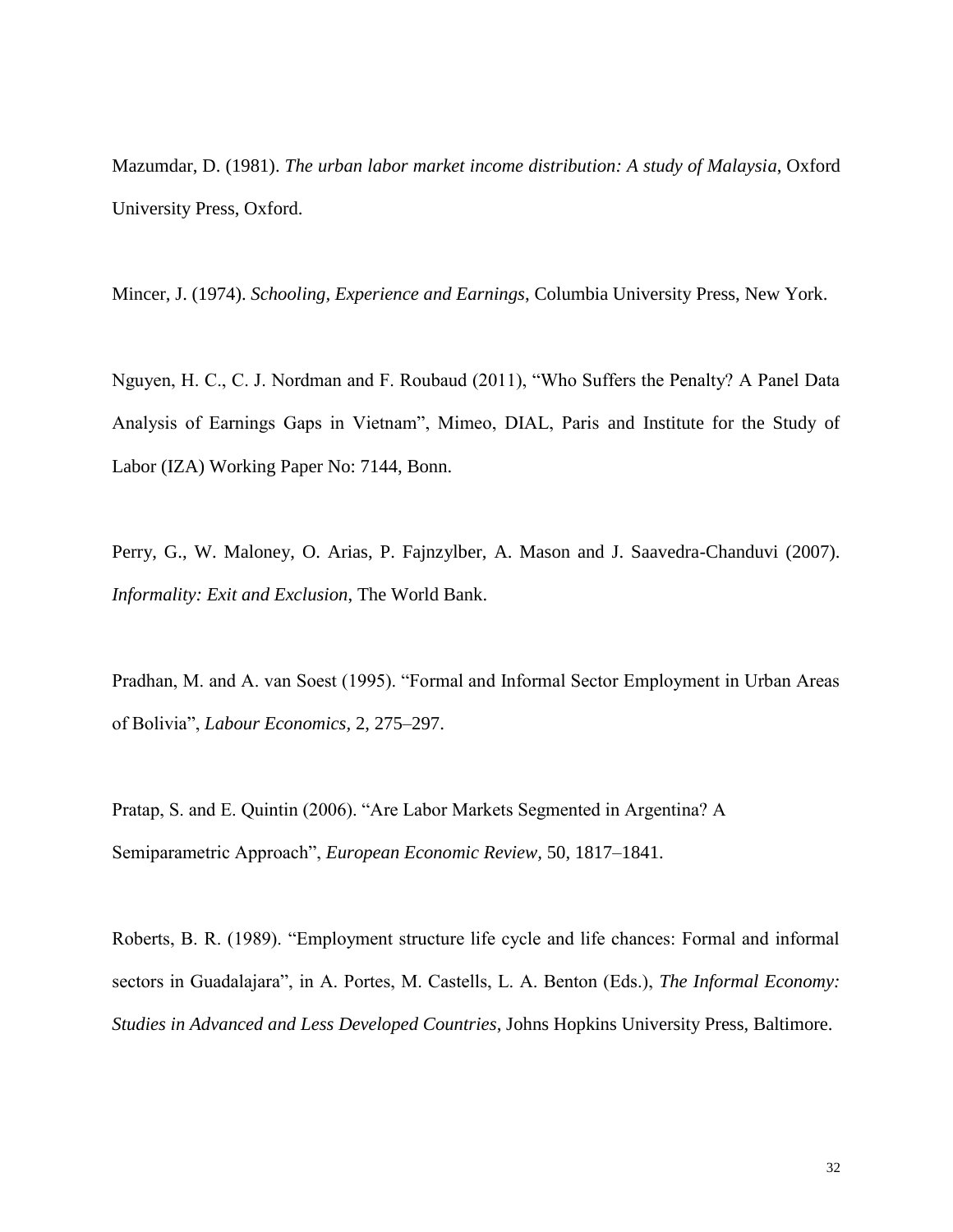Tannuri-Pianto, M. and D. Pianto (2002). "Informal Employment in Brazil - A Choice at the Top and Segmentation at the Bottom: A Quantile Regression Approach", Department of Economics Working Paper No. 236, University of Brasilia.

Tansel, A. (1999). "Formal versus Informal Sector Choice of Wage Earners and Their Wages in Turkey", Economic Research Forum Working Paper No. 9927, Cairo, Egypt.

Tansel, A. (2000) "Formal and Informal Sector Choice of Wage Earners and their Wages in Turkey", in *Informal Sector I,* ed. by Tuncer Bulutay, State Institute of Statistics, Ankara. pp.125-150.

Tansel, A. (2001). "Wage Earners, Self Employed and Gender in the Informal Sector in Turkey", Policy Research Report on Gender and Development No.24, The World Bank, Washington DC.

Turkish Statistical Institute (TURKSTAT) (2011), Income and Living Conditions Survey Data 2006-2009, Ankara.

Turkish Statistical Institute (TURKSTAT) (2012), Press Release on the Household Labor Force Survey for January 2012, Ankara.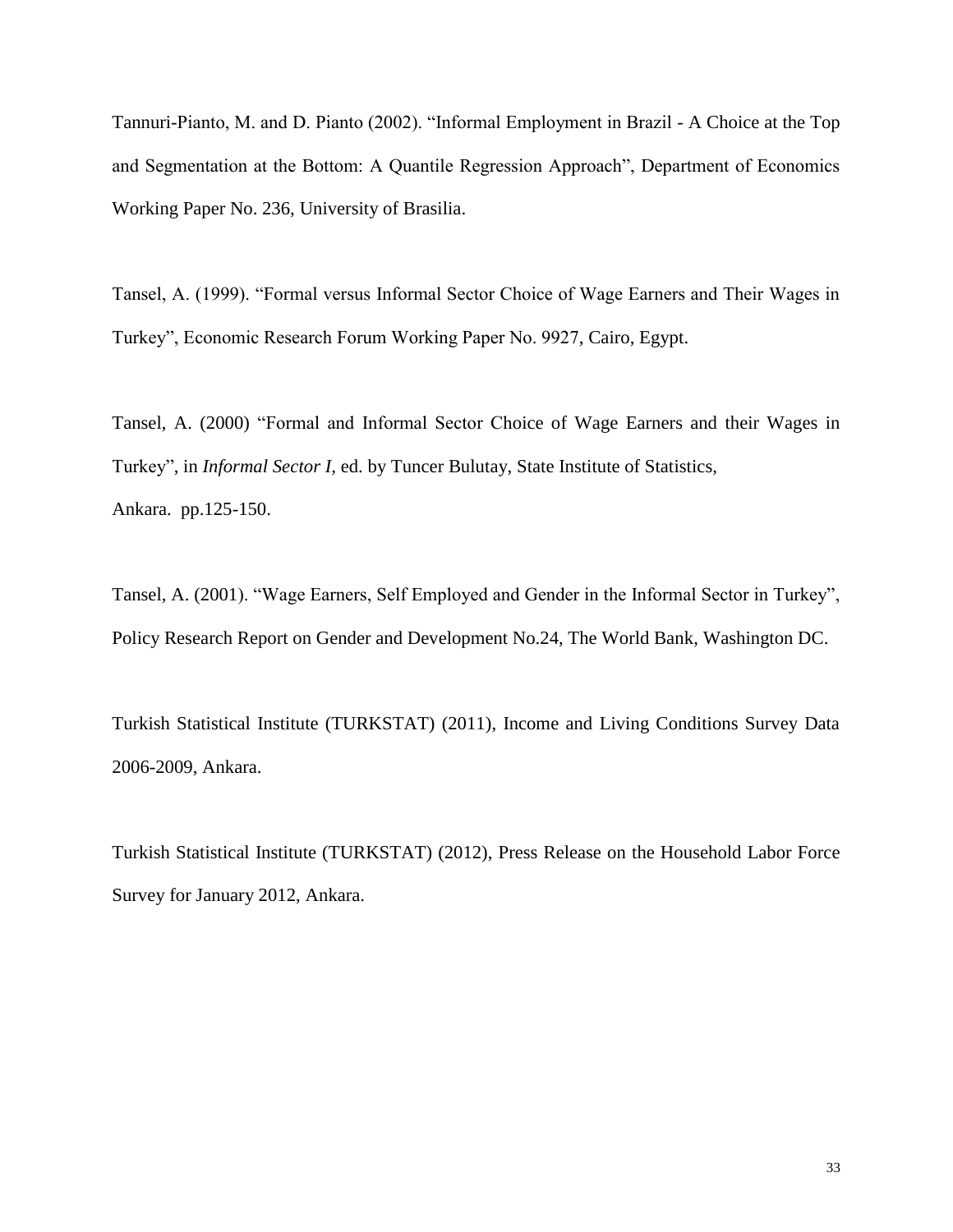#### **TABLES**

## **Table 1**

|                     |            | <b>Formal Employment</b> |          | <b>Informal Employment</b> |                |          |  |
|---------------------|------------|--------------------------|----------|----------------------------|----------------|----------|--|
|                     | All        | <b>Wage</b>              | Self-    | All                        | <b>Wage</b>    | Self-    |  |
|                     | employment | <b>Workers</b>           | employed | employment                 | <b>Workers</b> | employed |  |
| Variable            | Mean       | Mean                     | Mean     | Mean                       | Mean           | Mean     |  |
| Log hourly earnings | 0.97       | 1.03                     | 0.44     | 0.31                       | 0.67           | 0.17     |  |
| Hours worked (pw)   | 53.01      | 51.63                    | 54.88    | 52.99                      | 60.93          | 50.94    |  |
| <b>Gender</b>       |            |                          |          |                            |                |          |  |
| Male                | 0.82       | 0.80                     | 0.81     | 0.81                       | 0.96           | 0.82     |  |
| Female              | 0.18       | 0.20                     | 0.19     | 0.19                       | 0.04           | 0.18     |  |
| Age                 |            |                          |          |                            |                |          |  |
| Age15to24           | 0.11       | 0.13                     | 0.25     | 0.14                       | 0.03           | 0.03     |  |
| Age25to34           | 0.36       | 0.39                     | 0.28     | 0.22                       | 0.23           | 0.17     |  |
| Age35to44           | 0.34       | 0.33                     | 0.24     | 0.25                       | 0.36           | 0.27     |  |
| Age45to54           | 0.16       | 0.14                     | 0.17     | 0.24                       | 0.29           | 0.32     |  |
| Age55to64           | 0.02       | 0.01                     | 0.06     | 0.14                       | 0.09           | 0.22     |  |
| <b>Education</b>    |            |                          |          |                            |                |          |  |
| <b>Illiterate</b>   | 0.01       | 0.00                     | 0.06     | 0.08                       | 0.02           | 0.11     |  |
| Nograde             | 0.01       | 0.01                     | 0.07     | 0.08                       | 0.03           | 0.10     |  |
| Primary             | 0.34       | 0.29                     | 0.53     | 0.57                       | 0.61           | 0.61     |  |
| Secondary           | 0.14       | 0.14                     | 0.19     | 0.14                       | 0.11           | 0.09     |  |
| High                | 0.14       | 0.15                     | 0.08     | 0.06                       | 0.10           | 0.04     |  |
| Vocational          | 0.14       | 0.15                     | 0.05     | 0.05                       | 0.08           | 0.04     |  |
| University          | 0.22       | 0.25                     | 0.03     | 0.02                       | 0.05           | 0.02     |  |
| Experience          | 15.15      | 13.93                    | 15.00    | 20.06                      | 22.12          | 25.54    |  |
| <b>Household</b>    |            |                          |          |                            |                |          |  |

## **SUMMARY STATISTICS**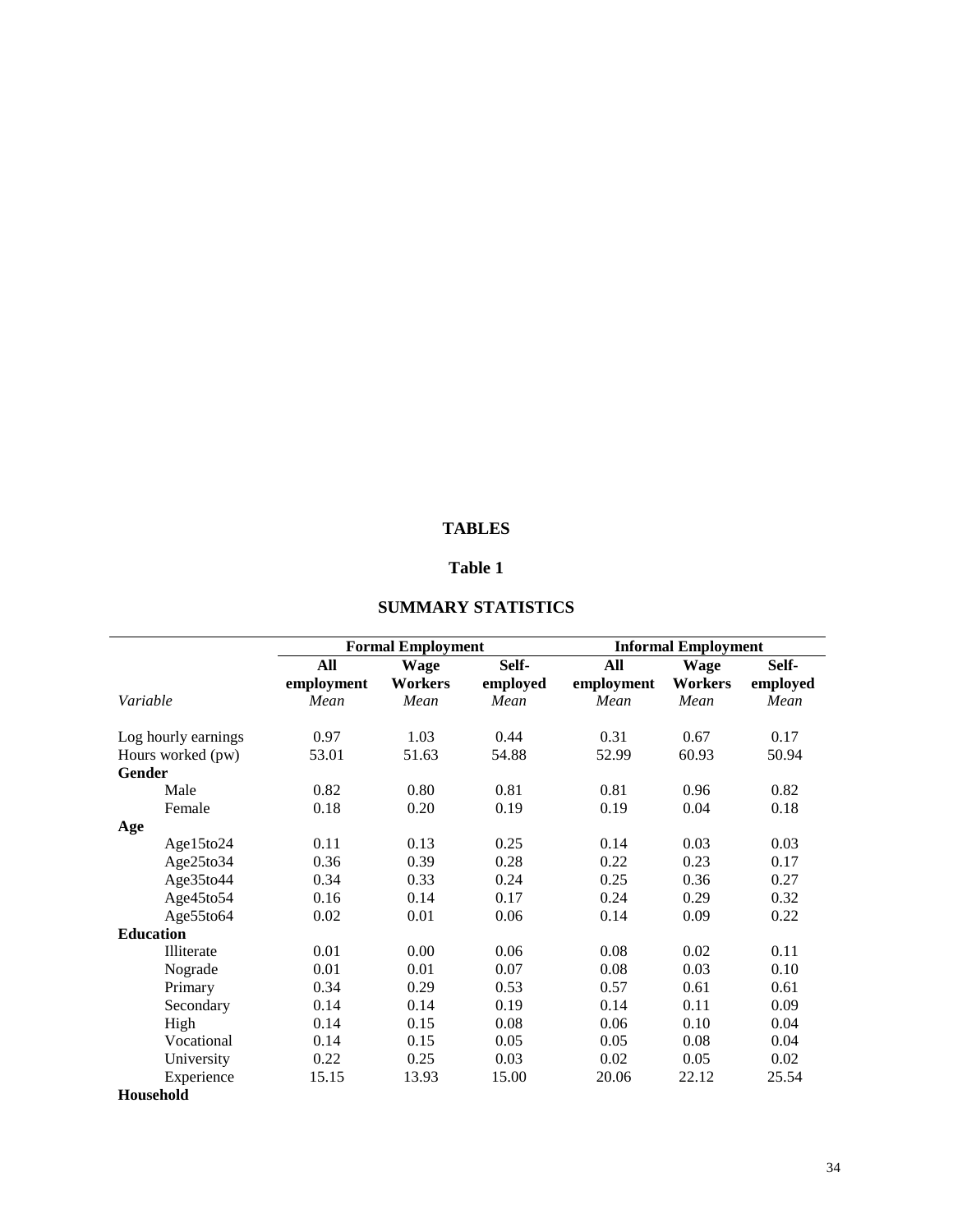| Single           | 0.20  | 0.22     | 0.28     | 0.19  | 0.06     | 0.10     |
|------------------|-------|----------|----------|-------|----------|----------|
| Married          | 0.80  | 0.78     | 0.72     | 0.81  | 0.94     | 0.90     |
| nochild          | 0.24  | 0.25     | 0.20     | 0.25  | 0.23     | 0.29     |
| child            | 0.76  | 0.75     | 0.79     | 0.75  | 0.77     | 0.71     |
| hhead            | 0.66  | 0.63     | 0.56     | 0.66  | 0.83     | 0.77     |
| hhsize           | 4.26  | 4.18     | 5.15     | 5.08  | 4.72     | 5.00     |
| otherf           | 1.00  | 1.00     | 0.23     | 0.19  | 1.00     | 0.16     |
| <b>Sector</b>    |       |          |          |       |          |          |
| Agriculture      | 0.07  | 0.01     | 0.13     | 0.39  | 0.40     | 0.66     |
| Mining           | 0.01  | 0.01     | 0.01     | 0.00  | 0.00     | 0.00     |
| Manufacturing    | 0.26  | 0.29     | 0.18     | 0.12  | 0.07     | 0.05     |
| Energy           | 0.01  | 0.01     | 0.00     | 0.00  | $0.00\,$ | $0.00\,$ |
| Construction     | 0.05  | 0.05     | 0.21     | 0.12  | 0.02     | 0.02     |
| Trade            | 0.15  | 0.12     | 0.14     | 0.14  | 0.30     | 0.15     |
| Hotels           | 0.04  | 0.04     | 0.07     | 0.05  | 0.05     | 0.02     |
| Transportation   | 0.06  | 0.05     | 0.07     | 0.06  | 0.09     | 0.05     |
| Finances         | 0.07  | 0.08     | 0.03     | 0.02  | 0.03     | $0.01\,$ |
| PublicAdmin.     | 0.11  | 0.13     | 0.03     | 0.02  | 0.00     | 0.00     |
| Education        | 0.09  | 0.10     | 0.01     | 0.01  | 0.00     | 0.00     |
| Health           | 0.05  | 0.06     | $0.01\,$ | 0.00  | 0.01     | 0.00     |
| OtherServices    | 0.04  | 0.04     | 0.11     | 0.07  | 0.03     | 0.03     |
| Occupation       |       |          |          |       |          |          |
| Legislators      | 0.08  | 0.05     | 0.03     | 0.06  | 0.26     | 0.10     |
| Professionals    | 0.13  | 0.14     | 0.01     | 0.01  | 0.03     | 0.01     |
| Technicians      | 0.10  | 0.11     | 0.02     | 0.02  | 0.02     | 0.01     |
| Clerks           | 0.09  | 0.11     | 0.03     | 0.01  | 0.00     | 0.00     |
| ServiceWorkers   | 0.12  | 0.13     | 0.18     | 0.10  | 0.04     | 0.02     |
| SkilledAgricult  | 0.06  | $0.00\,$ | 0.01     | 0.32  | 0.40     | 0.66     |
| Craftsmen        | 0.14  | 0.15     | 0.29     | 0.19  | 0.12     | $0.08\,$ |
| PlantOperators   | 0.15  | 0.16     | 0.12     | 0.09  | 0.11     | 0.06     |
| ElementaryOper   | 0.12  | 0.13     | 0.31     | 0.19  | 0.02     | 0.06     |
| <b>Firm Size</b> |       |          |          |       |          |          |
| small            | 0.34  | 0.22     | 0.74     | 0.86  | 1.00     | 1.00     |
| medium           | 0.25  | 0.30     | 0.20     | 0.10  | 0.00     | 0.00     |
| large            | 0.41  | 0.48     | 0.06     | 0.03  | 0.00     | $0.00\,$ |
| <b>Job Type</b>  |       |          |          |       |          |          |
| fulltime         | 0.98  | 0.99     | 0.89     | 0.87  | 0.97     | 0.86     |
| parttime         | 0.02  | 0.01     | 0.10     | 0.12  | 0.03     | 0.14     |
| Year             |       |          |          |       |          |          |
| 2006             | 0.17  | 0.17     | 0.21     | 0.21  | 0.17     | 0.21     |
| 2007             | 0.28  | 0.28     | 0.31     | 0.31  | 0.27     | 0.30     |
| 2008             | 0.32  | 0.32     | 0.29     | 0.28  | 0.33     | 0.28     |
| 2009             | 0.22  | 0.22     | 0.19     | 0.20  | 0.23     | 0.22     |
|                  |       |          |          |       |          | 5867     |
| #observations    | 17397 | 14804    | 6350     | 12217 | 2593     |          |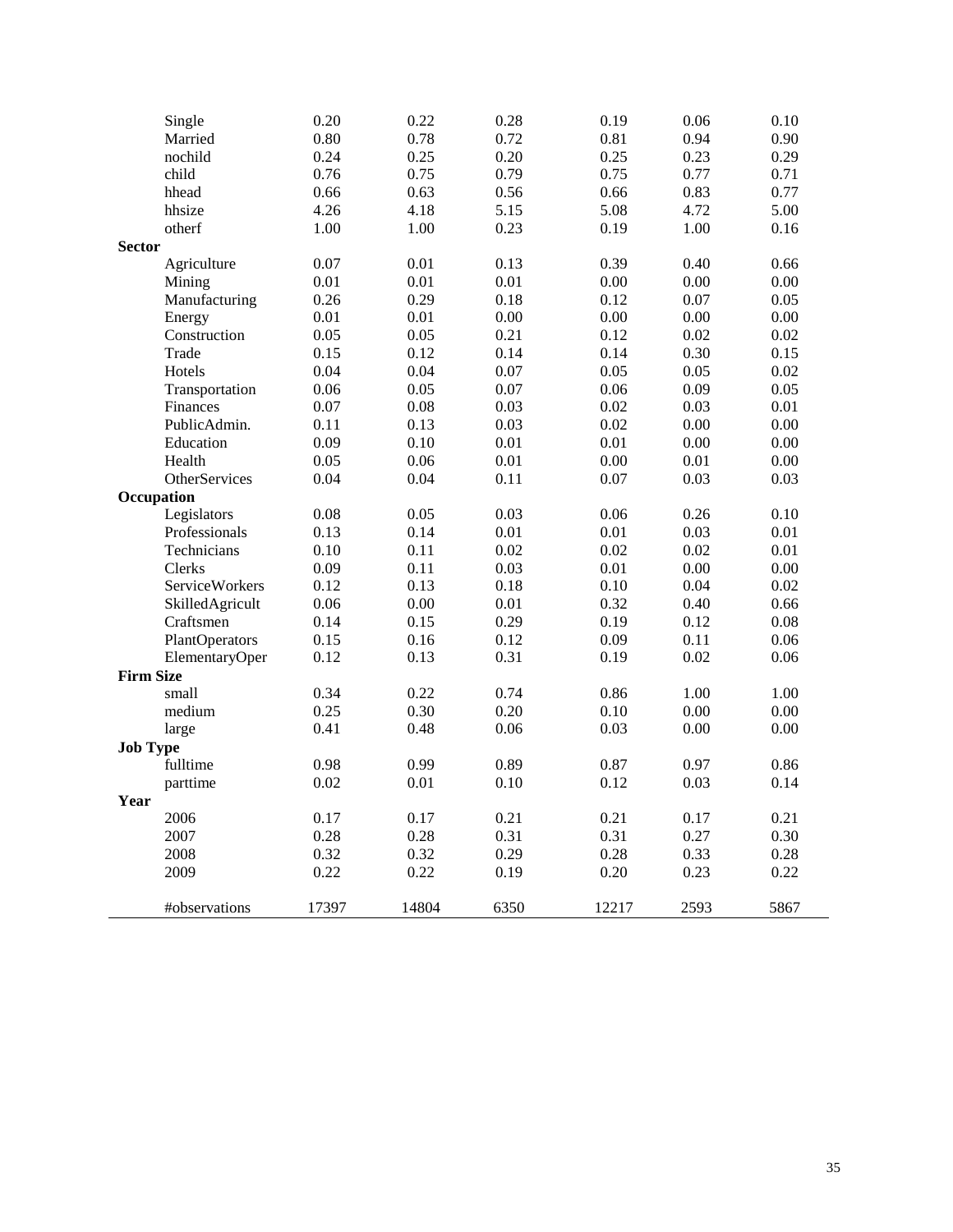### **POOLED OLS MINCER EARNINGS REGRESSION (ACROSS FORMAL/INFORMAL EMPLOYMENT)**

|                                                                                         | ALL                                |                                    |                                    | <b>MALE</b>                        |                                    |                                    | <b>FEMALE</b>               |                             |                             |
|-----------------------------------------------------------------------------------------|------------------------------------|------------------------------------|------------------------------------|------------------------------------|------------------------------------|------------------------------------|-----------------------------|-----------------------------|-----------------------------|
|                                                                                         | (1)<br><b>Pooled</b><br><b>OLS</b> | (2)<br><b>Pooled</b><br><b>OLS</b> | (3)<br><b>Pooled</b><br><b>OLS</b> | (4)<br><b>Pooled</b><br><b>OLS</b> | (5)<br><b>Pooled</b><br><b>OLS</b> | (6)<br><b>Pooled</b><br><b>OLS</b> | (7)<br>Pooled<br><b>OLS</b> | (8)<br>Pooled<br><b>OLS</b> | (9)<br>Pooled<br><b>OLS</b> |
| Informal                                                                                | $0.539***$                         | $0.318***$                         | $0.215***$                         | $0.505***$                         | $0.256***$                         | $0.196***$                         | $0.707***$                  | $0.456***$                  | $0.181***$                  |
| Controls for ind. & hhold chars.<br>Controls for employment chars.<br>Controls for year | no<br>no<br>yes                    | yes<br>no<br>yes                   | yes<br>yes<br>yes                  | no<br>no<br>yes                    | yes<br>no<br>yes                   | yes<br>yes<br>yes                  | no<br>no<br>yes             | yes<br>no<br>yes            | yes<br>yes<br>yes           |
| No. of observations                                                                     | 23668                              | 23667                              | 23656                              | 19414                              | 19413                              | 19403                              | 4254                        | 4254                        | 4253                        |

SOURCE*:* Own calculations based on SILC 2006-2009 (Panel observations only).

NOTE *:* <sup>1</sup> For variable definitions, see Appendix Table A.6. <sup>2</sup> Dependent variable: Log real hourly earnings

<sup>3</sup> Independent variable base category: Formal, Male, Age15to24, Primary education, Not student, Single household, Not household head, No other formal household member, Manufacturing sector, Professional occupation, Small firm, Year 2006.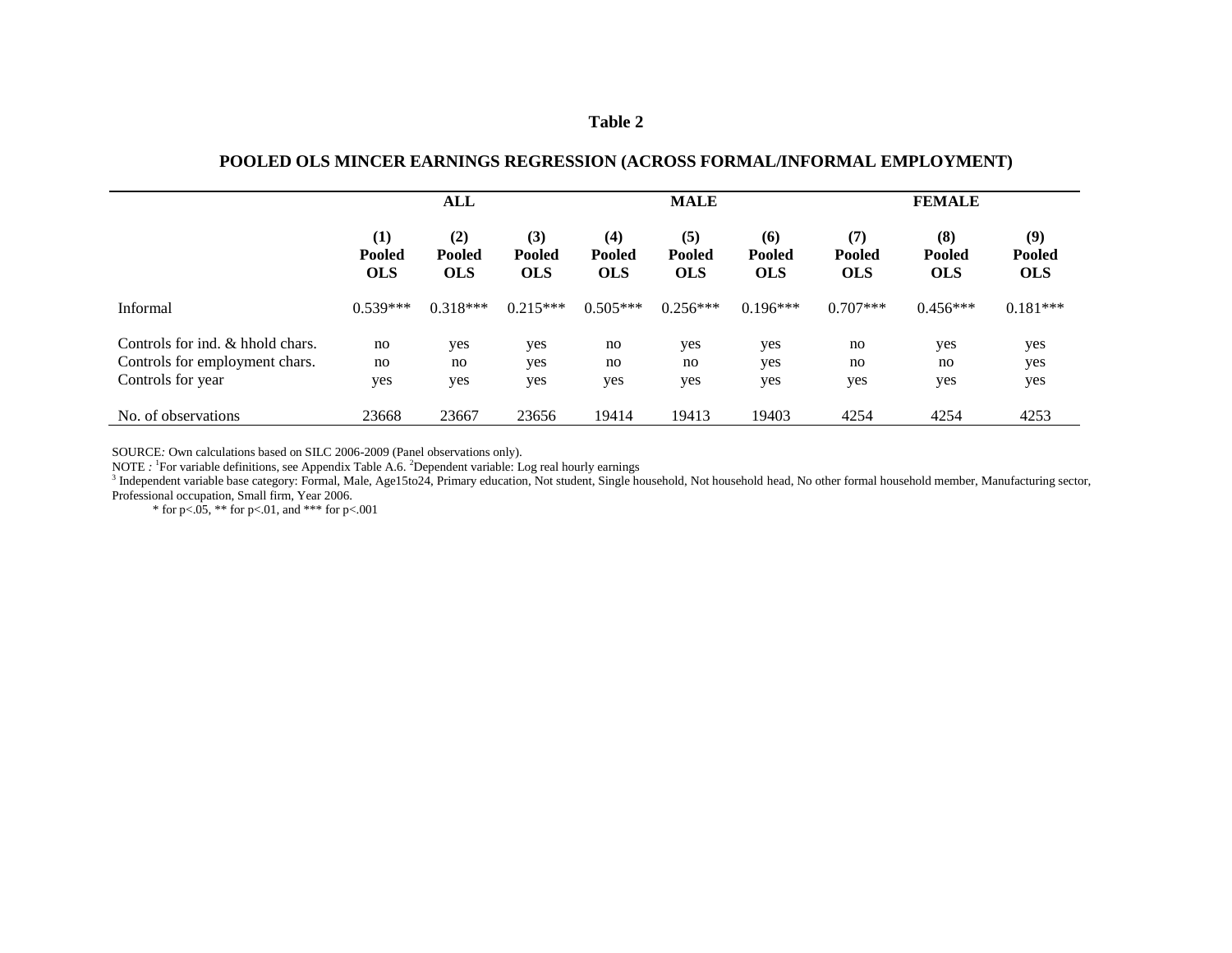#### **POOLED OLS MINCER EARNINGS REGRESSION (ACROSS FORMAL/INFORMAL SALARIED/SELF-EMPLOYMENT)**

|                                  | ALL                         |                             |                             |                             | <b>MALE</b>                 |                             |                             | <b>FEMALE</b>               |                             |  |
|----------------------------------|-----------------------------|-----------------------------|-----------------------------|-----------------------------|-----------------------------|-----------------------------|-----------------------------|-----------------------------|-----------------------------|--|
|                                  | (1)                         | (2)                         | (3)                         | (4)                         | (5)                         | (6)                         | (7)                         | (8)                         | (9)                         |  |
|                                  | <b>Pooled</b><br><b>OLS</b> | <b>Pooled</b><br><b>OLS</b> | <b>Pooled</b><br><b>OLS</b> | <b>Pooled</b><br><b>OLS</b> | <b>Pooled</b><br><b>OLS</b> | <b>Pooled</b><br><b>OLS</b> | <b>Pooled</b><br><b>OLS</b> | <b>Pooled</b><br><b>OLS</b> | <b>Pooled</b><br><b>OLS</b> |  |
| <b>Formal Salaried</b>           | $0.561***$                  | $0.299***$                  | $0.183***$                  | $0.547***$                  | $0.256***$                  | $0.180***$                  | $0.619***$                  | $0.357***$                  | $0.142**$                   |  |
| Formal Self-employed             | $0.323***$                  | $0.328***$                  | $0.249***$                  | $0.321***$                  | $0.306***$                  | $0.261***$                  | $0.328**$                   | $0.331**$                   | 0.133                       |  |
| Informal Self-employed           | $-0.00124$                  | $0.0704**$                  | $0.0899**$                  | $0.0633*$                   | 0.0303                      | 0.0162                      | $-0.432***$                 | $-0.705***$                 | $-0.451***$                 |  |
| Controls for ind. & hhold chars. | no                          | yes                         | yes                         | no                          | yes                         | yes                         | no                          | yes                         | yes                         |  |
| Controls for employment chars.   | no                          | no                          | yes                         | no                          | no                          | yes                         | no                          | no                          | yes                         |  |
| Controls for year                | yes                         | yes                         | yes                         | yes                         | yes                         | yes                         | yes                         | yes                         | yes                         |  |
| N                                | 23668                       | 23667                       | 23656                       | 19414                       | 19413                       | 19403                       | 4254                        | 4254                        | 4253                        |  |

SOURCE*:* Own calculations based on SILC 2006-2009 (Panel observations only).

NOTE : <sup>1</sup>For variable definitions, see Appendix Table A.6. <sup>2</sup>Dependent variable: Log real hourly earnings<br><sup>3</sup> Independent variable base category: Informal Salaried, Male, Age15to24, Primary education, Not student, Single sector, Professional occupation, Small firm, Year 2006.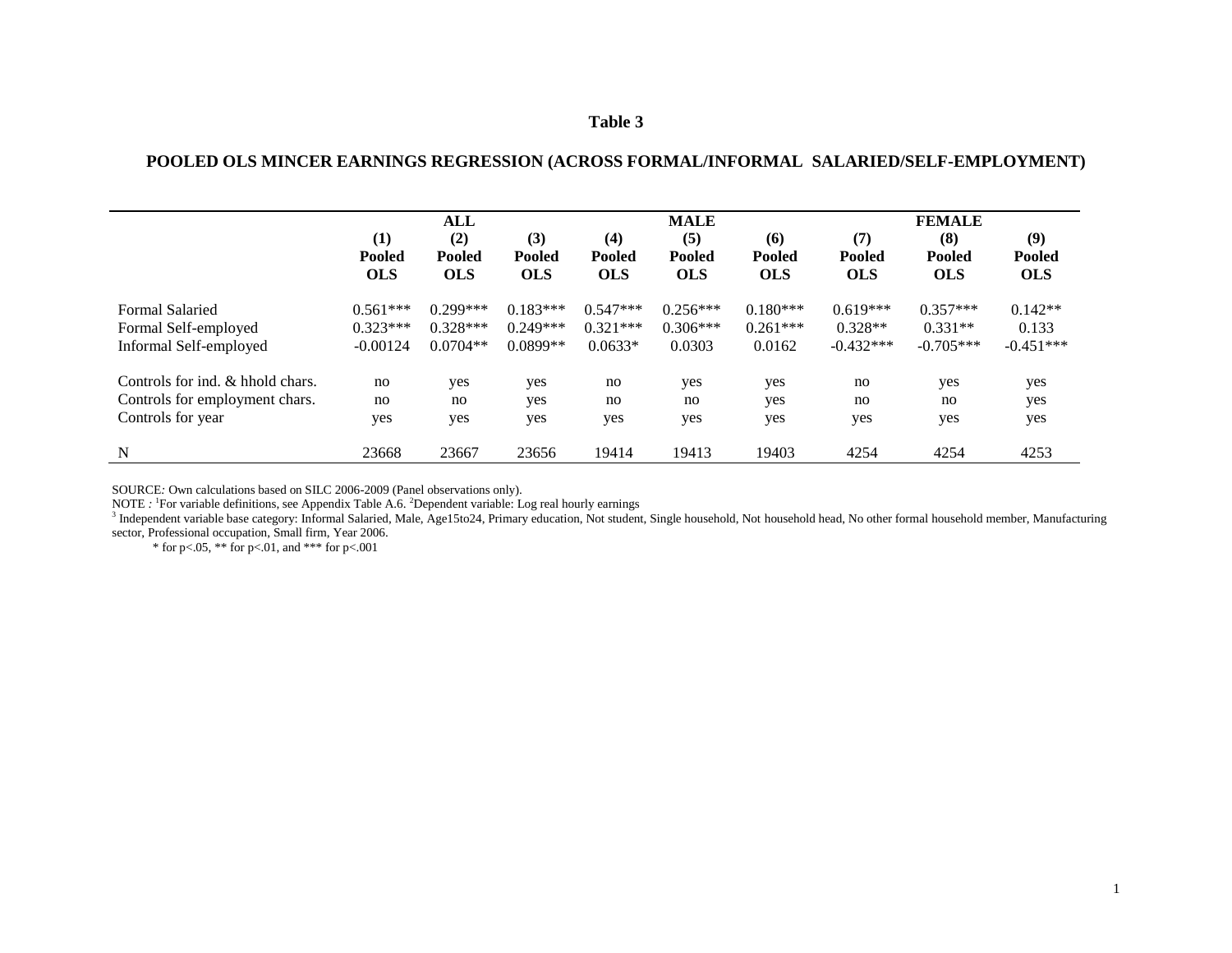| POOLED QUANTILE MINCER EARNINGS REGRESSIONS (ACROSS FORMAL/INFORMAL EMPLOYMENT) |
|---------------------------------------------------------------------------------|
|---------------------------------------------------------------------------------|

|                                  | 5th<br>quantile | 10th<br>quantile | 25 <sub>th</sub><br>quantile | <b>50th</b><br>quantile | 75 <sub>th</sub><br>quantile | 90th<br>quantile | 95 <sub>th</sub><br>quantile |
|----------------------------------|-----------------|------------------|------------------------------|-------------------------|------------------------------|------------------|------------------------------|
| <b>All Sample</b>                |                 |                  |                              |                         |                              |                  |                              |
| Informal                         | $-0.593***$     | $-0.452***$      | $-0.277***$                  | $-0.167***$             | $0.0892***$                  | 0.000798         | $0.129**$                    |
| Controls for ind. & hhold chars. | yes             | yes              | yes                          | yes                     | yes                          | yes              | yes                          |
| Controls for employment chars    | yes             | yes              | yes                          | yes                     | yes                          | yes              | yes                          |
| Controls for year                | yes             | yes              | yes                          | yes                     | yes                          | yes              | yes                          |
| N                                | 23656           |                  |                              |                         |                              |                  |                              |
| <b>Male Sample</b>               |                 |                  |                              |                         |                              |                  |                              |
| informal                         | $-0.476***$     | $-0.404***$      | $-0.232***$                  | $-0.161***$             | $-0.137***$                  | $-0.0359$        | 0.0359                       |
| Controls for ind. & hhold chars. | yes             | yes              | yes                          | yes                     | yes                          | yes              | yes                          |
| Controls for employment chars    | yes             | yes              | yes                          | yes                     | yes                          | yes              | yes                          |
| Controls for year                | yes             | yes              | yes                          | yes                     | yes                          | yes              | yes                          |
| N                                | 19403           |                  |                              |                         |                              |                  |                              |
| <b>Female Sample</b>             |                 |                  |                              |                         |                              |                  |                              |
| informal                         | $-0.450***$     | $-0.435***$      | $-0.300***$                  | $-0.167***$             | $-0.0462$                    | 0.151            | $0.351**$                    |
| Controls for ind. & hhold chars. | yes             | yes              | yes                          | yes                     | yes                          | yes              | yes                          |
| Controls for employment chars    | yes             | yes              | yes                          | yes                     | yes                          | yes              | yes                          |
| Controls for year                | yes             | yes              | yes                          | yes                     | yes                          | yes              | yes                          |
| N                                | 4253            |                  |                              |                         |                              |                  |                              |

SOURCE*:* Own calculations based on SILC 2006-2009 (Panel observations only).

NOTE<sup>*:* 1</sup> For variable definitions, see Appendix Table A.6. <sup>2</sup> Dependent variable: Log real hourly earnings

<sup>3</sup> Independent variable base category: Formal, Male, Age15to24, Primary education, Not student, Single household, Not household head, No other formal household member, Manufacturing sector, Professional occupation, Small firm, Year 2006.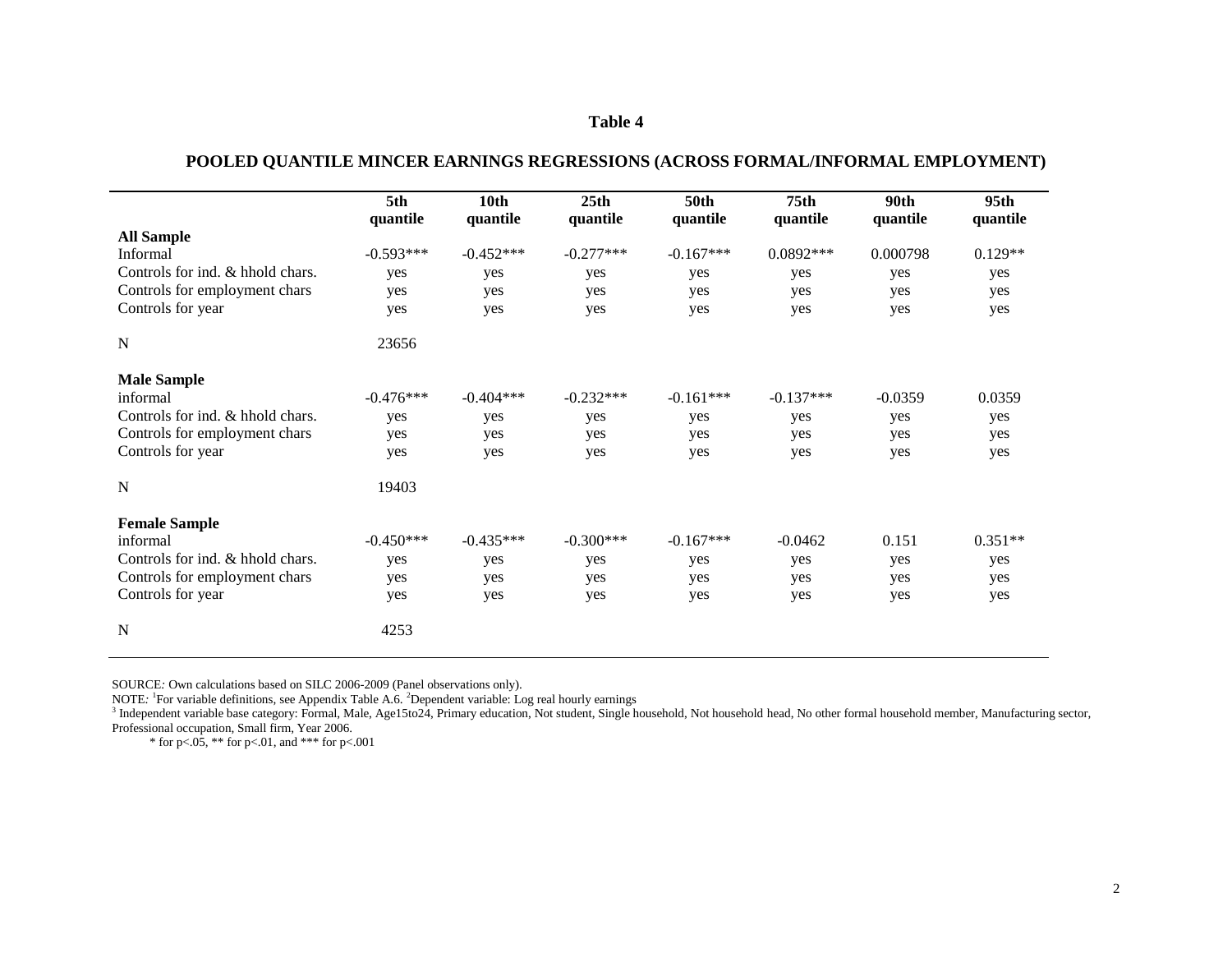## **POOLED QUANTILE MINCER EARNINGS REGRESSIONS (ACROSS FORMAL/INFORMAL SALARIED/SELF-EMPLOYMENT)**

|                                  | 5th         | 10th        | 25th         | <b>50th</b> | 75th quantile | 90th quantile | 95th quantile |
|----------------------------------|-------------|-------------|--------------|-------------|---------------|---------------|---------------|
| <b>All Sample</b>                | quantile    | quantile    | quantile     | quantile    |               |               |               |
| <b>Formal Salaried</b>           | $0.559***$  | $0.429***$  | $0.268***$   | $0.159***$  | $0.0754**$    | $-0.0291$     | $-0.154**$    |
| Formal Self-employed             | $0.490***$  | $0.417***$  | $0.238***$   | $0.217***$  | $0.240***$    | $0.168***$    | $0.161*$      |
| Informal Self-employed           | $-0.318***$ | $-0.217***$ | $-0.0991***$ | $-0.0203$   | 0.0396        | $0.0743*$     | 0.0826        |
| Controls for ind.& hhold chars.  | yes         | yes         | yes          | yes         | yes           | yes           | yes           |
| Controls for employment chars    | yes         | yes         | yes          | yes         | yes           | yes           | yes           |
| $\mathbf N$                      | 23656       |             |              |             |               |               |               |
| <b>Male Sample</b>               |             |             |              |             |               |               |               |
| Formal Salaried                  | $0.446***$  | $0.387***$  | $0.232***$   | $0.155***$  | $0.118***$    | 0.0156        | $-0.0877$     |
| Formal Self-employed             | $0.390***$  | $0.392***$  | $0.221***$   | $0.217***$  | $0.268***$    | $0.212***$    | $0.224***$    |
| Informal Self-employed           | $-0.134**$  | $-0.0609$   | $-0.00963$   | 0.0154      | $0.0842**$    | $0.136**$     | $0.131*$      |
| Controls for ind.& hhold chars.  | yes         | yes         | yes          | yes         | yes           | yes           | yes           |
| Controls for employment chars    | yes         | yes         | yes          | yes         | yes           | yes           | yes           |
| $\mathbf N$                      | 19403       |             |              |             |               |               |               |
| <b>Female Sample</b>             |             |             |              |             |               |               |               |
| <b>Formal Salaried</b>           | $0.481***$  | $0.401***$  | $0.308***$   | $0.150***$  | $-0.00263$    | $-0.200$      | $-0.421***$   |
| Formal Self-employed             | 0.0466      | 0.255       | 0.121        | $0.286**$   | $0.195*$      | $-0.0441$     | $-0.372*$     |
| Informal Self-employed           | $-0.670**$  | $-0.455*$   | $-0.618***$  | $-0.400***$ | $-0.267***$   | $-0.275**$    | $-0.288$      |
| Controls for ind. & hhold chars. | yes         | yes         | yes          | yes         | yes           | yes           | yes           |
| Controls for employment chars    | yes         | yes         | yes          | yes         | yes           | yes           | yes           |
| $\mathbf N$                      | 4253        |             |              |             |               |               |               |

SOURCE*:* Own calculations based on SILC 2006-2009 (Panel observations only).

NOTE<sup>*:* 1</sup> For variable definitions, see Appendix Table A.6. <sup>2</sup> Dependent variable: Log real hourly earnings

<sup>3</sup> Independent variable base category: Informal Salaried, Male, Age15to24, Primary education, Not student, Single household, Not household head, No other formal household member, Manufacturing sector, Professional occupation, Small firm, Year 2006.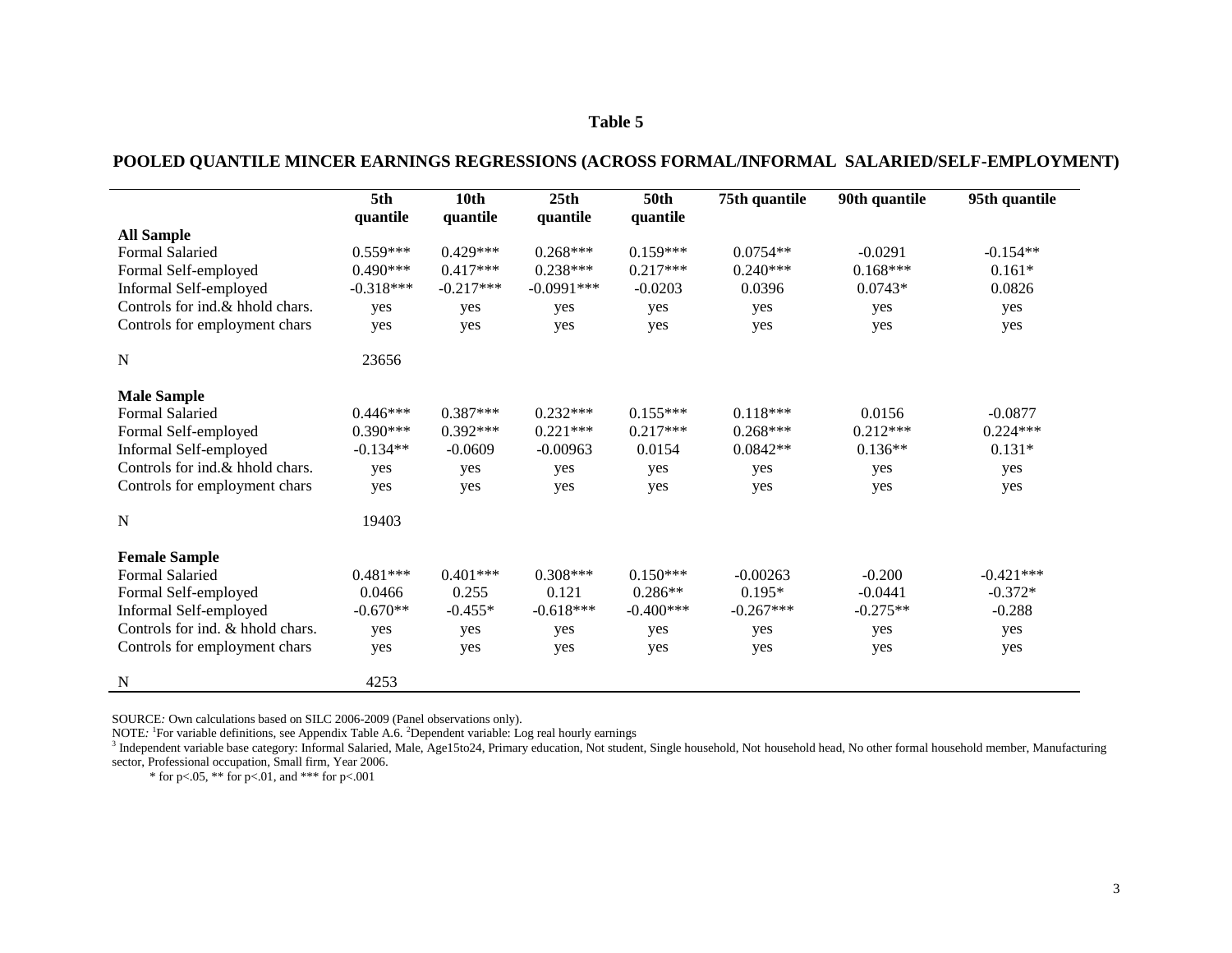|                                  | ALL<br>(1)<br><b>Fixed Effects</b> | <b>MALE</b><br>(2)<br><b>Fixed Effects</b> | <b>FEMALE</b><br>(3)<br><b>Fixed Effects</b> |
|----------------------------------|------------------------------------|--------------------------------------------|----------------------------------------------|
| Informal                         | $-0.0697$                          | $-0.106*$                                  | 0.0741                                       |
| Controls for ind. & hhold chars. | Yes                                | Yes                                        | Yes                                          |
| Controls for employment chars    | yes                                | yes                                        | Yes                                          |
| N                                | 23656                              | 19403                                      | 4253                                         |

#### **FIXED EFFECTS REGRESSION (ACROSS FORMAL/INFORMAL EMPLOYMENT)**

SOURCE*:* Own calculations based on SILC 2006-2009 (Panel observations only).

NOTE : <sup>1</sup>For variable definitions, see Appendix Table A.6. <sup>2</sup>Dependent variable: Log real hourly earnings<br><sup>3</sup> Independent variable base category: Formal, Male, Age15to24, Primary education, Not student, Single household, other formal household member, Manufacturing sector, Professional occupation, Small firm, Year 2006.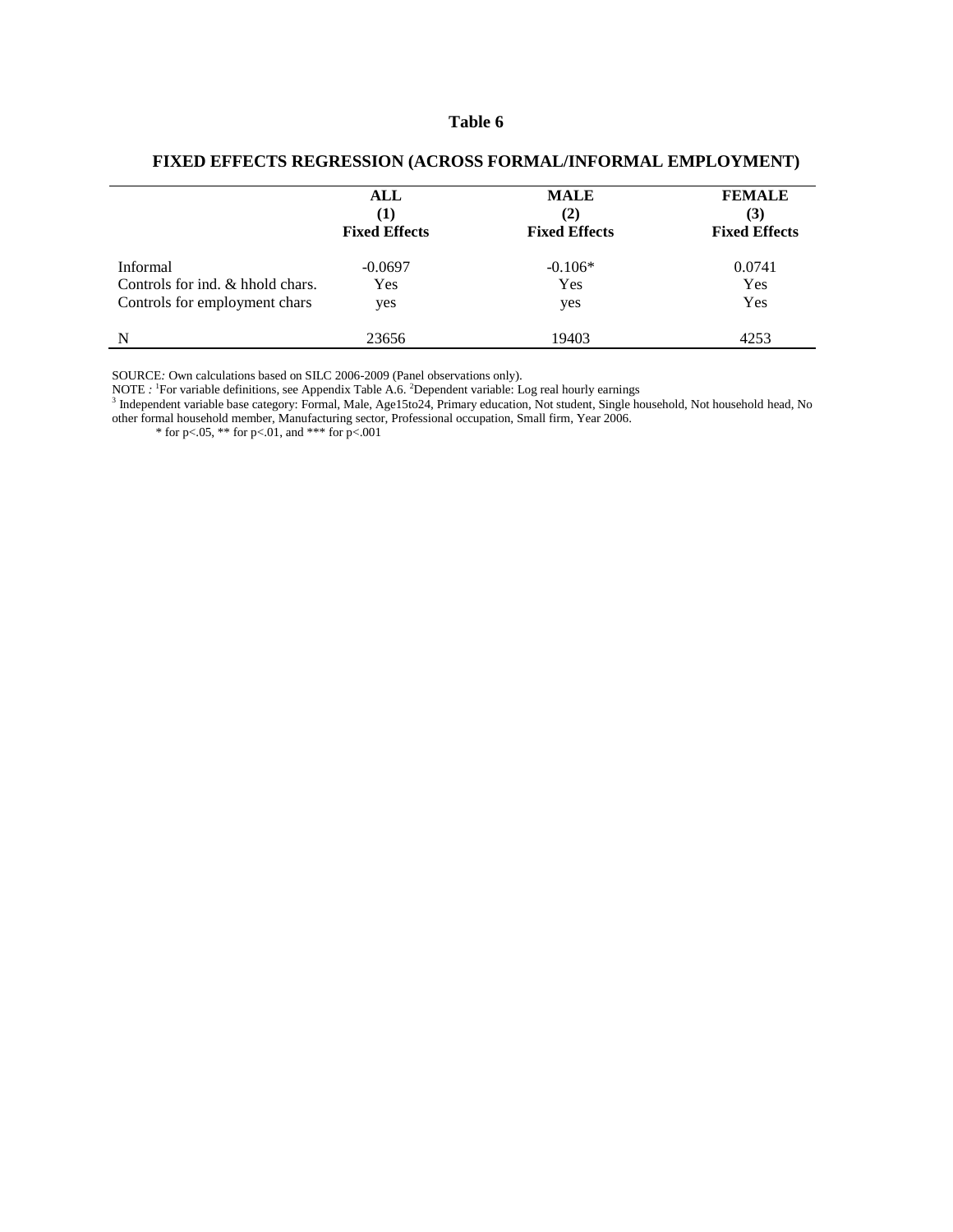|                                 | ALL<br>(1)<br><b>Fixed Effects</b> | <b>MALE</b><br>(2)<br><b>Fixed Effects</b> | <b>FEMALE</b><br>(3)<br><b>Fixed Effects</b> |
|---------------------------------|------------------------------------|--------------------------------------------|----------------------------------------------|
| Formal salaried                 | 0.0518                             | $0.0952*$                                  | $-0.0951$                                    |
| Formal self-employed            | $0.156*$                           | $0.211**$                                  | $-0.183$                                     |
| Informal self-employed          | 0.00756                            | 0.0608                                     | $-0.402*$                                    |
| Controls for ind.& hhold chars. | Yes                                | Yes                                        | Yes                                          |
| Controls for employment chars   | yes                                | yes                                        | Yes                                          |
| N                               | 23656                              | 19403                                      | 4253                                         |

#### **FIXED EFFECTS REGRESSION (ACROSS FORMAL/INFORMAL SALARIED/SELF-EMPLOYMENT)**

SOURCE*:* Own calculations based on SILC 2006-2009 (Panel observations only).

NOTE : <sup>1</sup>For variable definitions, see Appendix Table A.6. <sup>2</sup>Dependent variable: Log real hourly earnings<br><sup>3</sup> Independent variable base category: Informal Salaried, Male, Age15to24, Primary education, Not student, Single head, No other formal household member, Manufacturing sector, Professional occupation, Small firm, Year 2006.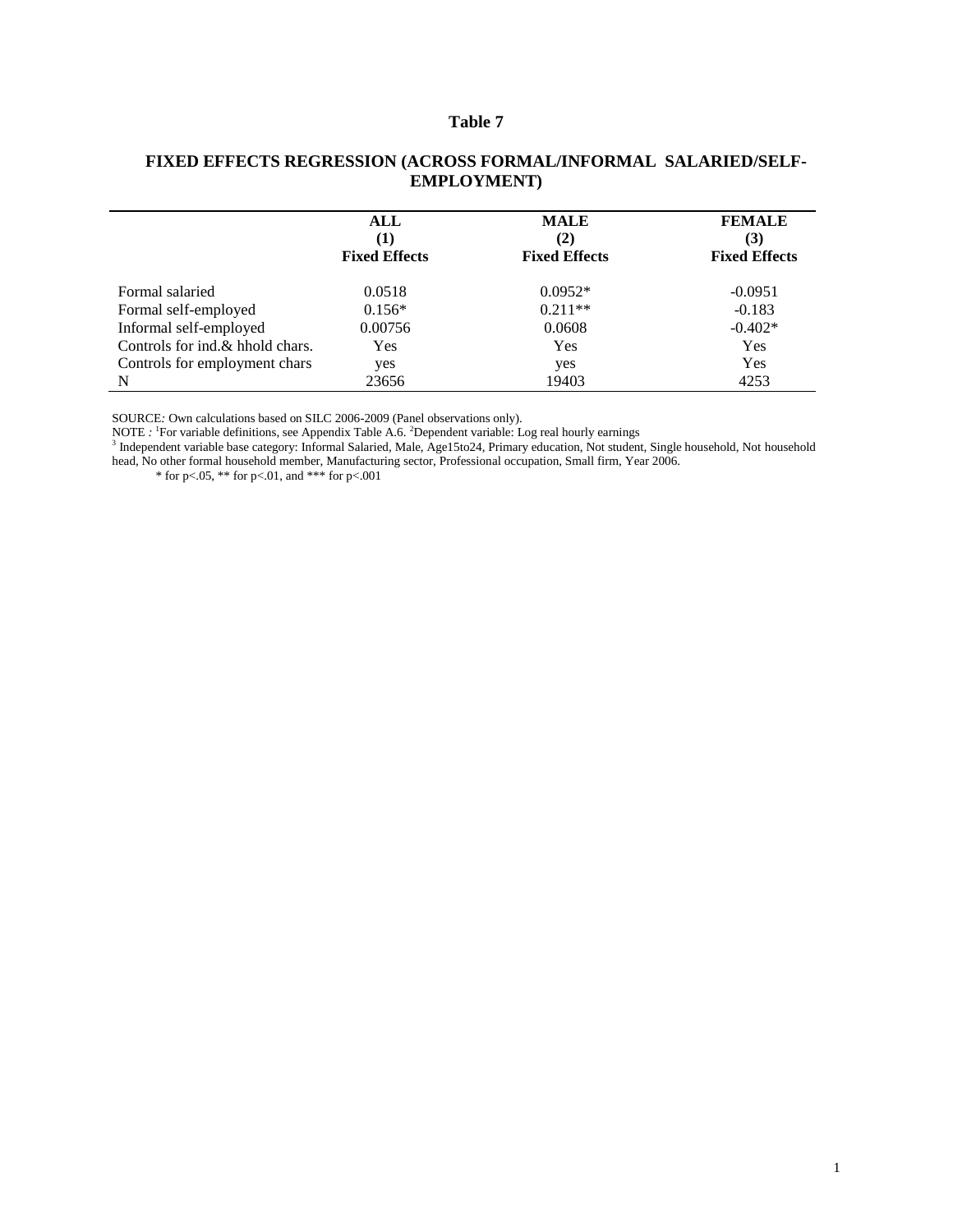## **APPENDIX**

## **Table A.1: List of Definitions**

| Variable Name                         | <b>Definition</b>                                                                                                  |
|---------------------------------------|--------------------------------------------------------------------------------------------------------------------|
|                                       |                                                                                                                    |
| <b>Formality Status</b>               |                                                                                                                    |
| Formal                                | 1 if registered to the Social Security Institution; 0 otherwise                                                    |
| Informal                              | 1 if not registered to the Social Security Institution; 0 otherwise                                                |
| Formal-salaried                       | 1 if employee working for a wage/salary and registered to the SSI; 0 otherwise                                     |
| Informal-salaried                     | 1 if employee working for a wage/salary and not registered to the SSI; 0 otherwise                                 |
| Formal self-employed                  | 1 if own-account worker and registered to the SSI; 0 otherwise                                                     |
| Informal self-employed                | 1 if own-account worker and not registered to the SSI; 0 otherwise                                                 |
| logwagem                              | Real hourly logged wages calculated using a wage-worker's income, hours worked in the<br>main job, the Turkish CPI |
|                                       | Real hourly logged wages calculated using a self-employed's earnings, hours worked in                              |
|                                       | the main job, the Turkish CPI                                                                                      |
| Hourspw                               | Weekly hours worked in the main job                                                                                |
| <b>Individual Characteristics</b>     |                                                                                                                    |
| Male                                  | 1 if male; 0 otherwise                                                                                             |
| Female                                | 1 if female; 0 otherwise                                                                                           |
| Age15to24                             | 1 if in age range; 0 otherwise                                                                                     |
| Age25to44                             | 1 if in age range; 0 otherwise                                                                                     |
| Age45to64                             | 1 if in age range; 0 otherwise                                                                                     |
| exper                                 | total number of years the individual has worked for since he/she first started working                             |
| Illiterate                            | 1 if illiterate; 0 otherwise                                                                                       |
| None                                  | 1 if did not attend school; 0 otherwise                                                                            |
| Primary                               | 1 if completed primary school; 0 otherwise                                                                         |
| Secondary                             | 1 if completed secondary school; 0 otherwise                                                                       |
| High                                  | 1 if completed high school; 0 otherwise                                                                            |
| Vocational                            | 1 if completed vocational school; 0 otherwise                                                                      |
| University                            | 1 if completed university; 0 otherwise                                                                             |
| student                               | 1 if currently enrolled as a student; 0 otherwise                                                                  |
| <b>Household Characteristics</b>      |                                                                                                                    |
| Single                                | 1 if not married; 0 otherwise                                                                                      |
| Married                               | 1 if married; 0 otherwise                                                                                          |
| nochild                               | 1 if the household do not have any children; 0 otherwise                                                           |
| child                                 | 1 if the household has children; 0 otherwise                                                                       |
|                                       |                                                                                                                    |
| hhead                                 | 1 if head of the household; 0 otherwise                                                                            |
| hhsize                                | total number of members in the household                                                                           |
| otherf                                | 1 if there is another formally employed household member; 0 otherwise                                              |
| <b>Employment/Job Characteristics</b> |                                                                                                                    |
| Regular employee                      | 1 if employeed as a regular employee; 0 otherwise                                                                  |
| Casual employee                       | 1 if employed as a casual employee; 0 otherwise                                                                    |

Employer 1 if employer; 0 otherwise